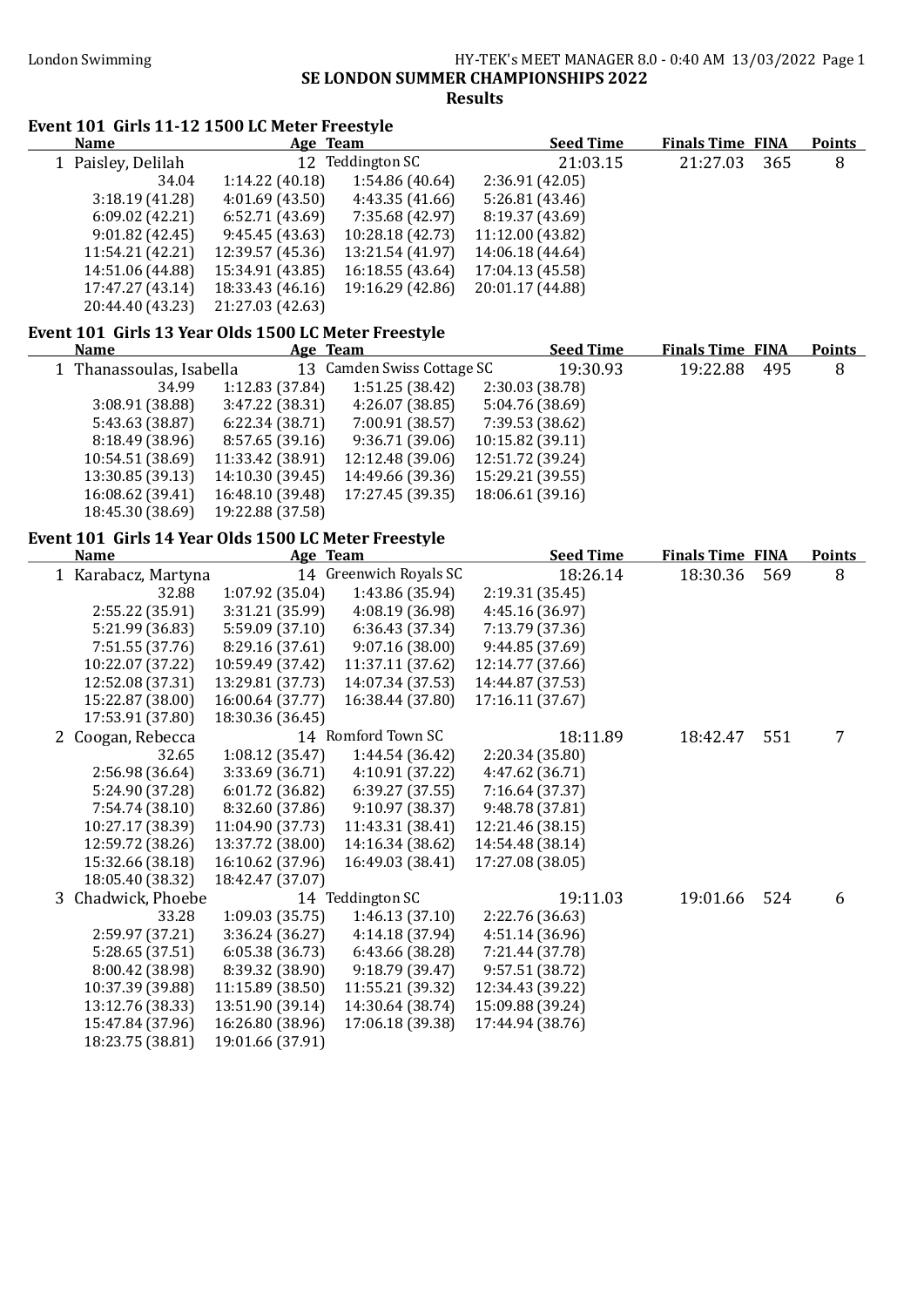### London Swimming HY-TEK's MEET MANAGER 8.0 - 0:40 AM 13/03/2022 Page 2

### SE LONDON SUMMER CHAMPIONSHIPS 2022

#### Results

#### (Event 101 Girls 14 Year Olds 1500 LC Meter Freestyle)

| (EVEIIL IUI GILIS 14 IEAL UIUS 1500 LC METEL FLEESLYIE)<br><u>Name</u> | Age Team                         |                                   | <b>Seed Time</b>                    | <b>Finals Time FINA</b> |     | <b>Points</b> |
|------------------------------------------------------------------------|----------------------------------|-----------------------------------|-------------------------------------|-------------------------|-----|---------------|
| 4 Stone, Issy                                                          |                                  | 14 Hillingdon Swimming Club       | 19:49.27                            | 19:31.23                | 485 | 5             |
| 34.26                                                                  | 1:13.13 (38.87)                  | 1:52.33 (39.20)                   | 2:32.70 (40.37)                     |                         |     |               |
| 3:11.32 (38.62)                                                        | 3:51.15 (39.83)                  | 4:30.76 (39.61)                   | 5:11.01(40.25)                      |                         |     |               |
| 5:50.02 (39.01)                                                        | 6:30.00 (39.98)                  | 7:09.28 (39.28)                   | 7:49.51 (40.23)                     |                         |     |               |
| 8:28.51 (39.00)                                                        | 9:08.60(40.09)                   | 9:47.46 (38.86)                   | 10:27.89 (40.43)                    |                         |     |               |
| 11:06.32 (38.43)                                                       | 11:47.00 (40.68)                 | 12:25.76 (38.76)                  | 13:05.23 (39.47)                    |                         |     |               |
| 13:44.35 (39.12)                                                       | 14:24.34 (39.99)                 | 15:02.33 (37.99)                  | 15:42.78 (40.45)                    |                         |     |               |
| 16:21.40 (38.62)                                                       | 17:00.85 (39.45)                 | 17:38.91 (38.06)                  | 18:18.02 (39.11)                    |                         |     |               |
| 18:55.45 (37.43)                                                       | 19:31.23 (35.78)                 |                                   |                                     |                         |     |               |
| 5 Traynier, Izzy                                                       |                                  | 14 Beckenham SC                   | 19:40.90                            | 19:51.03                | 461 | 4             |
|                                                                        | 1:11.79()                        | 1:50.99 (39.20)                   | 2:30.73 (39.74)                     |                         |     |               |
|                                                                        | 3:50.81()                        | 4:30.86 (40.05)                   | 5:10.53 (39.67)                     |                         |     |               |
| 5:50.52 (39.99)                                                        | 6:30.43 (39.91)                  | 7:10.19 (39.76)                   | 7:50.06 (39.87)                     |                         |     |               |
| 8:30.25 (40.19)                                                        | 9:09.85 (39.60)                  | 9:49.77 (39.92)                   | 10:30.24 (40.47)                    |                         |     |               |
| 11:10.15 (39.91)                                                       | 11:50.27 (40.12)                 | 12:30.52 (40.25)                  | 13:11.42 (40.90)                    |                         |     |               |
| 13:51.31 (39.89)                                                       | 14:31.82 (40.51)                 | 15:12.74 (40.92)                  | 15:52.56 (39.82)                    |                         |     |               |
| 16:33.67 (41.11)                                                       | 17:13.72 (40.05)                 | 17:54.51 (40.79)                  | 18:34.37 (39.86)                    |                         |     |               |
| 19:14.88 (40.51)                                                       | 19:51.03 (36.15)                 |                                   |                                     |                         |     |               |
| Event 101 Ladies 15 Year Olds 1500 LC Meter Freestyle                  |                                  |                                   |                                     |                         |     |               |
| <b>Name</b>                                                            | Age Team                         |                                   | <b>Seed Time</b>                    | <b>Finals Time FINA</b> |     | <b>Points</b> |
| 1 Sanders, Annie                                                       |                                  | 15 Greenwich Royals SC            | 18:47.80                            | 18:46.38                | 545 | 8             |
| 33.17                                                                  | 1:10.18(37.01)                   | 1:47.29(37.11)                    | 2:24.84 (37.55)                     |                         |     |               |
| 3:01.66 (36.82)                                                        | 3:39.10 (37.44)                  | 4:16.85(37.75)                    | 4:55.37 (38.52)                     |                         |     |               |
| 5:33.19 (37.82)                                                        | 6:11.35(38.16)                   | 6:49.06 (37.71)                   | 7:27.10 (38.04)                     |                         |     |               |
| 8:05.12 (38.02)                                                        | 8:42.98 (37.86)                  | 9:21.16 (38.18)                   | 9:59.31 (38.15)                     |                         |     |               |
| 10:37.03 (37.72)                                                       | 11:15.28 (38.25)                 | 11:53.53 (38.25)                  | 12:31.90 (38.37)                    |                         |     |               |
| 13:09.55 (37.65)                                                       | 13:47.77 (38.22)                 | 14:25.40 (37.63)                  | 15:03.71 (38.31)                    |                         |     |               |
| 15:42.07 (38.36)                                                       | 16:20.26 (38.19)                 | 16:57.99 (37.73)                  | 17:35.76 (37.77)                    |                         |     |               |
| 18:11.84 (36.08)                                                       | 18:46.38 (34.54)                 |                                   |                                     |                         |     |               |
| 2 Down, Alexandra                                                      |                                  | 15 Hounslow Jets                  | 19:38.91                            | 19:15.91                | 504 | 7             |
| 33.48                                                                  | 1:11.05(37.57)                   | 1:49.15(38.10)                    | 2:27.89 (38.74)                     |                         |     |               |
| 3:05.50 (37.61)                                                        | 3:43.42 (37.92)                  | 4:22.16 (38.74)                   | 5:00.61 (38.45)                     |                         |     |               |
| 5:39.66 (39.05)                                                        | 6:18.95(39.29)                   | 6:57.27 (38.32)                   | 7:35.52 (38.25)                     |                         |     |               |
| 8:14.37 (38.85)                                                        | 8:53.88 (39.51)                  | 9:32.96 (39.08)                   | 10:12.02 (39.06)                    |                         |     |               |
| 10:50.54 (38.52)                                                       | 11:30.53 (39.99)                 | 12:08.61 (38.08)                  | 12:48.12 (39.51)                    |                         |     |               |
| 13:26.69 (38.57)                                                       | 14:06.58 (39.89)                 | 14:45.44 (38.86)                  | 15:24.88 (39.44)                    |                         |     |               |
| 16:03.04 (38.16)                                                       | 16:42.88 (39.84)                 | 17:21.58 (38.70)                  | 18:00.90 (39.32)                    |                         |     |               |
| 18:39.29 (38.39)                                                       | 19:15.91 (36.62)                 |                                   |                                     |                         |     |               |
| 3 Morter, Aida                                                         |                                  | 15 Romford Town SC                | 19:22.74                            | 19:51.01                | 461 | 6             |
| 33.36                                                                  | 1:11.69 (38.33)                  | 1:50.67 (38.98)                   | 2:30.89 (40.22)                     |                         |     |               |
| 3:10.22 (39.33)                                                        | 3:50.48 (40.26)                  | 4:30.22 (39.74)                   | 5:10.72 (40.50)                     |                         |     |               |
| 5:50.02 (39.30)<br>8:30.23 (39.41)                                     | 6:30.74(40.72)<br>9:11.04(40.81) | 7:10.38 (39.64)<br>9:50.45(39.41) | 7:50.82 (40.44)<br>10:30.73 (40.28) |                         |     |               |
| 11:10.47 (39.74)                                                       | 11:51.30 (40.83)                 | 12:30.92 (39.62)                  | 13:11.74 (40.82)                    |                         |     |               |
| 13:51.31 (39.57)                                                       | 14:32.33 (41.02)                 | 15:12.05 (39.72)                  | 15:53.02 (40.97)                    |                         |     |               |
| 16:32.94 (39.92)                                                       | 17:14.01 (41.07)                 | 17:53.63 (39.62)                  | 18:34.03 (40.40)                    |                         |     |               |
| 19:12.30 (38.27)                                                       | 19:51.01 (38.71)                 |                                   |                                     |                         |     |               |
| 4 Enright, Holly                                                       |                                  | 15 Hillingdon Swimming Club       | 19:51.16                            | 20:01.34                | 449 | 5             |
| 34.92                                                                  | 1:13.59 (38.67)                  | 1:53.94 (40.35)                   | 2:33.81 (39.87)                     |                         |     |               |
| 3:14.02 (40.21)                                                        | 3:53.69 (39.67)                  | 4:34.07 (40.38)                   | 5:13.73 (39.66)                     |                         |     |               |
| 5:54.08 (40.35)                                                        | 6:34.26(40.18)                   | 7:14.87(40.61)                    | 7:55.20 (40.33)                     |                         |     |               |
| 8:36.02 (40.82)                                                        | 9:15.86 (39.84)                  | 9:56.98(41.12)                    | 10:36.76 (39.78)                    |                         |     |               |
| 11:17.95 (41.19)                                                       | 11:58.38 (40.43)                 | 12:38.97 (40.59)                  | 13:19.18 (40.21)                    |                         |     |               |
| 13:59.84 (40.66)                                                       | 14:39.93 (40.09)                 | 15:20.98 (41.05)                  | 16:01.47 (40.49)                    |                         |     |               |
| 16:42.38 (40.91)                                                       | 17:22.72 (40.34)                 | 18:03.70 (40.98)                  | 18:43.70 (40.00)                    |                         |     |               |
| 19:23.39 (39.69)                                                       | 20:01.34 (37.95)                 |                                   |                                     |                         |     |               |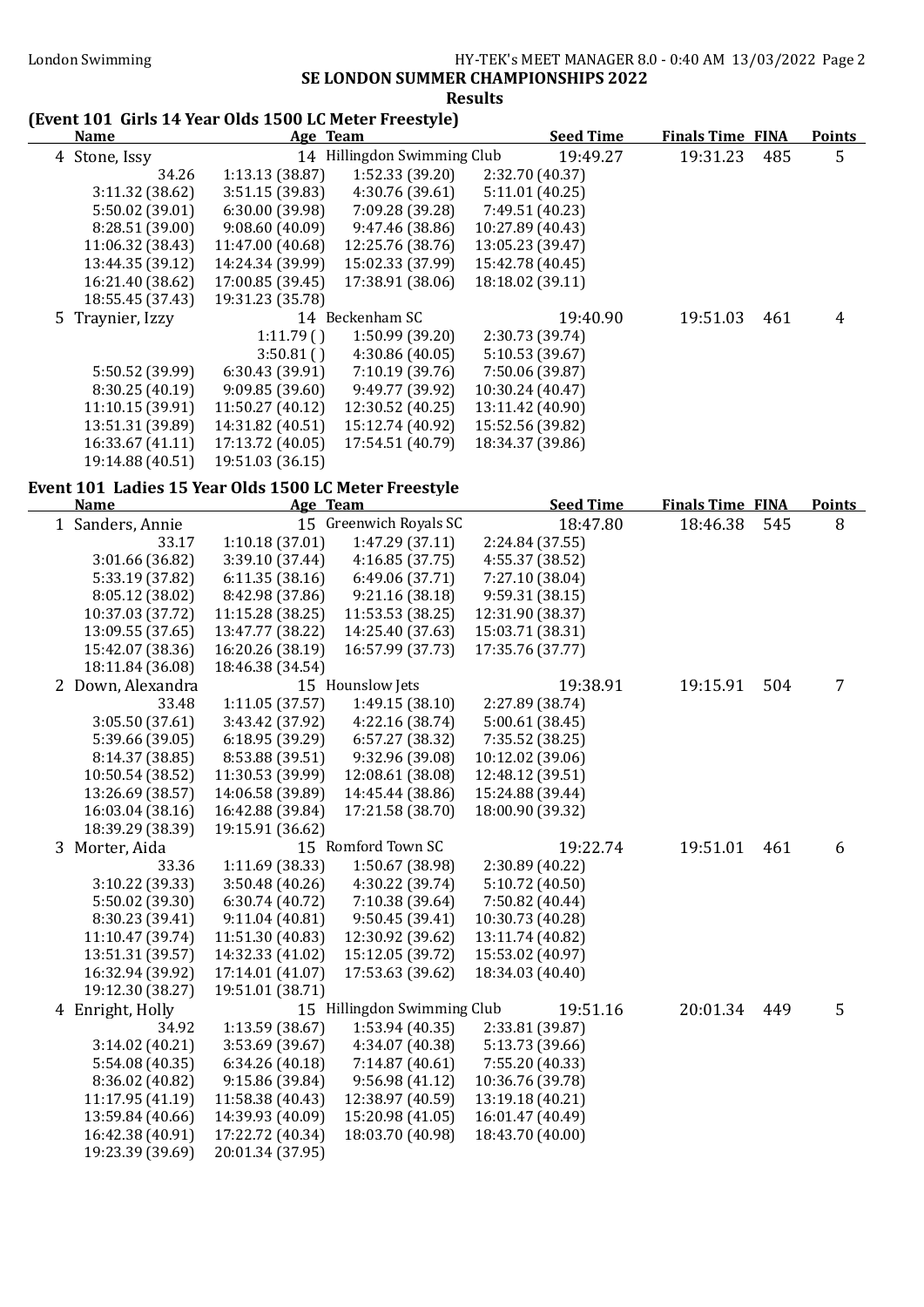#### SE LONDON SUMMER CHAMPIONSHIPS 2022

#### Results

# (Event 101 Ladies 15 Year Olds 1500 LC Meter Freestyle)

|                 |                                                                                                                                                                                                                  |                  | <b>Seed Time</b>                                   |                  |     | <b>Points</b>           |
|-----------------|------------------------------------------------------------------------------------------------------------------------------------------------------------------------------------------------------------------|------------------|----------------------------------------------------|------------------|-----|-------------------------|
|                 |                                                                                                                                                                                                                  |                  | 20:25.42                                           | 20:10.34         | 439 | 4                       |
| 34.19           | 1:12.55(38.36)                                                                                                                                                                                                   | 1:51.67(39.12)   | 2:30.83(39.16)                                     |                  |     |                         |
| 3:09.80 (38.97) | 3:49.01(39.21)                                                                                                                                                                                                   | 4:28.44 (39.43)  | 5:08.08 (39.64)                                    |                  |     |                         |
| 5:47.90 (39.82) | 6:28.36(40.46)                                                                                                                                                                                                   | 7:09.17 (40.81)  | 7:50.12 (40.95)                                    |                  |     |                         |
| 8:31.76 (41.64) | 9:13.66(41.90)                                                                                                                                                                                                   | 9:55.19(41.53)   | 10:36.41 (41.22)                                   |                  |     |                         |
|                 | 11:58.60 (41.51)                                                                                                                                                                                                 | 12:39.36 (40.76) | 13:20.51 (41.15)                                   |                  |     |                         |
|                 | 14:43.75 (41.69)                                                                                                                                                                                                 | 15:25.12 (41.37) | 16:06.18 (41.06)                                   |                  |     |                         |
|                 | 17:27.95 (40.59)                                                                                                                                                                                                 | 18:09.40 (41.45) | 18:50.62 (41.22)                                   |                  |     |                         |
|                 | 20:10.34 (38.98)                                                                                                                                                                                                 |                  |                                                    |                  |     |                         |
|                 |                                                                                                                                                                                                                  |                  | 20:29.93                                           | 21:04.87         | 385 | 3                       |
| 36.11           | 1:16.01(39.90)                                                                                                                                                                                                   | 1:57.37(41.36)   | 2:39.43(42.06)                                     |                  |     |                         |
| 3:22.70(43.27)  | 4:05.04(42.34)                                                                                                                                                                                                   | 4:48.20(43.16)   | 5:31.64 (43.44)                                    |                  |     |                         |
| 6:14.60(42.96)  | 6:58.49 (43.89)                                                                                                                                                                                                  | 7:41.54 (43.05)  | 8:25.21 (43.67)                                    |                  |     |                         |
| 9:08.86(43.65)  | 9:50.97(42.11)                                                                                                                                                                                                   | 10:35.33 (44.36) | 11:17.95 (42.62)                                   |                  |     |                         |
|                 | 12:42.51 (41.32)                                                                                                                                                                                                 | 13:25.65 (43.14) | 14:07.93 (42.28)                                   |                  |     |                         |
|                 | 15:33.86 (43.29)                                                                                                                                                                                                 | 16:15.66 (41.80) | 16:57.56 (41.90)                                   |                  |     |                         |
|                 | 18:22.23 (42.28)                                                                                                                                                                                                 | 19:03.72 (41.49) |                                                    |                  |     |                         |
|                 | 21:04.87 (39.33)                                                                                                                                                                                                 |                  |                                                    |                  |     |                         |
|                 | <b>Name</b><br>5 Rogers, Anabel<br>11:17.09 (40.68)<br>14:02.06 (41.55)<br>16:47.36 (41.18)<br>19:31.36 (40.74)<br>6 Bunn, Tilly<br>12:01.19 (43.24)<br>14:50.57 (42.64)<br>17:39.95 (42.39)<br>20:25.54 (40.28) |                  | Age Team<br>15 Teddington SC<br>15 Romford Town SC | 19:45.26 (41.54) |     | <b>Finals Time FINA</b> |

#### Event 101 Ladies 16 Year Olds 1500 LC Meter Freestyle

|                  | <b>Seed Time</b>                                                                                                                                                                                                                                                                                                                                                                                                                                                                                                                    |                                                 |     | <b>Points</b>           |
|------------------|-------------------------------------------------------------------------------------------------------------------------------------------------------------------------------------------------------------------------------------------------------------------------------------------------------------------------------------------------------------------------------------------------------------------------------------------------------------------------------------------------------------------------------------|-------------------------------------------------|-----|-------------------------|
|                  | 19:04.29                                                                                                                                                                                                                                                                                                                                                                                                                                                                                                                            | 19:25.29                                        | 492 | 8                       |
| 1:49.38 (37.63)  | 2:27.54(38.16)                                                                                                                                                                                                                                                                                                                                                                                                                                                                                                                      |                                                 |     |                         |
| 4:21.76 (37.91)  | 5:00.60 (38.84)                                                                                                                                                                                                                                                                                                                                                                                                                                                                                                                     |                                                 |     |                         |
| 6:57.45(38.55)   | 7:36.82 (39.37)                                                                                                                                                                                                                                                                                                                                                                                                                                                                                                                     |                                                 |     |                         |
| 9:34.23 (39.30)  | 10:13.15 (38.92)                                                                                                                                                                                                                                                                                                                                                                                                                                                                                                                    |                                                 |     |                         |
| 12:11.11 (39.27) | 12:50.63 (39.52)                                                                                                                                                                                                                                                                                                                                                                                                                                                                                                                    |                                                 |     |                         |
| 14:49.63 (39.41) | 15:29.67 (40.04)                                                                                                                                                                                                                                                                                                                                                                                                                                                                                                                    |                                                 |     |                         |
| 17:28.58 (40.17) | 18:08.01 (39.43)                                                                                                                                                                                                                                                                                                                                                                                                                                                                                                                    |                                                 |     |                         |
|                  |                                                                                                                                                                                                                                                                                                                                                                                                                                                                                                                                     |                                                 |     |                         |
|                  | 19:00.48                                                                                                                                                                                                                                                                                                                                                                                                                                                                                                                            | 19:45.98                                        | 467 | 7                       |
| 1:49.62 (38.62)  | 2:28.27 (38.65)                                                                                                                                                                                                                                                                                                                                                                                                                                                                                                                     |                                                 |     |                         |
| 4:27.19 (40.40)  | 5:06.58 (39.39)                                                                                                                                                                                                                                                                                                                                                                                                                                                                                                                     |                                                 |     |                         |
| 7:06.35(40.16)   | 7:45.30 (38.95)                                                                                                                                                                                                                                                                                                                                                                                                                                                                                                                     |                                                 |     |                         |
| 9:44.30 (39.24)  | 10:24.26 (39.96)                                                                                                                                                                                                                                                                                                                                                                                                                                                                                                                    |                                                 |     |                         |
| 12:25.17 (40.42) | 13:05.21 (40.04)                                                                                                                                                                                                                                                                                                                                                                                                                                                                                                                    |                                                 |     |                         |
| 15:06.77 (41.14) | 15:48.60 (41.83)                                                                                                                                                                                                                                                                                                                                                                                                                                                                                                                    |                                                 |     |                         |
| 17:49.78 (40.31) | 18:30.15 (40.37)                                                                                                                                                                                                                                                                                                                                                                                                                                                                                                                    |                                                 |     |                         |
|                  |                                                                                                                                                                                                                                                                                                                                                                                                                                                                                                                                     |                                                 |     |                         |
|                  | 20:24.93                                                                                                                                                                                                                                                                                                                                                                                                                                                                                                                            | 20:42.92                                        | 406 | 6                       |
| 1:53.84(40.28)   | 2:33.79 (39.95)                                                                                                                                                                                                                                                                                                                                                                                                                                                                                                                     |                                                 |     |                         |
| 4:36.69(41.75)   | 5:18.67 (41.98)                                                                                                                                                                                                                                                                                                                                                                                                                                                                                                                     |                                                 |     |                         |
| 7:25.26 (41.79)  | 8:07.60 (42.34)                                                                                                                                                                                                                                                                                                                                                                                                                                                                                                                     |                                                 |     |                         |
| 10:15.04 (42.43) | 10:57.05 (42.01)                                                                                                                                                                                                                                                                                                                                                                                                                                                                                                                    |                                                 |     |                         |
| 13:03.17 (42.32) |                                                                                                                                                                                                                                                                                                                                                                                                                                                                                                                                     |                                                 |     |                         |
| 15:51.43 (42.86) | 16:34.16 (42.73)                                                                                                                                                                                                                                                                                                                                                                                                                                                                                                                    |                                                 |     |                         |
| 18:41.27 (42.37) | 19:22.76 (41.49)                                                                                                                                                                                                                                                                                                                                                                                                                                                                                                                    |                                                 |     |                         |
|                  |                                                                                                                                                                                                                                                                                                                                                                                                                                                                                                                                     |                                                 |     |                         |
|                  | Age Team<br>1:11.75(37.56)<br>3:43.85 (38.41)<br>6:18.90 (39.35)<br>8:54.93 (38.99)<br>11:31.84 (39.21)<br>14:10.22 (39.89)<br>16:48.41 (40.06)<br>19:25.29 (38.56)<br>16 Wandsworth SC<br>1:11.00(37.04)<br>3:46.79 (39.21)<br>6:26.19(39.69)<br>9:05.06(40.03)<br>11:44.75 (40.80)<br>14:25.63 (38.91)<br>17:09.47 (39.71)<br>19:45.98 (36.95)<br>16 Greenwich Royals SC<br>1:13.56 (38.83)<br>3:54.94(40.35)<br>6:43.47(42.52)<br>9:32.61(42.66)<br>12:20.85 (41.74)<br>15:08.57 (41.51)<br>17:58.90 (42.56)<br>20:42.92 (38.94) | 16 Hillingdon Swimming Club<br>13:44.95 (41.78) |     | <b>Finals Time FINA</b> |

#### Event 101 Ladies 17 & Over 1500 LC Meter Freestyle

| <b>Name</b>         | <b>Age Team</b>  |                  | <b>Seed Time</b> | <b>Finals Time FINA</b> | <b>Points</b> |
|---------------------|------------------|------------------|------------------|-------------------------|---------------|
| 1 Britton, Phyllida |                  | 25 Ealing SC     | 17:34.84         | 17:38.82<br>- 657       | 8             |
| 31.63               | 1:05.43(33.80)   | 1:40.26 (34.83)  | 2:14.99 (34.73)  |                         |               |
| 2:50.31(35.32)      | 3:24.83(34.52)   | 4:00.03(35.20)   | 4:34.96 (34.93)  |                         |               |
| 5:10.48(35.52)      | 5:45.57 (35.09)  | 6:20.87(35.30)   | 6:56.08(35.21)   |                         |               |
| 7:31.28 (35.20)     | 8:06.77 (35.49)  | 8:42.18 (35.41)  | 9:17.47 (35.29)  |                         |               |
| 9:53.01(35.54)      | 10:28.54 (35.53) | 11:04.40 (35.86) | 11:40.56 (36.16) |                         |               |
| 12:16.75 (36.19)    | 12:52.76 (36.01) | 13:28.74 (35.98) | 14:04.65 (35.91) |                         |               |
| 14:40.53 (35.88)    | 15:16.67 (36.14) | 15:52.78 (36.11) | 16:28.81 (36.03) |                         |               |
| 17:04.28 (35.47)    | 17:38.82 (34.54) |                  |                  |                         |               |
|                     |                  |                  |                  |                         |               |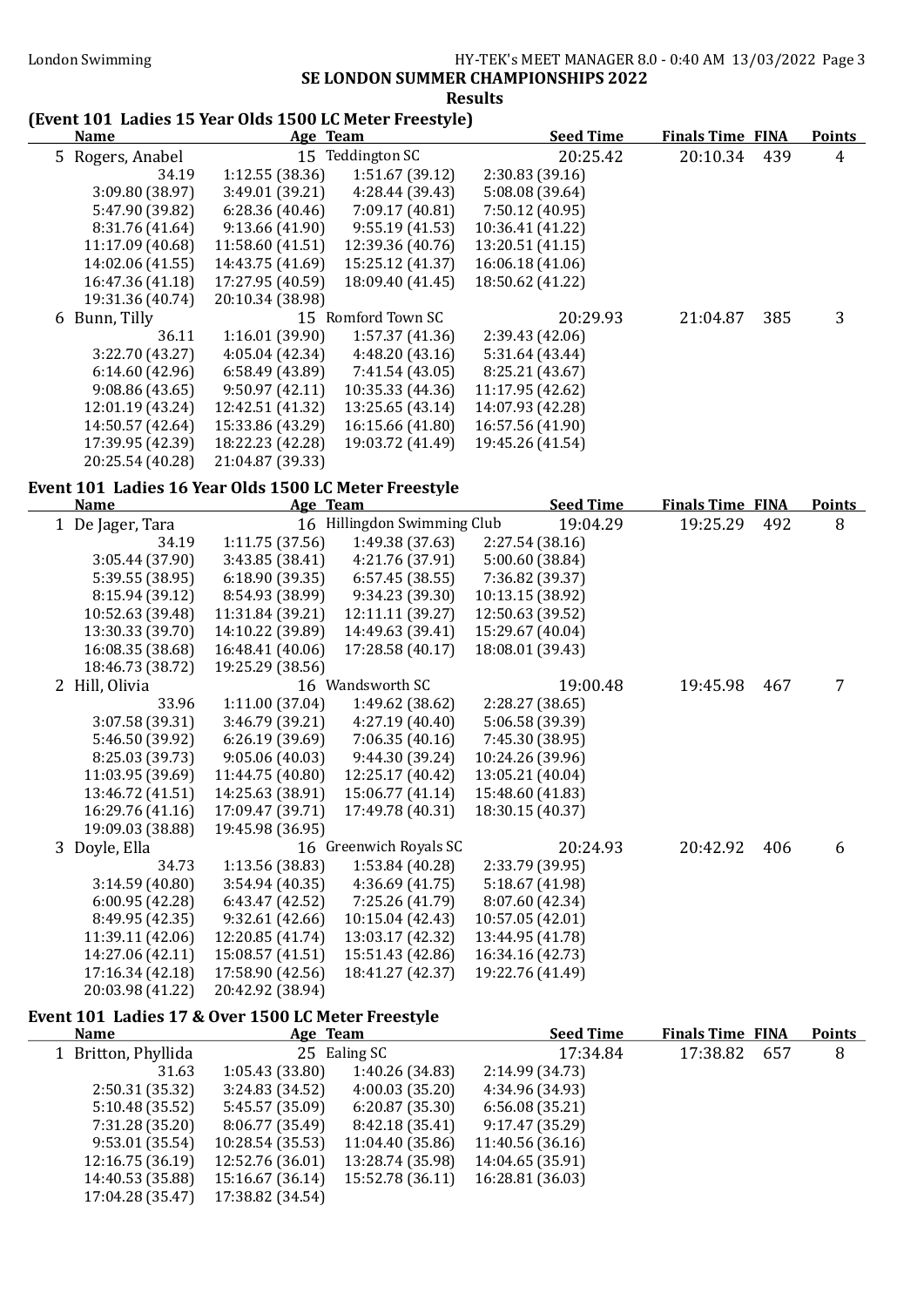#### SE LONDON SUMMER CHAMPIONSHIPS 2022

#### Results

#### (Event 101 Ladies 17 & Over 1500 LC Meter Freestyle)

| <b>Name</b>      |                  | Age Team               | <b>Seed Time</b> | <b>Finals Time FINA</b> |     | <b>Points</b> |
|------------------|------------------|------------------------|------------------|-------------------------|-----|---------------|
| 2 Rayner, Hannah |                  | 17 Greenwich Royals SC | 19:18.39         | 19:59.61                | 451 | 7             |
| 32.96            | 1:11.19 (38.23)  | 1:49.86 (38.67)        | 2:30.51(40.65)   |                         |     |               |
| 3:09.89 (39.38)  | 3:51.22(41.33)   | 4:30.72 (39.50)        | 5:11.68(40.96)   |                         |     |               |
| 5:51.00 (39.32)  | 6:31.68(40.68)   | 7:11.35(39.67)         | 7:52.32 (40.97)  |                         |     |               |
| 8:31.87 (39.55)  | 9:12.77 (40.90)  | 9:52.18(39.41)         | 10:33.44 (41.26) |                         |     |               |
| 11:13.29 (39.85) | 11:55.12 (41.83) | 12:34.59 (39.47)       | 13:16.07 (41.48) |                         |     |               |
| 13:55.64 (39.57) | 14:37.19 (41.55) | 15:17.11 (39.92)       | 15:58.49 (41.38) |                         |     |               |
| 16:38.58 (40.09) | 17:20.36 (41.78) | 18:00.16 (39.80)       | 18:42.03 (41.87) |                         |     |               |
| 19:20.86 (38.83) | 19:59.61 (38.75) |                        |                  |                         |     |               |
| 3 Hawkins, Amie  |                  | 20 Bexley SC           | 19:47.54         | 20:39.08                | 409 | 6             |
| 33.64            | 1:11.83(38.19)   | 1:50.60(38.77)         | 2:29.23 (38.63)  |                         |     |               |
| 3:07.99 (38.76)  | 3:48.07(40.08)   | 4:27.24 (39.17)        | 5:07.94 (40.70)  |                         |     |               |
| 5:48.32 (40.38)  | 6:30.00(41.68)   | 7:10.62 (40.62)        | 7:51.77(41.15)   |                         |     |               |
| 8:31.12 (39.35)  | 9:13.12(42.00)   | 9:54.37(41.25)         | 10:37.11 (42.74) |                         |     |               |
| 11:19.10 (41.99) | 12:02.57 (43.47) | 12:45.72 (43.15)       | 13:29.03 (43.31) |                         |     |               |
| 14:11.52 (42.49) | 14:55.29 (43.77) | 15:37.95 (42.66)       | 16:21.90 (43.95) |                         |     |               |
| 17:03.90 (42.00) | 17:47.87 (43.97) | 18:30.69 (42.82)       | 19:14.50 (43.81) |                         |     |               |
| 19:57.43 (42.93) | 20:39.08 (41.65) |                        |                  |                         |     |               |
| 4 Fosh, Isabelle |                  | 17 Bexley SC           | 20:12.02         | 21:13.46                | 377 | 5             |
| 35.47            | 1:14.81 (39.34)  | 1:55.89(41.08)         | 2:37.69(41.80)   |                         |     |               |
| 3:19.88 (42.19)  | 4:02.28 (42.40)  | 4:44.83 (42.55)        | 5:27.98 (43.15)  |                         |     |               |
| 6:10.34(42.36)   | 6:53.61(43.27)   | 7:36.45 (42.84)        | 8:19.60 (43.15)  |                         |     |               |
| 9:02.36(42.76)   | 9:45.29(42.93)   | 10:28.41 (43.12)       | 11:11.60 (43.19) |                         |     |               |
| 11:54.46 (42.86) | 12:37.39 (42.93) | 13:20.39 (43.00)       | 14:03.59 (43.20) |                         |     |               |
| 14:46.76 (43.17) | 15:30.44 (43.68) | 16:13.71 (43.27)       | 16:57.03 (43.32) |                         |     |               |
| 17:40.37 (43.34) | 18:23.76 (43.39) | 19:06.42 (42.66)       | 19:49.86 (43.44) |                         |     |               |
| 20:32.94 (43.08) | 21:13.46 (40.52) |                        |                  |                         |     |               |

#### Event 101 Boys 11-12 1500 LC Meter Freestyle

| <b>Name</b>      | Age Team         |                             |                  | <b>Seed Time</b> | <b>Finals Time FINA</b> |     | <b>Points</b> |
|------------------|------------------|-----------------------------|------------------|------------------|-------------------------|-----|---------------|
| 1 Bhatia, Advay  |                  | 12 Hillingdon Swimming Club |                  | 21:27.43         | 21:18.94                | 315 | 8             |
| 38.15            | 1:21.09(42.94)   | 2:02.93(41.84)              | 2:46.39(43.46)   |                  |                         |     |               |
| 3:29.05(42.66)   | 4:12.83(43.78)   | 4:55.87 (43.04)             | 5:39.45 (43.58)  |                  |                         |     |               |
| 6:22.50(43.05)   | 7:06.33 (43.83)  | 7:48.72 (42.39)             | 8:32.35 (43.63)  |                  |                         |     |               |
| 9:15.14(42.79)   | 9:57.85(42.71)   | 10:40.42 (42.57)            | 11:23.33 (42.91) |                  |                         |     |               |
| 12:05.54 (42.21) | 12:48.84 (43.30) | 13:31.33 (42.49)            | 14:14.52 (43.19) |                  |                         |     |               |
| 14:57.22 (42.70) | 15:40.87 (43.65) | 16:21.90 (41.03)            | 17:04.38 (42.48) |                  |                         |     |               |
| 17:46.61 (42.23) | 18:30.26 (43.65) | 19:12.70 (42.44)            | 19:55.64 (42.94) |                  |                         |     |               |
| 20:37.35 (41.71) | 21:18.94 (41.59) |                             |                  |                  |                         |     |               |
|                  |                  |                             |                  |                  |                         |     |               |

#### Event 101 Boys 13 Year Olds 1500 LC Meter Freestyle

 $\overline{\phantom{a}}$ 

| <b>Name</b>      | <b>Age Team</b>  |                  | <b>Seed Time</b> | <b>Finals Time FINA</b> |     | <b>Points</b> |
|------------------|------------------|------------------|------------------|-------------------------|-----|---------------|
| 1 Hill, Ernest   |                  | 13 Wandsworth SC | 19:38.66         | 19:28.09                | 414 | 8             |
| 32.92            | 1:09.55(36.63)   | 1:47.66(38.11)   | 2:26.38 (38.72)  |                         |     |               |
| 3:05.45(39.07)   | 3:44.59(39.14)   | 4:23.74 (39.15)  | 5:03.17 (39.43)  |                         |     |               |
| 5:42.25 (39.08)  | 6:21.25(39.00)   | 7:01.08 (39.83)  | 7:40.80 (39.72)  |                         |     |               |
| 8:19.88 (39.08)  | 8:59.24 (39.36)  | 9:38.87 (39.63)  | 10:17.60 (38.73) |                         |     |               |
| 10:57.68 (40.08) | 11:37.35 (39.67) | 12:16.71 (39.36) | 12:56.91 (40.20) |                         |     |               |
| 13:36.93 (40.02) | 14:15.85 (38.92) | 14:55.18 (39.33) | 15:35.31 (40.13) |                         |     |               |
| 16:15.40 (40.09) | 16:54.43 (39.03) | 17:33.81 (39.38) | 18:13.88 (40.07) |                         |     |               |
| 18:51.33 (37.45) | 19:28.09 (36.76) |                  |                  |                         |     |               |
| 2 Evans, Eddie   |                  | 13 Beckenham SC  | 19:46.82         | 20:16.40                | 367 |               |
| 33.67            | 1:13.25(39.58)   | 1:51.62(38.37)   | 2:31.91 (40.29)  |                         |     |               |
| 3:11.43(39.52)   | 3:51.28(39.85)   | 4:31.28(40.00)   | 5:11.67 (40.39)  |                         |     |               |
| 5:51.35 (39.68)  | 6:31.90(40.55)   | 7:12.00(40.10)   | 7:52.88 (40.88)  |                         |     |               |
| 8:33.03(40.15)   | 9:14.62(41.59)   | 9:55.06(40.44)   | 10:37.00 (41.94) |                         |     |               |
| 11:17.46 (40.46) | 11:59.52 (42.06) | 12:40.25 (40.73) | 13:21.79 (41.54) |                         |     |               |
| 14:03.51 (41.72) | 14:46.21 (42.70) | 15:27.45 (41.24) | 16:10.97 (43.52) |                         |     |               |
| 16:52.32 (41.35) | 17:33.99 (41.67) | 18:14.22 (40.23) | 18:55.80 (41.58) |                         |     |               |
| 19:36.11 (40.31) | 20:16.40 (40.29) |                  |                  |                         |     |               |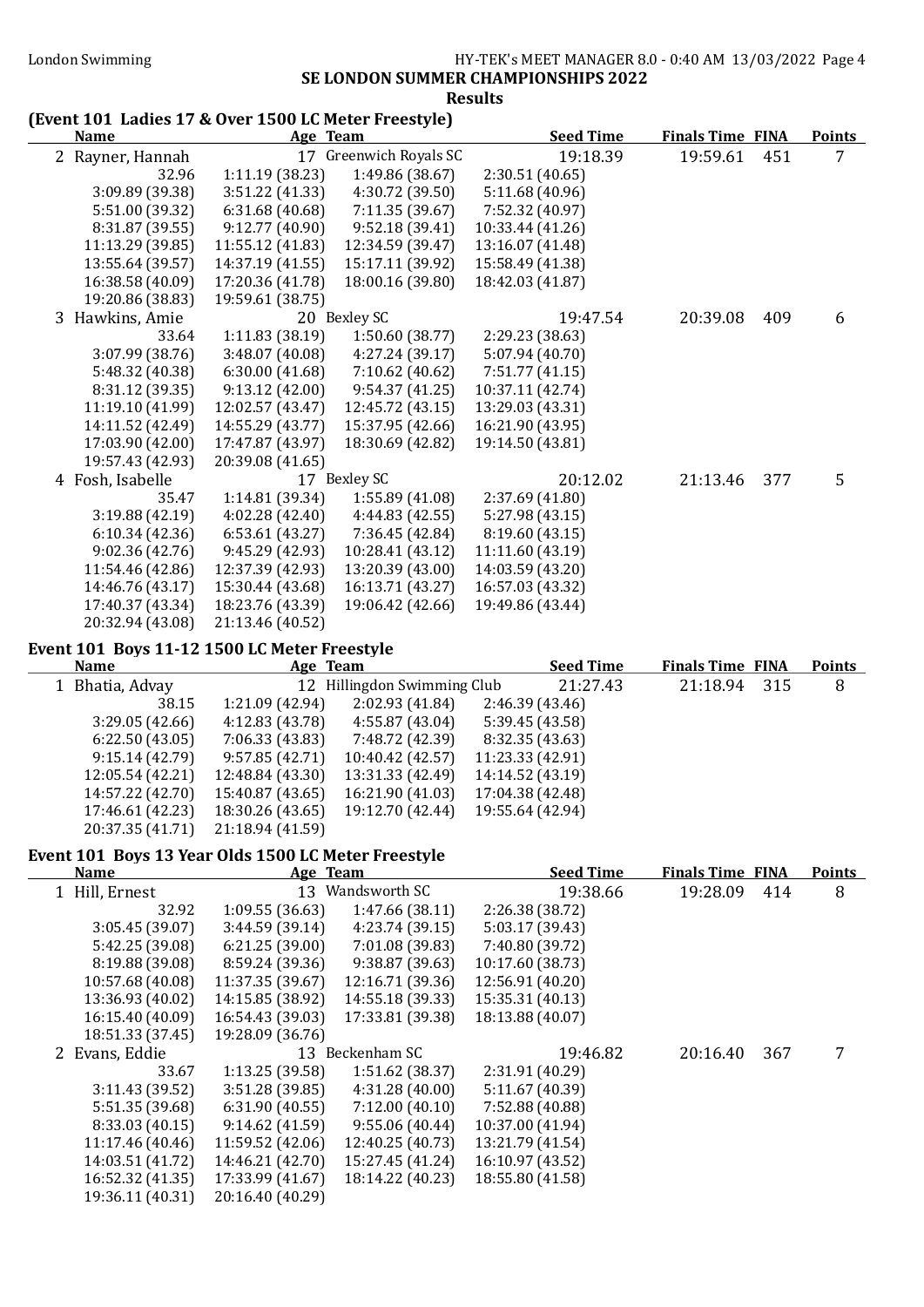#### London Swimming HY-TEK's MEET MANAGER 8.0 - 0:40 AM 13/03/2022 Page 5 SE LONDON SUMMER CHAMPIONSHIPS 2022 Results

# Event 101 Boys 14 Year Olds 1500 LC Meter Freestyle

| <b>Name</b>                                        | Age Team                           |                                    | <b>Seed Time</b>                 | <b>Finals Time FINA</b> |     | <b>Points</b> |
|----------------------------------------------------|------------------------------------|------------------------------------|----------------------------------|-------------------------|-----|---------------|
| 1 Pointon, Ted                                     |                                    | 14 Beckenham SC                    | 19:24.03                         | 20:09.96                | 373 | 8             |
| 35.40                                              | 1:14.43 (39.03)                    | 1:54.52 (40.09)                    | 2:34.41 (39.89)                  |                         |     |               |
| 3:15.01(40.60)                                     | 3:54.93 (39.92)                    | 4:35.82 (40.89)                    | 5:15.76 (39.94)                  |                         |     |               |
| 5:56.19(40.43)                                     | 6:36.82(40.63)                     | 7:17.85(41.03)                     | 7:58.24 (40.39)                  |                         |     |               |
| 8:39.85 (41.61)                                    | 9:20.31(40.46)                     | 10:01.65 (41.34)                   | 10:42.95 (41.30)                 |                         |     |               |
| 11:24.71 (41.76)                                   | 12:05.82 (41.11)                   | 12:46.94 (41.12)                   | 13:27.78 (40.84)                 |                         |     |               |
| 14:09.52 (41.74)                                   | 14:50.84 (41.32)                   | 15:32.61 (41.77)                   | 16:13.44 (40.83)                 |                         |     |               |
| 16:53.77 (40.33)                                   | 17:33.16 (39.39)                   | 18:12.93 (39.77)                   | 18:52.10 (39.17)                 |                         |     |               |
| 19:31.06 (38.96)                                   | 20:09.96 (38.90)                   |                                    |                                  |                         |     |               |
| Event 101 Men 15 Year Olds 1500 LC Meter Freestyle |                                    |                                    |                                  |                         |     |               |
| <b>Name</b>                                        | Age Team                           | 15 Bexley SC                       | <b>Seed Time</b>                 | <b>Finals Time FINA</b> |     | <b>Points</b> |
| 1 Hawkins, Tom                                     | 1:01.63(32.56)                     |                                    | 17:02.85                         | 17:20.27                | 587 | 8             |
| 29.07                                              |                                    | 1:35.62 (33.99)                    | 2:09.38 (33.76)                  |                         |     |               |
| 2:43.56 (34.18)                                    | 3:18.54 (34.98)                    | 3:53.58 (35.04)                    | 4:28.55 (34.97)                  |                         |     |               |
| 5:03.70 (35.15)                                    | 5:39.48 (35.78)<br>8:01.46 (35.77) | 6:14.47 (34.99)<br>8:37.01 (35.55) | 6:50.14(35.67)<br>9:12.09(35.08) |                         |     |               |
| 7:25.69 (35.55)<br>9:46.88 (34.79)                 | 10:22.42 (35.54)                   | 10:58.23 (35.81)                   | 11:33.57 (35.34)                 |                         |     |               |
| 12:09.06 (35.49)                                   | 12:44.46 (35.40)                   | 13:19.66 (35.20)                   | 13:54.69 (35.03)                 |                         |     |               |
| 14:29.70 (35.01)                                   | 15:04.51 (34.81)                   | 15:38.92 (34.41)                   | 16:13.92 (35.00)                 |                         |     |               |
| 16:47.84 (33.92)                                   | 17:20.27 (32.43)                   |                                    |                                  |                         |     |               |
| 2 Benidir, Sami                                    |                                    | 15 Newham & University of East Lo  | 17:44.78                         | 18:28.12                | 485 | 7             |
| 31.27                                              | 1:05.71 (34.44)                    | 1:41.66 (35.95)                    | 2:17.17(35.51)                   |                         |     |               |
| 2:53.86 (36.69)                                    | 3:30.44 (36.58)                    | 4:07.59 (37.15)                    | 4:44.71(37.12)                   |                         |     |               |
| 5:22.07 (37.36)                                    | 5:59.38 (37.31)                    | 6:37.02 (37.64)                    | 7:14.29 (37.27)                  |                         |     |               |
| 7:51.66 (37.37)                                    | 8:28.85 (37.19)                    | 9:06.40(37.55)                     | 9:43.52(37.12)                   |                         |     |               |
| 10:21.47 (37.95)                                   | 10:59.41 (37.94)                   | 11:37.57 (38.16)                   | 12:14.82 (37.25)                 |                         |     |               |
| 12:52.86 (38.04)                                   | 13:30.89 (38.03)                   | 14:08.17 (37.28)                   | 14:46.27 (38.10)                 |                         |     |               |
| 15:24.16 (37.89)                                   | 16:02.06 (37.90)                   | 16:39.30 (37.24)                   | 17:16.31 (37.01)                 |                         |     |               |
| 17:53.46 (37.15)                                   | 18:28.12 (34.66)                   |                                    |                                  |                         |     |               |
| 3 Treanor, Liam                                    |                                    | 15 Hillingdon Swimming Club        | 18:44.55                         | 18:34.27                | 477 | 6             |
| 33.26                                              | 1:10.48 (37.22)                    | 1:46.98 (36.50)                    | 2:25.01 (38.03)                  |                         |     |               |
| 3:02.10 (37.09)                                    | 3:39.98 (37.88)                    | 4:16.65(36.67)                     | 4:54.28 (37.63)                  |                         |     |               |
| 5:30.67 (36.39)                                    | 6:08.66 (37.99)                    | 6:45.19 (36.53)                    | 7:23.28 (38.09)                  |                         |     |               |
| 8:00.26 (36.98)                                    | 8:38.32 (38.06)                    | 9:15.36 (37.04)                    | 9:53.46 (38.10)                  |                         |     |               |
| 10:30.56 (37.10)                                   | 11:08.71 (38.15)                   | 11:46.01 (37.30)                   | 12:24.04 (38.03)                 |                         |     |               |
| 13:00.98 (36.94)                                   | 13:39.20 (38.22)                   | 14:15.97 (36.77)                   | 14:53.90 (37.93)                 |                         |     |               |
| 15:30.23 (36.33)                                   | 16:07.72 (37.49)                   | 16:44.42 (36.70)                   | 17:22.38 (37.96)                 |                         |     |               |
| 17:58.48 (36.10)                                   | 18:34.27 (35.79)                   |                                    |                                  |                         |     |               |
| 4 Tedesco, Daniele                                 |                                    | 15 Ealing SC                       | 18:33.92                         | 18:36.86                | 474 | 5             |
| 32.09                                              | 1:07.42 (35.33)                    | 1:43.54 (36.12)                    | 2:20.33 (36.79)                  |                         |     |               |
| 2:56.65 (36.32)                                    | 3:33.73 (37.08)                    | 4:10.41 (36.68)                    | 4:47.69 (37.28)                  |                         |     |               |
| 5:24.63 (36.94)                                    | 6:01.85(37.22)                     | 6:39.11(37.26)                     | 7:17.06 (37.95)                  |                         |     |               |
| 7:53.86 (36.80)                                    | 8:31.65 (37.79)                    | 9:09.08 (37.43)                    | 9:47.02 (37.94)                  |                         |     |               |
| 10:25.20 (38.18)                                   | 11:03.28 (38.08)                   | 11:40.45 (37.17)                   | 12:18.66 (38.21)                 |                         |     |               |
| 12:56.51 (37.85)                                   | 13:34.56 (38.05)                   | 14:13.29 (38.73)                   | 14:52.09 (38.80)                 |                         |     |               |
| 15:30.32 (38.23)                                   | 16:08.25 (37.93)                   | 16:46.94 (38.69)                   | 17:24.89 (37.95)                 |                         |     |               |
| 18:02.01 (37.12)                                   | 18:36.86 (34.85)                   |                                    |                                  |                         |     |               |
| 5 Drumond, Jaiden                                  |                                    | 15 Newham & University of East Lo  | 18:05.99                         | 18:44.46                | 464 | 4             |
| 32.52                                              | 1:07.79(35.27)                     | 1:44.10 (36.31)                    | 2:21.55(37.45)                   |                         |     |               |
| 2:59.43 (37.88)                                    | 3:37.07 (37.64)                    | 4:14.68(37.61)                     | 4:52.75 (38.07)                  |                         |     |               |
| 5:30.53 (37.78)                                    | 6:08.83(38.30)                     | 6:46.48 (37.65)                    | 7:25.18 (38.70)                  |                         |     |               |
| 8:03.05 (37.87)                                    | 8:40.83 (37.78)                    | 9:18.80 (37.97)                    | 9:57.70 (38.90)                  |                         |     |               |
| 10:35.31 (37.61)                                   | 11:13.42 (38.11)                   | 11:51.43 (38.01)                   | 12:29.53 (38.10)                 |                         |     |               |
| 13:06.95 (37.42)                                   | 13:44.84 (37.89)                   | 14:22.25 (37.41)                   | 14:59.95 (37.70)                 |                         |     |               |
| 15:37.52 (37.57)                                   | 16:15.78 (38.26)                   | 16:52.93 (37.15)                   | 17:30.95 (38.02)                 |                         |     |               |
| 18:08.23 (37.28)                                   | 18:44.46 (36.23)                   |                                    |                                  |                         |     |               |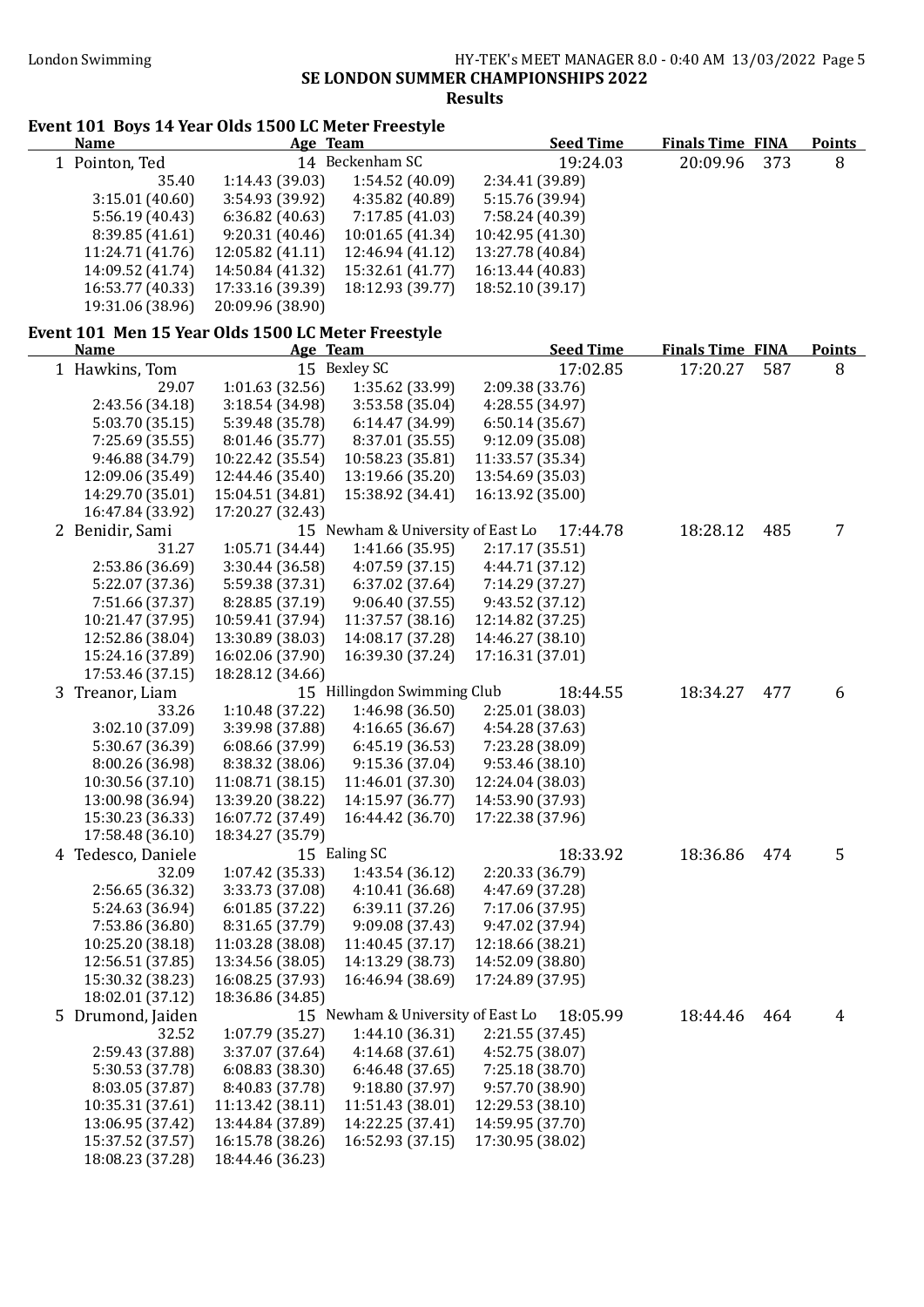#### SE LONDON SUMMER CHAMPIONSHIPS 2022 Results

# (Event 101 Men 15 Year Olds 1500 LC Meter Freestyle)

| <b>Name</b>                                        | Age Team         |                                                                                                                                                                                                                                                                                                                                                                                      | <b>Seed Time</b> | <b>Finals Time FINA</b> |     | <b>Points</b>  |
|----------------------------------------------------|------------------|--------------------------------------------------------------------------------------------------------------------------------------------------------------------------------------------------------------------------------------------------------------------------------------------------------------------------------------------------------------------------------------|------------------|-------------------------|-----|----------------|
| 6 Gohar, Fabio                                     |                  | 15 Teddington SC                                                                                                                                                                                                                                                                                                                                                                     | 19:21.91         | 18:48.63                | 459 | $\overline{3}$ |
| 33.03                                              | 1:09.21(36.18)   | 1:46.49 (37.28)                                                                                                                                                                                                                                                                                                                                                                      | 2:23.68 (37.19)  |                         |     |                |
| 3:01.31 (37.63)                                    | 3:39.29 (37.98)  | 4:16.86(37.57)                                                                                                                                                                                                                                                                                                                                                                       | 4:54.84 (37.98)  |                         |     |                |
| 5:32.48 (37.64)                                    | 6:11.04(38.56)   | 6:48.37 (37.33)                                                                                                                                                                                                                                                                                                                                                                      | 7:26.09 (37.72)  |                         |     |                |
| 8:04.07 (37.98)                                    | 8:42.27 (38.20)  | 9:20.31 (38.04)                                                                                                                                                                                                                                                                                                                                                                      | 9:59.03 (38.72)  |                         |     |                |
| 10:37.50 (38.47)                                   | 11:15.65 (38.15) | 11:52.79 (37.14)                                                                                                                                                                                                                                                                                                                                                                     | 12:31.03 (38.24) |                         |     |                |
| 13:08.96 (37.93)                                   | 13:46.78 (37.82) | 14:24.36 (37.58)                                                                                                                                                                                                                                                                                                                                                                     | 15:02.80 (38.44) |                         |     |                |
| 15:41.07 (38.27)                                   | 16:19.56 (38.49) | 16:56.75 (37.19)                                                                                                                                                                                                                                                                                                                                                                     | 17:34.55 (37.80) |                         |     |                |
| 18:11.86 (37.31)                                   | 18:48.63 (36.77) |                                                                                                                                                                                                                                                                                                                                                                                      |                  |                         |     |                |
| 7 Flack, Oliver                                    |                  | 15 Teddington SC                                                                                                                                                                                                                                                                                                                                                                     | 18:54.25         | 19:05.97                | 439 | 2              |
| 33.08                                              | 1:10.01(36.93)   | 1:47.60 (37.59)                                                                                                                                                                                                                                                                                                                                                                      | 2:26.29 (38.69)  |                         |     |                |
| 3:03.96 (37.67)                                    | 3:42.57(38.61)   | 4:20.06 (37.49)                                                                                                                                                                                                                                                                                                                                                                      | 4:59.15 (39.09)  |                         |     |                |
| 5:37.55 (38.40)                                    | 6:17.69(40.14)   | 6:56.37 (38.68)                                                                                                                                                                                                                                                                                                                                                                      | 7:34.91 (38.54)  |                         |     |                |
| 8:13.72 (38.81)                                    | 8:54.06 (40.34)  | 9:32.05 (37.99)                                                                                                                                                                                                                                                                                                                                                                      | 10:12.81 (40.76) |                         |     |                |
| 10:50.27 (37.46)                                   | 11:28.19 (37.92) | 12:05.92 (37.73)                                                                                                                                                                                                                                                                                                                                                                     | 12:45.48 (39.56) |                         |     |                |
| 13:23.62 (38.14)                                   | 14:02.12 (38.50) | 14:41.34 (39.22)                                                                                                                                                                                                                                                                                                                                                                     | 15:20.89 (39.55) |                         |     |                |
| 15:57.93 (37.04)                                   | 16:36.31 (38.38) | 17:14.01 (37.70)                                                                                                                                                                                                                                                                                                                                                                     | 17:53.21 (39.20) |                         |     |                |
| 18:29.18 (35.97)                                   | 19:05.97 (36.79) |                                                                                                                                                                                                                                                                                                                                                                                      |                  |                         |     |                |
| 8 Wilkes, Lee                                      |                  | 15 Hillingdon Swimming Club                                                                                                                                                                                                                                                                                                                                                          | 19:11.37         | 19:42.87                | 399 | $\mathbf{1}$   |
| 31.58                                              | 1:07.29 (35.71)  | 1:45.42 (38.13)                                                                                                                                                                                                                                                                                                                                                                      | 2:24.78 (39.36)  |                         |     |                |
| 3:04.28 (39.50)                                    | 3:45.63(41.35)   | 4:25.54 (39.91)                                                                                                                                                                                                                                                                                                                                                                      | 5:07.73 (42.19)  |                         |     |                |
| 5:47.12 (39.39)                                    | 6:29.51(42.39)   | 7:11.44 (41.93)                                                                                                                                                                                                                                                                                                                                                                      | 7:52.30 (40.86)  |                         |     |                |
| 8:32.53 (40.23)                                    | 9:11.43 (38.90)  | 9:52.60(41.17)                                                                                                                                                                                                                                                                                                                                                                       | 10:32.92 (40.32) |                         |     |                |
| 11:13.92 (41.00)                                   | 11:54.09 (40.17) | 12:35.03 (40.94)                                                                                                                                                                                                                                                                                                                                                                     | 13:15.14 (40.11) |                         |     |                |
| 13:55.70 (40.56)                                   | 14:35.64 (39.94) | 15:16.09 (40.45)                                                                                                                                                                                                                                                                                                                                                                     | 15:56.12 (40.03) |                         |     |                |
| 16:34.86 (38.74)                                   | 17:14.37 (39.51) | 17:53.79 (39.42)                                                                                                                                                                                                                                                                                                                                                                     | 18:33.22 (39.43) |                         |     |                |
| 19:08.92 (35.70)                                   | 19:42.87 (33.95) |                                                                                                                                                                                                                                                                                                                                                                                      |                  |                         |     |                |
| Event 101 Men 16 Year Olds 1500 LC Meter Freestyle |                  |                                                                                                                                                                                                                                                                                                                                                                                      |                  |                         |     |                |
| <b>Name</b>                                        | Age Team         |                                                                                                                                                                                                                                                                                                                                                                                      | <b>Seed Time</b> | <b>Finals Time FINA</b> |     | <b>Points</b>  |
| 1 Evans, Tommy                                     |                  | 16 Teddington SC                                                                                                                                                                                                                                                                                                                                                                     | 17:26.10         | 17:21.69                | 584 | 8              |
| 29.49                                              | 1:02.94 (33.45)  | 1:36.65(33.71)                                                                                                                                                                                                                                                                                                                                                                       | 2:11.38 (34.73)  |                         |     |                |
| 2:45.69 (34.31)                                    | 3:20.78 (35.09)  | 3:55.01 (34.23)                                                                                                                                                                                                                                                                                                                                                                      | 4:30.29 (35.28)  |                         |     |                |
| 5:05.23 (34.94)                                    | 5:40.66 (35.43)  | 6:15.52(34.86)                                                                                                                                                                                                                                                                                                                                                                       | 6:51.01 (35.49)  |                         |     |                |
| 7:26.10 (35.09)                                    | 8:01.58 (35.48)  | 8:36.61 (35.03)                                                                                                                                                                                                                                                                                                                                                                      | 9:12.26(35.65)   |                         |     |                |
| 1.726                                              |                  | $\overline{A}$ $\overline{C}$ $\overline{C}$ $\overline{D}$ $\overline{C}$ $\overline{C}$ $\overline{C}$ $\overline{C}$ $\overline{C}$ $\overline{C}$ $\overline{C}$ $\overline{C}$ $\overline{C}$ $\overline{C}$ $\overline{C}$ $\overline{C}$ $\overline{C}$ $\overline{C}$ $\overline{C}$ $\overline{C}$ $\overline{C}$ $\overline{C}$ $\overline{C}$ $\overline{C}$ $\overline{$ |                  |                         |     |                |

| 9:47.36(35.10)      | 10:22.81 (35.45) | 10:57.98 (35.17) | 11:33.56 (35.58) |          |     |   |
|---------------------|------------------|------------------|------------------|----------|-----|---|
| 12:08.31 (34.75)    | 12:43.93 (35.62) | 13:19.12 (35.19) | 13:54.30 (35.18) |          |     |   |
| 14:29.27 (34.97)    | 15:04.58 (35.31) | 15:39.97 (35.39) | 16:14.89 (34.92) |          |     |   |
| 16:49.08 (34.19)    | 17:21.69 (32.61) |                  |                  |          |     |   |
| 2 Bainbridge, Billy |                  | 16 Teddington SC | 17:51.50         | 17:27.74 | 574 | 7 |
| 29.42               | 1:02.51 (33.09)  |                  | 2:11.60()        |          |     |   |
| 2:46.48 (34.88)     | 3:21.26 (34.78)  |                  | 4:31.29()        |          |     |   |
| 5:06.73(35.44)      | 5:41.93 (35.20)  |                  | 6:53.04(         |          |     |   |
| 7:28.70(35.66)      | 8:03.99 (35.29)  |                  | 9:14.56()        |          |     |   |
| 9:50.17(35.61)      | 10:25.39 (35.22) |                  | 11:36.23()       |          |     |   |
|                     | 12:46.85()       | 13:22.41 (35.56) | 13:57.74 (35.33) |          |     |   |
| 14:33.00 (35.26)    | 15:08.38 (35.38) | 15:43.94 (35.56) | 16:19.16 (35.22) |          |     |   |
| 16:54.68 (35.52)    | 17:27.74 (33.06) |                  |                  |          |     |   |
| 3 Thomas, Sonny     |                  | 16 Leander SC    | 17:54.12         | 17:52.64 | 535 | 6 |
| 31.09               | 1:06.94(35.85)   | 1:41.44(34.50)   | 2:17.33 (35.89)  |          |     |   |
| 2:52.15(34.82)      | 3:28.32(36.17)   | 4:03.27(34.95)   | 4:39.46 (36.19)  |          |     |   |
| 5:15.15(35.69)      | 5:51.82 (36.67)  | 6:26.85(35.03)   | 7:03.25 (36.40)  |          |     |   |
| 7:38.96 (35.71)     | 8:16.07(37.11)   | 8:51.70 (35.63)  | 9:28.20(36.50)   |          |     |   |
| 10:04.33 (36.13)    | 10:41.42 (37.09) | 11:17.11 (35.69) | 11:53.81 (36.70) |          |     |   |
| 12:29.53 (35.72)    | 13:06.00 (36.47) | 13:42.36 (36.36) | 14:19.16 (36.80) |          |     |   |
| 14:54.63 (35.47)    | 15:31.39 (36.76) | 16:06.92 (35.53) | 16:43.38 (36.46) |          |     |   |
| 17:17.82 (34.44)    | 17:52.64 (34.82) |                  |                  |          |     |   |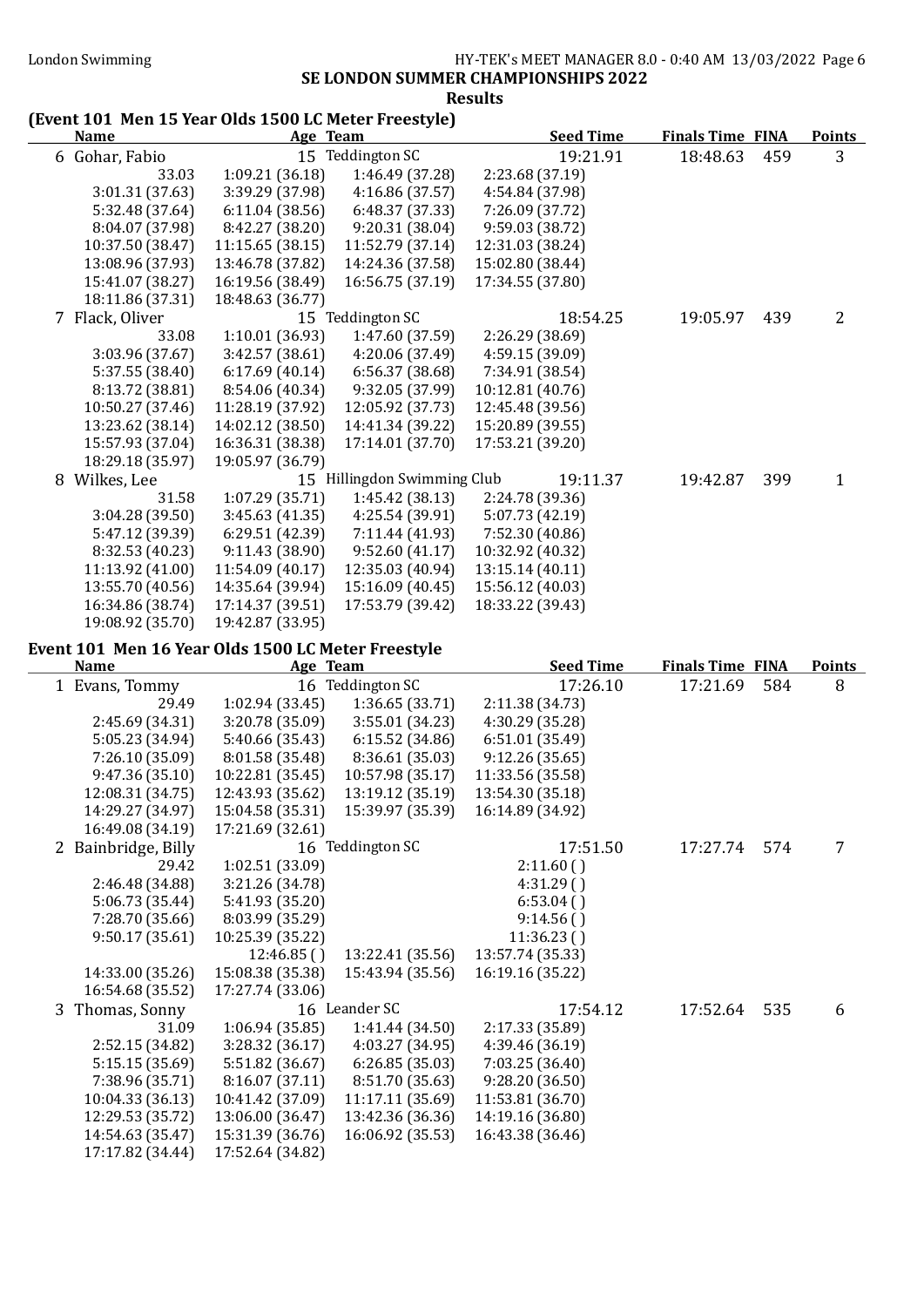#### SE LONDON SUMMER CHAMPIONSHIPS 2022 Results

### (Event 101 Men 16 Year Olds 1500 LC Meter Freestyle)

| <b>Name</b>                         |                                     | Age Team                            | <b>Seed Time</b>                    | <b>Finals Time FINA</b> |     | <b>Points</b> |
|-------------------------------------|-------------------------------------|-------------------------------------|-------------------------------------|-------------------------|-----|---------------|
| 4 Dinev, Bryan                      |                                     | 16 Bexley SC                        | 17:19.54                            | 17:58.50                | 526 | 5             |
| 28.99                               | 1:01.83 (32.84)                     | 1:35.45 (33.62)                     | 2:09.77 (34.32)                     |                         |     |               |
| 2:44.38 (34.61)                     | 3:19.38 (35.00)                     | 3:54.76 (35.38)                     | 4:30.35 (35.59)                     |                         |     |               |
| 5:05.61 (35.26)                     | 5:41.42 (35.81)                     | 6:17.45(36.03)                      | 6:53.81(36.36)                      |                         |     |               |
| 7:30.06 (36.25)                     | 8:07.05 (36.99)                     | 8:43.43 (36.38)                     | 9:20.53(37.10)                      |                         |     |               |
| 9:57.13(36.60)                      | 10:34.25 (37.12)                    | 11:11.62 (37.37)                    | 11:49.22 (37.60)                    |                         |     |               |
| 12:26.53 (37.31)                    | 13:04.64 (38.11)                    | 13:41.51 (36.87)                    | 14:19.10 (37.59)                    |                         |     |               |
| 14:55.80 (36.70)                    | 15:33.44 (37.64)                    | 16:10.18 (36.74)                    | 16:47.54 (37.36)                    |                         |     |               |
| 17:23.91 (36.37)                    | 17:58.50 (34.59)                    |                                     |                                     |                         |     |               |
| 5 Jarrett, Lewis                    |                                     | 16 Romford Town SC                  | 17:20.54                            | 18:08.55                | 512 | 4             |
| 30.42                               | 1:05.53(35.11)                      | 1:40.21 (34.68)                     | 2:16.15(35.94)                      |                         |     |               |
| 2:51.37 (35.22)                     | 3:27.67 (36.30)                     | 4:02.99 (35.32)                     | 4:39.44 (36.45)                     |                         |     |               |
| 5:14.83 (35.39)                     | 5:51.40 (36.57)                     | 6:27.19(35.79)                      | 7:04.29 (37.10)                     |                         |     |               |
| 7:40.32 (36.03)                     | 8:17.75 (37.43)                     | 8:53.84 (36.09)                     | 9:31.48 (37.64)                     |                         |     |               |
| 10:07.73 (36.25)                    | 10:45.38 (37.65)                    | 11:21.65 (36.27)                    | 11:59.52 (37.87)                    |                         |     |               |
| 12:36.06 (36.54)                    | 13:13.86 (37.80)                    | 13:50.42 (36.56)                    |                                     |                         |     |               |
| 15:04.60()                          | 15:42.54 (37.94)                    | 16:18.80 (36.26)                    | 16:56.23 (37.43)                    |                         |     |               |
| 17:32.26 (36.03)                    | 18:08.55 (36.29)                    |                                     |                                     |                         |     |               |
| 6 Sennis, Jacob                     |                                     | 16 Ealing SC                        | 17:46.52                            | 18:24.43                | 490 | 3             |
| 31.44                               | 1:05.62(34.18)                      | 1:40.86 (35.24)                     | 2:16.26(35.40)                      |                         |     |               |
| 2:51.77 (35.51)                     | 3:27.86 (36.09)                     | 4:04.16 (36.30)                     | 4:40.10 (35.94)<br>7:07.64 (36.69)  |                         |     |               |
| 5:17.39 (37.29)                     | 5:53.94 (36.55)                     | 6:30.95(37.01)                      |                                     |                         |     |               |
| 7:44.78 (37.14)<br>10:14.08 (37.66) | 8:21.53 (36.75)<br>10:51.95 (37.87) | 8:59.09 (37.56)<br>11:29.99 (38.04) | 9:36.42 (37.33)<br>12:07.29 (37.30) |                         |     |               |
| 12:45.25 (37.96)                    | 13:23.29 (38.04)                    | 14:01.19 (37.90)                    | 14:39.28 (38.09)                    |                         |     |               |
| 15:17.51 (38.23)                    | 15:55.45 (37.94)                    | 16:33.13 (37.68)                    | 17:09.71 (36.58)                    |                         |     |               |
| 17:48.11 (38.40)                    | 18:24.43 (36.32)                    |                                     |                                     |                         |     |               |
| 7 Rayment, Adam                     |                                     | 16 Hillingdon Swimming Club         | 18:11.21                            | 18:36.68                | 474 | 2             |
| 31.38                               | 1:06.83(35.45)                      | 1:42.65 (35.82)                     | 2:18.74 (36.09)                     |                         |     |               |
| 2:54.77 (36.03)                     | 3:32.60 (37.83)                     | 4:09.36 (36.76)                     | 4:47.70 (38.34)                     |                         |     |               |
| 5:25.05 (37.35)                     | 6:03.34 (38.29)                     | 6:40.98(37.64)                      | 7:18.69 (37.71)                     |                         |     |               |
| 7:55.99 (37.30)                     | 8:34.53 (38.54)                     | 9:10.96 (36.43)                     | 9:49.07 (38.11)                     |                         |     |               |
| 10:25.83 (36.76)                    | 11:04.61 (38.78)                    | 11:41.27 (36.66)                    | 12:19.59 (38.32)                    |                         |     |               |
| 12:56.95 (37.36)                    | 13:35.80 (38.85)                    | 14:13.17 (37.37)                    | 14:53.31 (40.14)                    |                         |     |               |
| 15:31.36 (38.05)                    | 16:09.03 (37.67)                    | 16:47.10 (38.07)                    | 17:24.57 (37.47)                    |                         |     |               |
| 18:01.46 (36.89)                    | 18:36.68 (35.22)                    |                                     |                                     |                         |     |               |
| 8 Dooley, Maximilian                |                                     | 16 Romford Town SC                  | 19:16.54                            | 18:39.14                | 471 | 1             |
| 32.71                               | 1:08.65 (35.94)                     | 1:45.24 (36.59)                     | 2:21.61 (36.37)                     |                         |     |               |
| 2:58.55 (36.94)                     | 3:35.32 (36.77)                     | 4:12.51 (37.19)                     | 4:49.63 (37.12)                     |                         |     |               |
|                                     | 6:04.90(                            | 6:42.61 (37.71)                     |                                     |                         |     |               |
| 7:57.72()                           | 8:35.62 (37.90)                     | 9:13.14(37.52)                      | 9:51.24(38.10)                      |                         |     |               |
| 10:29.31 (38.07)                    | 11:07.31 (38.00)                    | 11:45.78 (38.47)                    | 12:24.00 (38.22)                    |                         |     |               |
| 13:02.00 (38.00)                    | 13:40.05 (38.05)                    | 14:18.50 (38.45)                    | 14:56.47 (37.97)                    |                         |     |               |
| 15:34.14 (37.67)                    | 16:12.61 (38.47)                    | 16:50.10 (37.49)                    | 17:28.57 (38.47)                    |                         |     |               |
| 18:02.90 (34.33)                    | 18:39.14 (36.24)                    |                                     |                                     |                         |     |               |
| 9 Huille, Raphael                   |                                     | 16 Greenwich Royals SC              | 18:43.91                            | 18:58.79                | 447 |               |
| 32.97                               | 1:09.41(36.44)                      | 1:46.82 (37.41)                     | 2:22.88 (36.06)                     |                         |     |               |
| 3:00.75 (37.87)                     | 3:38.40 (37.65)                     | 4:17.08 (38.68)                     | 4:54.96 (37.88)                     |                         |     |               |
| 5:32.79 (37.83)                     | 6:11.20(38.41)                      | 6:49.60(38.40)                      | 7:27.86 (38.26)                     |                         |     |               |
| 8:06.06 (38.20)                     | 8:44.60 (38.54)                     | 9:23.46 (38.86)                     | 10:02.30 (38.84)                    |                         |     |               |
| 10:40.26 (37.96)                    | 11:18.12 (37.86)                    | 11:56.15 (38.03)                    | 12:34.90 (38.75)                    |                         |     |               |
| 13:13.33 (38.43)                    | 13:52.45 (39.12)                    | 14:30.71 (38.26)                    | 15:09.65 (38.94)                    |                         |     |               |
| 15:46.69 (37.04)                    | 16:24.45 (37.76)                    | 17:04.10 (39.65)                    | 17:42.49 (38.39)                    |                         |     |               |
| 18:21.45 (38.96)                    | 18:58.79 (37.34)                    |                                     |                                     |                         |     |               |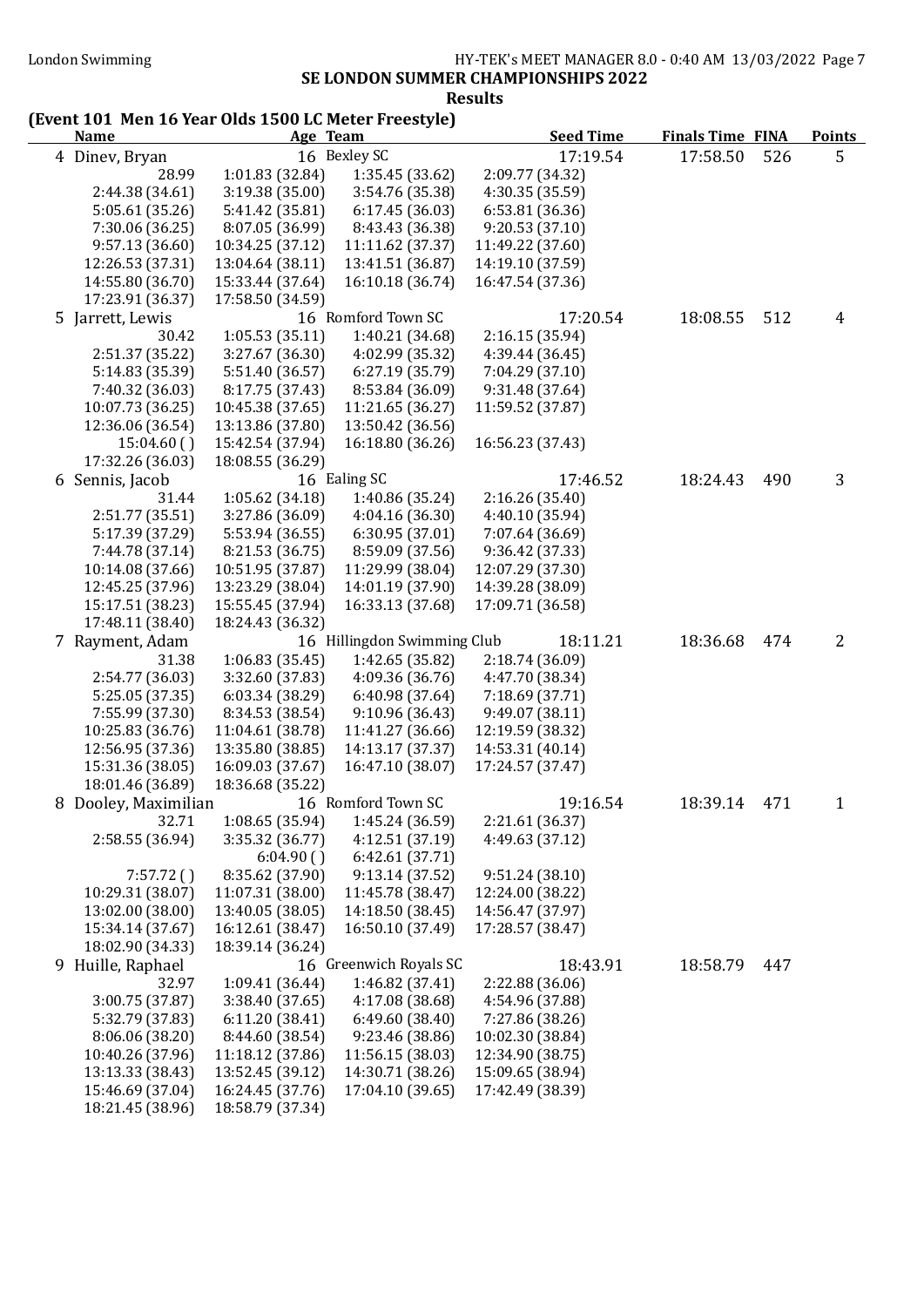#### London Swimming HY-TEK's MEET MANAGER 8.0 - 0:40 AM 13/03/2022 Page 8 SE LONDON SUMMER CHAMPIONSHIPS 2022 Results

#### Event 101 Men 17 & Over 1500 LC Meter Freestyle Name Age Team Seed Time Finals Time FINA Points 1 Leberl, Timothy 20 Beckenham SC 16:21.81 16:44.58 651 8 29.10 1:00.65 (31.55) 1:33.07 (32.42) 2:05.69 (32.62) 2:39.07 (33.38) 3:11.99 (32.92) 3:45.71 (33.72) 4:18.89 (33.18) 4:52.68 (33.79) 5:26.23 (33.55) 6:00.30 (34.07) 6:33.96 (33.66) 7:07.88 (33.92) 7:41.18 (33.30) 8:15.35 (34.17) 8:49.03 (33.68) 9:23.10 (34.07) 9:56.61 (33.51) 10:31.20 (34.59) 11:04.93 (33.73) 11:39.60 (34.67) 12:13.28 (33.68) 12:47.94 (34.66) 13:21.94 (34.00) 13:56.76 (34.82) 14:30.93 (34.17) 15:05.34 (34.41) 15:38.65 (33.31) 16:12.30 (33.65) 16:44.58 (32.28) 2 Austin, Alex 18 Hillingdon Swimming Club 17:06.28 17:18.78 589 7 30.05 1:03.82 (33.77) 1:37.99 (34.17) 2:12.60 (34.61) 2:47.67 (35.07) 3:23.10 (35.43) 3:57.62 (34.52) 4:32.61 (34.99) 5:07.34 (34.73) 5:43.16 (35.82) 6:17.23 (34.07) 6:52.69 (35.46) 7:27.50 (34.81) 8:02.64 (35.14) 8:37.06 (34.42) 9:11.81 (34.75) 9:46.38 (34.57) 10:21.53 (35.15) 10:56.32 (34.79) 11:31.71 (35.39) 12:06.54 (34.83) 12:42.41 (35.87) 13:17.97 (35.56) 13:53.01 (35.04) 14:27.83 (34.82) 15:02.68 (34.85) 15:37.32 (34.64) 16:12.34 (35.02) 16:45.66 (33.32) 17:18.78 (33.12) 3 Wootten, Finn 18 Beckenham SC 17:34.28 17:56.13 530 6 31.68 1:05.79 (34.11) 1:40.13 (34.34) 2:14.89 (34.76) 2:50.36 (35.47) 4:00.97 ( ) 4:36.12 (35.15) 5:11.97 (35.85) 5:47.78 (35.81) 6:24.33 (36.55) 7:00.85 (36.52) 7:37.52 (36.67) 8:14.37 (36.85) 8:51.20 (36.83) 10:04.65 (36.62) 10:41.29 (36.64) 11:17.57 (36.28) 11:53.79 (36.22) 12:29.92 (36.13) 13:06.23 (36.31) 13:42.43 (36.20) 14:19.14 (36.71) 14:55.26 (36.12) 15:31.99 (36.73) 16:08.29 (36.30) 16:45.16 (36.87) 17:21.54 (36.38) 17:56.13 (34.59) 4 Maunders, Harvey 18 Greenwich Royals SC 17:26.28 17:56.61 529 5 30.09 1:04.96 (34.87) 1:40.15 (35.19) 2:16.34 (36.19) 2:51.37 (35.03) 3:27.10 (35.73) 4:02.44 (35.34) 4:37.79 (35.35) 5:12.89 (35.10) 5:49.25 (36.36) 6:25.22 (35.97) 7:01.55 (36.33) 7:37.36 (35.81) 8:13.95 (36.59) 8:49.21 (35.26) 9:25.85 (36.64) 10:02.00 (36.15) 10:39.50 (37.50) 11:15.68 (36.18) 11:53.20 (37.52) 12:30.18 (36.98) 13:08.11 (37.93) 13:43.35 (35.24) 14:20.30 (36.95) 14:57.02 (36.72) 15:34.00 (36.98) 16:09.54 (35.54) 16:46.25 (36.71) 17:21.56 (35.31) 17:56.61 (35.05) 5 Dakin, Jimmy 18 Leander SC 18:25.74 18:04.37 518 4 31.68 1:07.26 (35.58) 1:42.37 (35.11) 2:18.46 (36.09) 2:53.97 (35.51) 3:30.27 (36.30) 4:06.47 (36.20) 4:43.01 (36.54) 5:19.22 (36.21) 5:55.38 (36.16) 6:31.83 (36.45) 7:08.47 (36.64) 7:44.58 (36.11) 8:21.44 (36.86) 8:57.82 (36.38) 9:34.47 (36.65) 10:10.72 (36.25) 10:47.69 (36.97) 11:24.16 (36.47) 12:01.24 (37.08) 12:37.54 (36.30) 13:14.87 (37.33) 13:51.29 (36.42) 14:28.20 (36.91) 15:04.46 (36.26) 15:41.79 (37.33) 16:18.17 (36.38) 16:54.82 (36.65) 17:31.21 (36.39) 18:04.37 (33.16) Event 102 Girls 11-12 50 LC Meter Backstroke Name **Age Team** Prelim Time Finals Time FINA Points **Finals**<br>1 Nurney. Alexandra 12 Camden Swiss Cottage SC 33.95 33.35 529 8 2 Shao, Charlotte 12 Camden Swiss Cottage SC 34.94 34.80 466 7 3 Chaudhury, Charlotte 12 Croydon Amphibians SC 36.82 35.41 442 6 4 Cioni, Azzurra 12 Hornchurch SC 36.11 35.84 426 5 5 Russell, Emilia 12 Kingston Royals SC 36.23 36.60 400 4

#### 6 Turner, Isla 12 Greenwich Royals SC 36.53 36.89 391 3

7 Henry, Alanna 11 Killerwhales SC (Havering) 36.81 37.15 383 2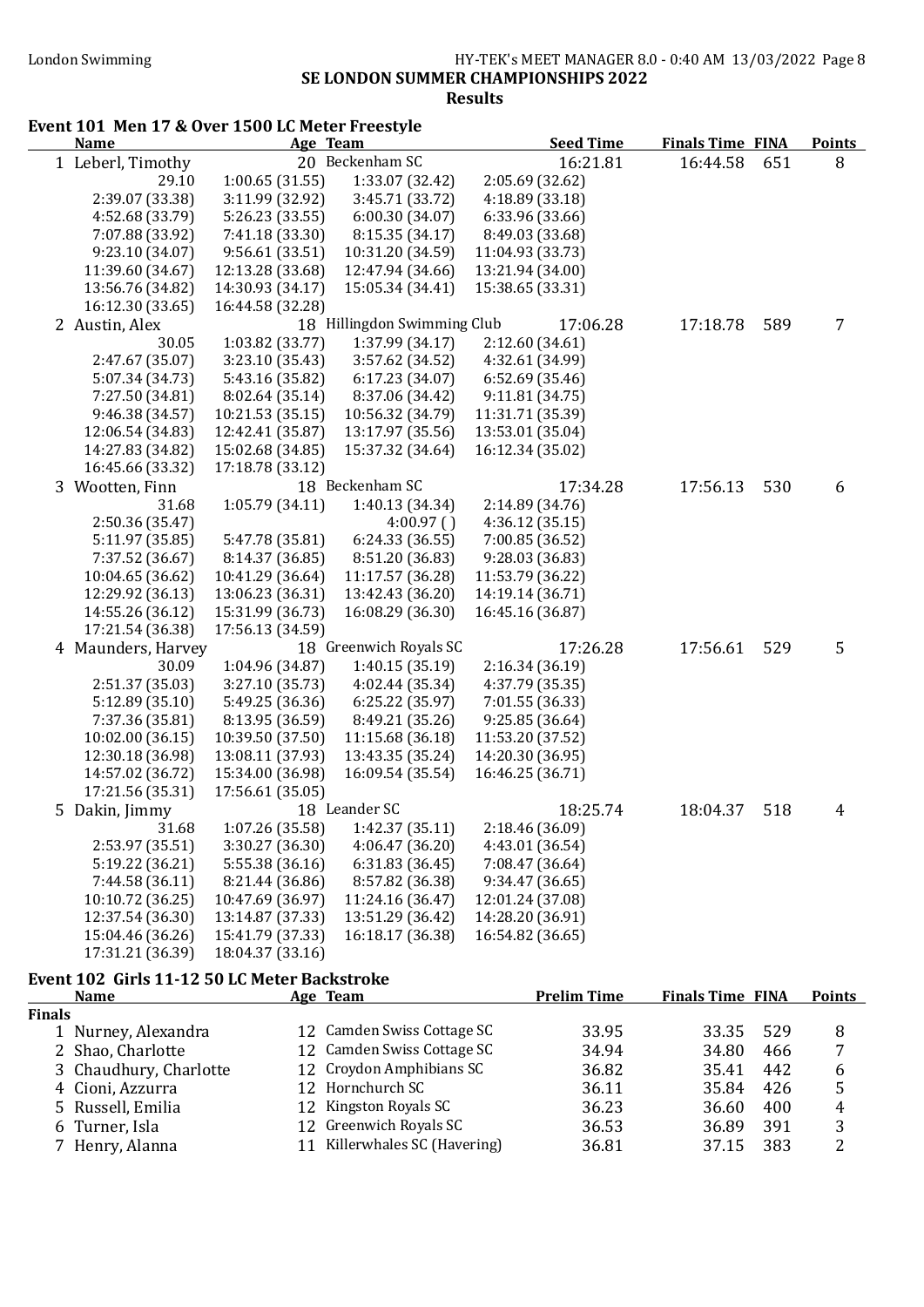SE LONDON SUMMER CHAMPIONSHIPS 2022

Results

#### Event 102 Girls 11-12 50 LC Meter Backstroke

|               | <b>Name</b>                                         |    | Age Team                            | <b>Seed Time</b>   | <b>Prelim Time FINA</b>      |               |
|---------------|-----------------------------------------------------|----|-------------------------------------|--------------------|------------------------------|---------------|
|               | <b>Preliminaries</b>                                |    |                                     |                    |                              |               |
|               | 1 Nurney, Alexandra                                 |    | 12 Camden Swiss Cottage SC          | 34.45              | 501<br>33.95                 |               |
|               | 2 Shao, Charlotte                                   |    | 12 Camden Swiss Cottage SC          | 34.22              | 34.94<br>460                 |               |
|               | 3 Paisley, Delilah                                  |    | 12 Teddington SC                    | 35.25              | 438<br>35.52                 |               |
|               | 4 Cioni, Azzurra                                    |    | 12 Hornchurch SC                    | 36.41              | 36.11<br>417                 |               |
| 5             | Russell, Emilia                                     |    | 12 Kingston Royals SC               | 36.61              | 412<br>36.23                 |               |
|               |                                                     |    | 12 Greenwich Royals SC              |                    | 402                          |               |
|               | 6 Turner, Isla                                      |    |                                     | 38.10              | 36.53                        |               |
|               | 7 Henry, Alanna                                     |    | 11 Killerwhales SC (Havering)       | 37.02              | 393<br>36.81                 |               |
|               | 8 Chaudhury, Charlotte                              |    | 12 Croydon Amphibians SC            | 35.39              | 393<br>36.82                 |               |
|               | 9 Baring, Olivia                                    |    | 12 Brompton SC                      | 36.81              | 389<br>36.93                 |               |
|               | 10 Ingleton, Isobella                               |    | 12 Ealing SC                        | 37.28              | 373<br>37.45                 |               |
|               | *11 Smith, Amelia                                   |    | 12 Bromley SC                       | 37.20              | 373<br>37.46                 |               |
|               | *11 Smith, Summer                                   |    | 11 Romford Town SC                  | 38.56              | 373<br>37.46                 |               |
|               |                                                     |    | 12 Greenwich Royals SC              | 37.91              | 370<br>37.57                 |               |
|               | 13 Turner, Violet                                   |    |                                     |                    |                              |               |
|               | 14 Garner, Mia                                      |    | 11 Borough of Harrow S C            | 37.53              | 367<br>37.66                 |               |
|               | 15 Hurcombe, Linnoa                                 |    | 11 Haringey Aquatics                | 38.12              | 37.69<br>366                 |               |
|               | 16 Quarrell, Orlagh                                 |    | 12 Broomfield Park SC               | 39.42              | 364<br>37.77                 |               |
|               | 17 Traynier, Poppy                                  |    | 12 Beckenham SC                     | 37.05              | 37.82<br>363                 |               |
|               | 18 Ruzzaman, Ruby                                   |    | 12 Camden Swiss Cottage SC          | 37.22              | 37.90<br>360                 |               |
|               | *19 Merifield, Hannah                               |    | 12 Broomfield Park SC               | 37.74              | 350<br>38.26                 |               |
|               | *19 Caygill, Amber                                  |    | 12 Ealing SC                        | 37.90              | 350<br>38.26                 |               |
|               | 21 Dixon, Sophia                                    |    | 12 Romford Town SC                  | 36.61              | 349<br>38.31                 |               |
|               | 22 Lawn, Josie                                      |    | 12 Bromley SC                       | 35.96              | 347<br>38.36                 |               |
|               | 23 Hovell, Tamar                                    |    | 12 Ealing SC                        | 39.44              | 339<br>38.69                 |               |
|               |                                                     |    | 12 Croydon Amphibians SC            | 38.98              | 337<br>38.77                 |               |
|               | 24 Dolling, Imogen                                  |    | 12 Brompton SC                      |                    |                              |               |
|               | 25 Storey, India                                    |    |                                     | 38.79              | 331<br>39.00                 |               |
|               | 26 Skingley, Celia                                  |    | 12 Barnes SC                        | 38.59              | 326<br>39.19                 |               |
|               | 27 Xie, Katie                                       |    | 12 Bexley SC                        | 39.63              | 312<br>39.75                 |               |
|               | 28 Chatten, Charley                                 |    | 12 Erith & District SC              | 38.18              | 302<br>40.19                 |               |
|               | Event 102 Girls 13 Year Olds 50 LC Meter Backstroke |    |                                     |                    |                              |               |
|               | <b>Name</b>                                         |    | Age Team                            | <b>Prelim Time</b> | <b>Finals Time FINA</b>      | <b>Points</b> |
| <b>Finals</b> |                                                     |    |                                     |                    |                              |               |
|               | 1 Hernandez Taylor, Ivy                             |    | 13 Hackney Aquatics Club            | 34.64              | 33.72<br>512                 | 8             |
|               | 2 Hughes, Mia                                       |    | 13 Bromley SC                       | 35.05              | 492<br>34.16                 | 7             |
|               | 3 Stoimenova, Margarita                             |    | 13 Newham & University of East Lo   | 35.01              | 450<br>35.19                 | 6             |
|               | *4 Butler, Ethel                                    |    | 13 Dulwich Dolphins                 | 35.85              | 35.72<br>430                 | 4.50          |
|               |                                                     |    |                                     |                    |                              |               |
|               | *4 Djidetchian, Anna                                |    | 13 Dulwich Dolphins                 | 36.22              | 35.72<br>430                 | 4.50          |
|               | 6 Stewart, Violet                                   |    | 13 South Croydon SC                 | 35.85              | 35.80<br>428                 | 3             |
|               | 7 Main, Rosie                                       |    | 13 Brompton SC                      | 36.55              | 380<br>37.24                 | 2             |
|               | 8 Greer, Ella                                       |    | 13 Greenwich Royals SC              | 36.17              | 377<br>37.33                 | $\mathbf{1}$  |
|               | Event 102 Girls 13 Year Olds 50 LC Meter Backstroke |    |                                     |                    |                              |               |
|               | <b>Name</b>                                         |    | Age Team                            | <b>Seed Time</b>   | <b>Prelim Time FINA</b>      |               |
|               | <b>Preliminaries</b>                                |    |                                     |                    |                              |               |
|               | 1 Hernandez Taylor, Ivy                             |    | 13 Hackney Aquatics Club            | 34.69              | 472<br>34.64                 |               |
|               | 2 Stoimenova, Margarita                             |    | 13 Newham & University of East Lo   | 34.93              | 35.01<br>457                 |               |
|               | 3 Hughes, Mia                                       |    | 13 Bromley SC                       | 34.04              | 35.05<br>456                 |               |
|               | *4 Stewart, Violet                                  |    | 13 South Croydon SC                 | 36.80              | 35.85<br>426                 |               |
|               | *4 Butler, Ethel                                    |    | 13 Dulwich Dolphins                 | 34.79              | 35.85<br>426                 |               |
|               |                                                     |    | 13 Greenwich Royals SC              |                    |                              |               |
|               | 6 Greer, Ella                                       |    |                                     | 36.74              | 415<br>36.17                 |               |
|               | Djidetchian, Anna                                   |    | 13 Dulwich Dolphins                 | 37.04              | 36.22<br>413                 |               |
|               |                                                     |    |                                     |                    |                              |               |
|               | 8 Main, Rosie<br>9 Warner, Martha                   | 13 | <b>Brompton SC</b><br>13 Bromley SC | 35.40<br>36.30     | 402<br>36.55<br>399<br>36.63 |               |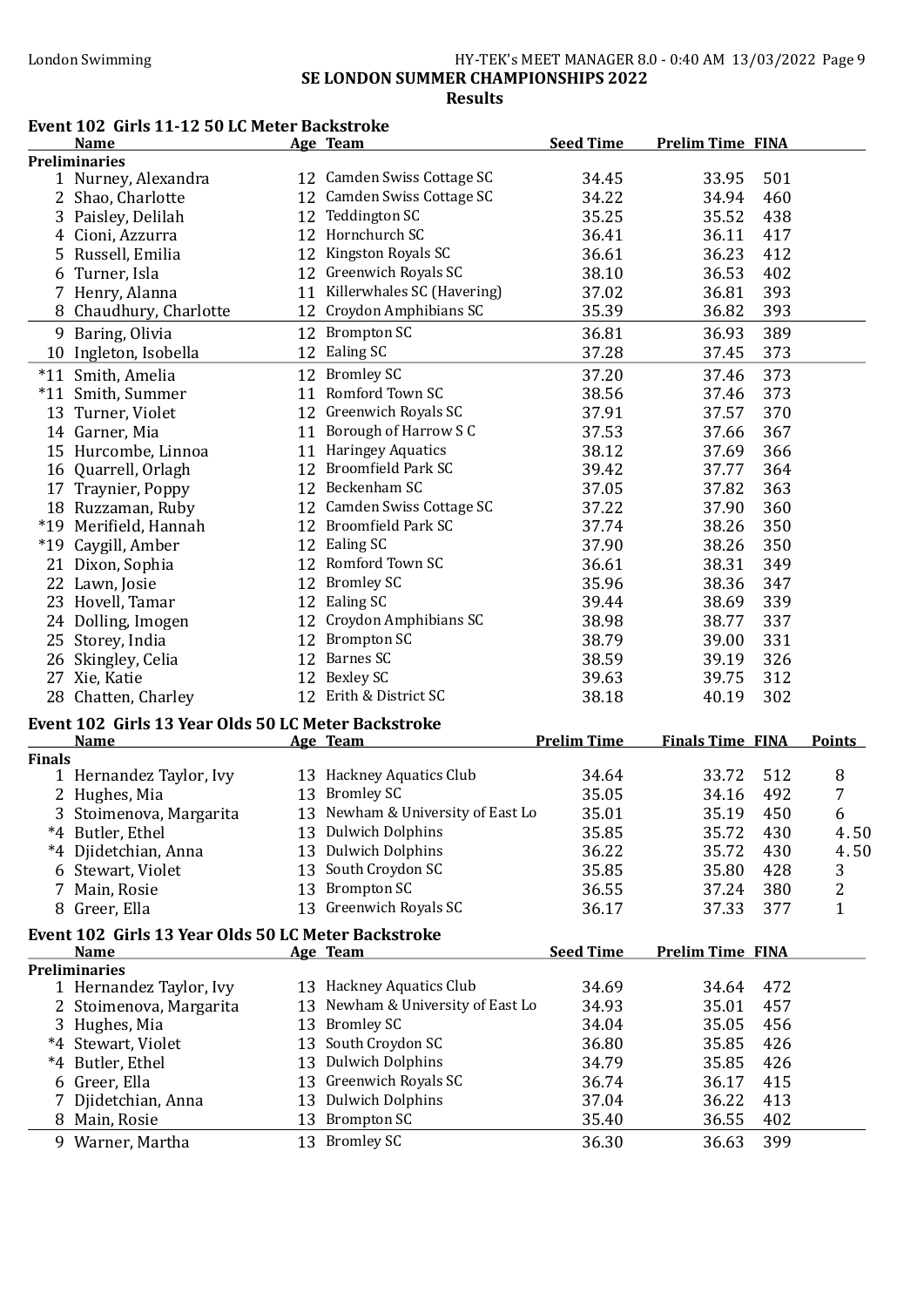#### London Swimming **HY-TEK's MEET MANAGER 8.0 - 0:40 AM 13/03/2022** Page 10

SE LONDON SUMMER CHAMPIONSHIPS 2022 Results

#### Preliminaries ... (Event 102 Girls 13 Year Olds 50 LC Meter Backstroke)

|               | <b>Name</b>                                         | Age Team                                         | <b>Seed Time</b>   | <b>Prelim Time FINA</b> |                  |
|---------------|-----------------------------------------------------|--------------------------------------------------|--------------------|-------------------------|------------------|
|               | 10 Jackson, Tess                                    | 13 Camden Swiss Cottage SC                       | 36.59              | 36.66<br>398            |                  |
|               | 11 Zaimi, Chloe                                     | 13 Chelsea & Westminster SC                      | 36.26              | 397<br>36.68            |                  |
|               | *12 Kuduma, Elizabete                               | 13 Brompton SC                                   | 36.08              | 395<br>36.75            |                  |
|               | *12 Kelly, Mia                                      | 13 Croydon Amphibians SC                         | 37.12              | 395<br>36.75            |                  |
|               | 14 Lew, Freya                                       | 13 Sutton & Cheam SC                             | 37.21              | 390<br>36.91            |                  |
|               | 15 van der Ploeg, Maisie                            | 13 Saxon Crown (Lewisham) SC                     | 36.03              | 36.93<br>389            |                  |
|               | 16 Kc, Evanshui                                     | 13 Ealing SC                                     | 37.04              | 36.98<br>388            |                  |
|               | *17 Chavchanidze, Sofia                             | 13 Ealing SC                                     | 36.02              | 385<br>37.06            |                  |
|               | *17 Zoumidou, Carla                                 | 13 Hounslow Jets                                 | 36.85              | 385<br>37.06            |                  |
|               | 19 Bartlett, Daisy                                  | 13 Killerwhales SC (Havering)                    | 36.40              | 381<br>37.20            |                  |
|               | 20 Allen, Eve                                       | 13 Hillingdon Swimming Club                      | 37.30              | 373<br>37.45            |                  |
|               | *21 Clarke, Niamh                                   | 13 Erith & District SC                           | 36.33              | 367<br>37.68            |                  |
|               | *21 Maclean, Daisy                                  | 13 Camden Swiss Cottage SC                       | 37.31              | 37.68<br>367            |                  |
|               | 23 Beament, Sophia                                  | 13 Bromley SC                                    | 37.32              | 366<br>37.70            |                  |
|               | 24 Riach, Rebecca                                   | 13 Hillingdon Swimming Club                      | 37.52              | 37.78<br>364            |                  |
|               | 25 Draper, Daisy                                    | 13 Orpington Ojays                               | 37.80              | 357<br>38.00            |                  |
|               | 26 Mulcahy, Millie                                  | 13 Kingston Royals SC                            | 36.60              | 38.30<br>349            |                  |
|               | 27 Eguakhide, Ruthie                                | 13 Romford Town SC                               | 37.47              | 38.38<br>347            |                  |
|               | --- Sharrock, Alice                                 | 13 Borough of Harrow S C                         | 34.76              | DQ                      |                  |
|               | 4.4 Start before starting signal                    |                                                  |                    |                         |                  |
|               | Event 102 Girls 14 Year Olds 50 LC Meter Backstroke |                                                  |                    |                         |                  |
|               | <b>Name</b>                                         | Age Team                                         | <b>Prelim Time</b> | <b>Finals Time FINA</b> | <b>Points</b>    |
| <b>Finals</b> |                                                     |                                                  |                    |                         |                  |
|               | 1 Karabacz, Martyna                                 | 14 Greenwich Royals SC                           | 32.25              | 31.94<br>602            | 8                |
|               | 2 Venuti, Veronica                                  | 14 Chelsea & Westminster SC                      | 32.22              | 594<br>32.08            | 7                |
|               | 3 Jamal, Bianca                                     | 14 Camden Swiss Cottage SC                       | 32.87              | 32.85<br>554            | 6                |
|               | 4 Shchepovskikh, Ksenia                             | 14 Camden Swiss Cottage SC                       | 33.62              | 537<br>33.19            | $\sqrt{5}$       |
|               | 5 Ghedu-Molinari, Gabriela                          | 14 Sutton & Cheam SC                             | 34.09              | 34.42<br>481            | $\boldsymbol{4}$ |
|               | 6 Traynier, Izzy                                    | 14 Beckenham SC                                  | 34.41              | 34.88<br>462            | $\sqrt{3}$       |
|               | 7 Hesketh, Josie                                    | 14 Haringey Aquatics                             | 34.16              | 34.90<br>462            | $\overline{2}$   |
|               | 8 Bowman, Agynes                                    | 14 Hackney Aquatics Club                         | 34.14              | 34.95<br>460            | $\mathbf{1}$     |
|               | Event 102 Girls 14 Year Olds 50 LC Meter Backstroke |                                                  |                    |                         |                  |
|               | <b>Name</b>                                         | Age Team                                         | <b>Seed Time</b>   | <b>Prelim Time FINA</b> |                  |
|               | <b>Preliminaries</b>                                |                                                  |                    |                         |                  |
|               | 1 Venuti, Veronica                                  | 14 Chelsea & Westminster SC                      | 33.25              | 587<br>32.22            |                  |
| 2             | Karabacz, Martyna                                   | 14 Greenwich Royals SC                           | 32.09              | 32.25<br>585            |                  |
|               | 3 Jamal, Bianca                                     | 14 Camden Swiss Cottage SC                       | 33.58              | 32.87<br>553            |                  |
| 4             | Shchepovskikh, Ksenia                               | 14 Camden Swiss Cottage SC                       | 33.22              | 33.62<br>516            |                  |
|               | 5 Ghedu-Molinari, Gabriela                          | 14 Sutton & Cheam SC<br>14 Hackney Aquatics Club | 34.28              | 34.09<br>495            |                  |
| 6             | Bowman, Agynes                                      | 14 Haringey Aquatics                             | 34.38              | 34.14<br>493            |                  |
|               | 7 Hesketh, Josie                                    | 14 Beckenham SC                                  | 33.95              | 34.16<br>492            |                  |
| 8             | Traynier, Izzy                                      |                                                  | 34.27              | 482<br>34.41            |                  |
|               | 9 Bushmina, Esenia                                  | 14 Erith & District SC                           | 35.40              | 481<br>34.42            |                  |
| 10            | Foden, Grace                                        | 14 Bexley SC                                     | 35.39              | 34.78<br>466            |                  |
|               | 11 Berry, Leilani                                   | 14 Bromley SC                                    | 34.64              | 34.99<br>458            |                  |
|               | 12 Kessler, Penny                                   | 14 Camden Swiss Cottage SC                       | 35.29              | 35.00<br>458            |                  |
|               | 13 Orchard, Isabel                                  | 14 Bromley SC                                    | 35.31              | 35.02<br>457            |                  |
|               | 14 Loynes, Isabella                                 | 14 Brompton SC                                   | 35.29              | 35.24<br>448            |                  |
|               | 15 Evans, Chloe                                     | 14 Brompton SC                                   | 35.09              | 35.26<br>448            |                  |
|               | 16 Massaro, Maia                                    | 14 Teddington SC                                 | 35.86              | 35.27<br>447            |                  |
|               | 17 Sorrera, Hayley                                  | 14 Sutton & Cheam SC                             | 35.66              | 35.36<br>444            |                  |
|               | 18 Self, Daisy                                      | 14 Ealing SC                                     | 35.60              | 35.56<br>436            |                  |
|               | 19 Leksander, Laura                                 | 14 Borough of Harrow S C                         | 36.48              | 35.62<br>434            |                  |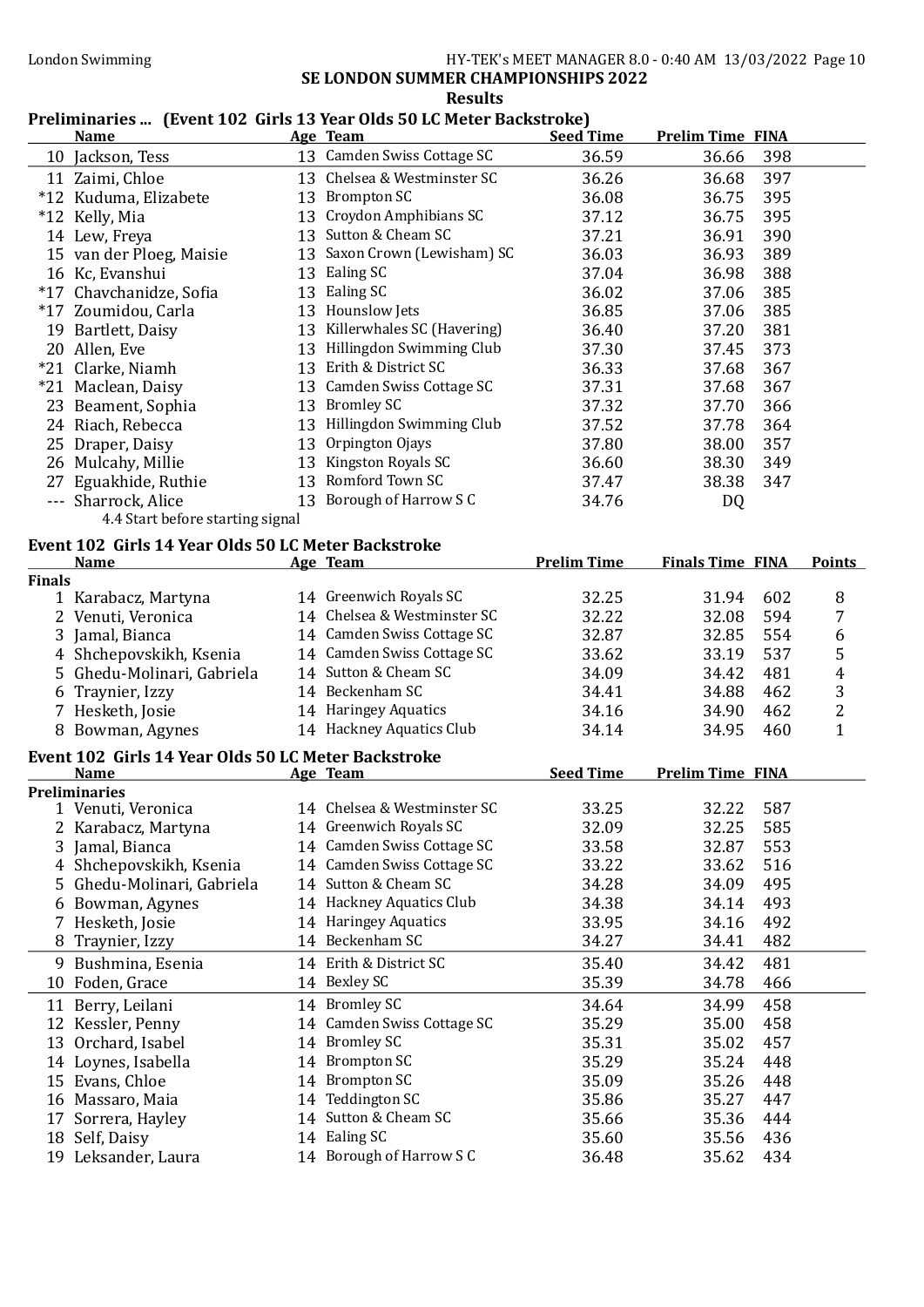London Swimming HY-TEK's MEET MANAGER 8.0 - 0:40 AM 13/03/2022 Page 11

SE LONDON SUMMER CHAMPIONSHIPS 2022 Results

# Preliminaries ... (Event 102 Girls 14 Year Olds 50 LC Meter Backstroke)<br>Name Age Team Seed Time

|               | <b>Name</b>                          |                 | Age Team                                            | <b>Seed Time</b>   | <b>Prelim Time FINA</b> |     |               |
|---------------|--------------------------------------|-----------------|-----------------------------------------------------|--------------------|-------------------------|-----|---------------|
|               | 20 Stone, Issy                       |                 | 14 Hillingdon Swimming Club                         | 36.21              | 35.65                   | 433 |               |
|               | 21 Ashworth, Mieke                   |                 | 14 Southwark Aquatics SC                            | 36.25              | 35.66                   | 433 |               |
|               | 22 Noffke, Emma                      |                 | 14 Camden Swiss Cottage SC                          | 35.17              | 35.69                   | 432 |               |
|               | 23 Gill, Jaspreet                    |                 | 14 Ealing SC                                        | 35.30              | 35.79                   | 428 |               |
|               | 24 Bonfiglio, Dahlia                 |                 | 14 Chelsea & Westminster SC                         | 35.82              | 36.04                   | 419 |               |
|               | 25 Sullivan, Imogen                  |                 | 14 Bexley SC                                        | 36.15              | 36.17                   | 415 |               |
|               | 26 Sleap, Sophie                     |                 | 14 Teddington SC                                    | 34.79              | 36.18                   | 414 |               |
|               | *27 Karagianni, Anisa                |                 | 14 London Borough of Hounslow                       | 36.46              | 36.38                   | 407 |               |
|               | *27 Young, Evie                      |                 | 14 Teddington SC                                    | 36.22              | 36.38                   | 407 |               |
|               | 29 Joyce, Poppy                      |                 | 14 Kingston Royals SC                               | 35.65              | 36.40                   | 407 |               |
|               | 30 Van Domselaar, Lucila             |                 | 14 Sutton & Cheam SC                                | 36.39              | 36.50                   | 403 |               |
|               | 31 Salu, Pelumi                      |                 | 14 Newham & University of East Lo                   | 36.52              | 36.97                   | 388 |               |
|               | 32 Maconachie, Olivia                |                 | 14 Beckenham SC                                     | 35.57              | 37.19                   | 381 |               |
|               | 33 Schmitz, Gracie                   |                 | 14 Sutton & Cheam SC                                | 36.26              | 37.81                   | 363 |               |
|               | 34 Bates, Natalie                    |                 | 14 Kingston Royals SC                               | 36.38              | 37.96                   | 359 |               |
|               |                                      |                 |                                                     |                    |                         |     |               |
|               | Event 103 Boys 11-12 200 LC Meter IM |                 |                                                     |                    |                         |     |               |
|               | <b>Name</b>                          |                 | Age Team                                            | <b>Prelim Time</b> | <b>Finals Time FINA</b> |     | <b>Points</b> |
| <b>Finals</b> |                                      |                 | 12 Camden Swiss Cottage SC                          | 2:42.40            | 2:41.94                 | 348 | 8             |
|               | 1 Vermaat, Marty<br>35.29            | 1:18.66 (43.37) | 2:05.35(46.69)                                      | 2:41.94 (36.59)    |                         |     |               |
|               | 2 Robinson, Harry                    |                 | 12 Kingston Royals SC                               | 2:47.64            | 2:43.28                 | 340 | 7             |
|               | 36.33                                | 1:19.37 (43.04) | 2:07.27 (47.90)                                     | 2:43.28 (36.01)    |                         |     |               |
|               | 3 Pryce-Jones, Luke                  |                 | 12 Chelsea & Westminster SC                         | 2:46.04            | 2:44.27                 | 334 | 6             |
|               | 34.94                                | 1:18.44(43.50)  | 2:07.68 (49.24)                                     | 2:44.27 (36.59)    |                         |     |               |
|               | 4 Love, Thomas                       |                 | 12 Beckenham SC                                     | 2:47.58            | 2:49.76                 | 302 | 5             |
|               | 37.97                                | 1:20.93 (42.96) | 2:14.47(53.54)                                      | 2:49.76 (35.29)    |                         |     |               |
|               | 5 Braid, Charlie                     |                 | 11 Greenwich Royals SC                              | 2:49.53            | 2:49.87                 | 302 | 4             |
|               | 37.06                                | 1:21.47 (44.41) | 2:13.67 (52.20)                                     | 2:49.87 (36.20)    |                         |     |               |
|               | 6 Auryla, Domantas                   |                 | 12 Barking & Dagenham Aquatics Cl                   | 2:51.38            | 2:50.18                 | 300 | 3             |
|               | 37.49                                | 1:22.03(44.54)  | 2:12.38(50.35)                                      | 2:50.18 (37.80)    |                         |     |               |
|               | 7 Negus, Ben                         |                 | 12 Greenwich Royals SC                              | 2:53.18            | 2:50.98                 | 296 | 2             |
|               | 42.58                                | 1:24.86 (42.28) | 2:12.59(47.73)                                      | 2:50.98 (38.39)    |                         |     |               |
|               | 8 Shepherd, Henry                    |                 | 12 Orpington Ojays                                  | 2:49.56            | 2:55.98                 | 271 | $\mathbf{1}$  |
|               | 41.54                                | 1:25.34(43.80)  | 2:14.11(48.77)                                      | 2:55.98(41.87)     |                         |     |               |
|               | Event 103 Boys 11-12 200 LC Meter IM |                 |                                                     |                    |                         |     |               |
|               | <b>Name</b>                          |                 | <b>Age Team</b>                                     | <b>Seed Time</b>   | <b>Prelim Time FINA</b> |     |               |
|               | <b>Preliminaries</b>                 |                 |                                                     |                    |                         |     |               |
|               | 1 Vermaat, Marty                     |                 | 12 Camden Swiss Cottage SC                          | 2:47.74            | 2:42.40                 | 345 |               |
|               | 35.47                                | 1:18.69(43.22)  | 2:04.38 (45.69)                                     | 2:42.40 (38.02)    |                         |     |               |
|               | 2 Podurgiel, Benjamin                |                 | 12 Chelsea & Westminster SC                         | 2:42.41            | 2:43.70                 | 337 |               |
|               | 34.95                                | 1:17.29 (42.34) | 2:06.31(49.02)                                      | 2:43.70 (37.39)    |                         |     |               |
|               | 3 Pryce-Jones, Luke                  |                 | 12 Chelsea & Westminster SC                         | 2:51.36            | 2:46.04                 | 323 |               |
|               | 35.14                                | 1:18.10 (42.96) | 2:09.14(51.04)                                      | 2:46.04 (36.90)    |                         |     |               |
|               | 4 Love, Thomas                       |                 | 12 Beckenham SC                                     | 2:46.88            | 2:47.58                 | 314 |               |
|               | 36.18                                | 1:19.30(43.12)  | 2:12.34(53.04)                                      | 2:47.58 (35.24)    |                         |     |               |
|               | 5 Robinson, Harry                    |                 | 12 Kingston Royals SC                               | 2:49.03            | 2:47.64                 | 314 |               |
|               |                                      |                 | $1:19.86$ () $2:47.64$ (1:27.78)                    |                    |                         |     |               |
|               | 6 Braid, Charlie                     |                 | 11 Greenwich Royals SC                              | 2:50.85            | 2:49.53                 | 304 |               |
|               | 36.51                                | 1:20.59 (44.08) | 2:13.03 (52.44)                                     | 2:49.53 (36.50)    |                         |     |               |
|               | 7 Shepherd, Henry                    |                 | 12 Orpington Ojays                                  | 2:53.81            | 2:49.56                 | 303 |               |
|               | 40.03                                | 1:23.70 (43.67) | 2:12.16(48.46)                                      | 2:49.56 (37.40)    |                         |     |               |
|               | 8 Auryla, Domantas                   |                 | 12 Barking & Dagenham Aquatics Cl<br>2:12.14(50.40) | 2:56.32            | 2:51.38                 | 294 |               |
|               | 36.42                                | 1:21.74 (45.32) |                                                     | 2:51.38 (39.24)    |                         |     |               |
|               | 9 Negus, Ben                         |                 | 12 Greenwich Royals SC                              | 2:52.53            | 2:53.18                 | 285 |               |
|               | 42.64                                | 1:24.58 (41.94) | 2:15.10(50.52)                                      | 2:53.18 (38.08)    |                         |     |               |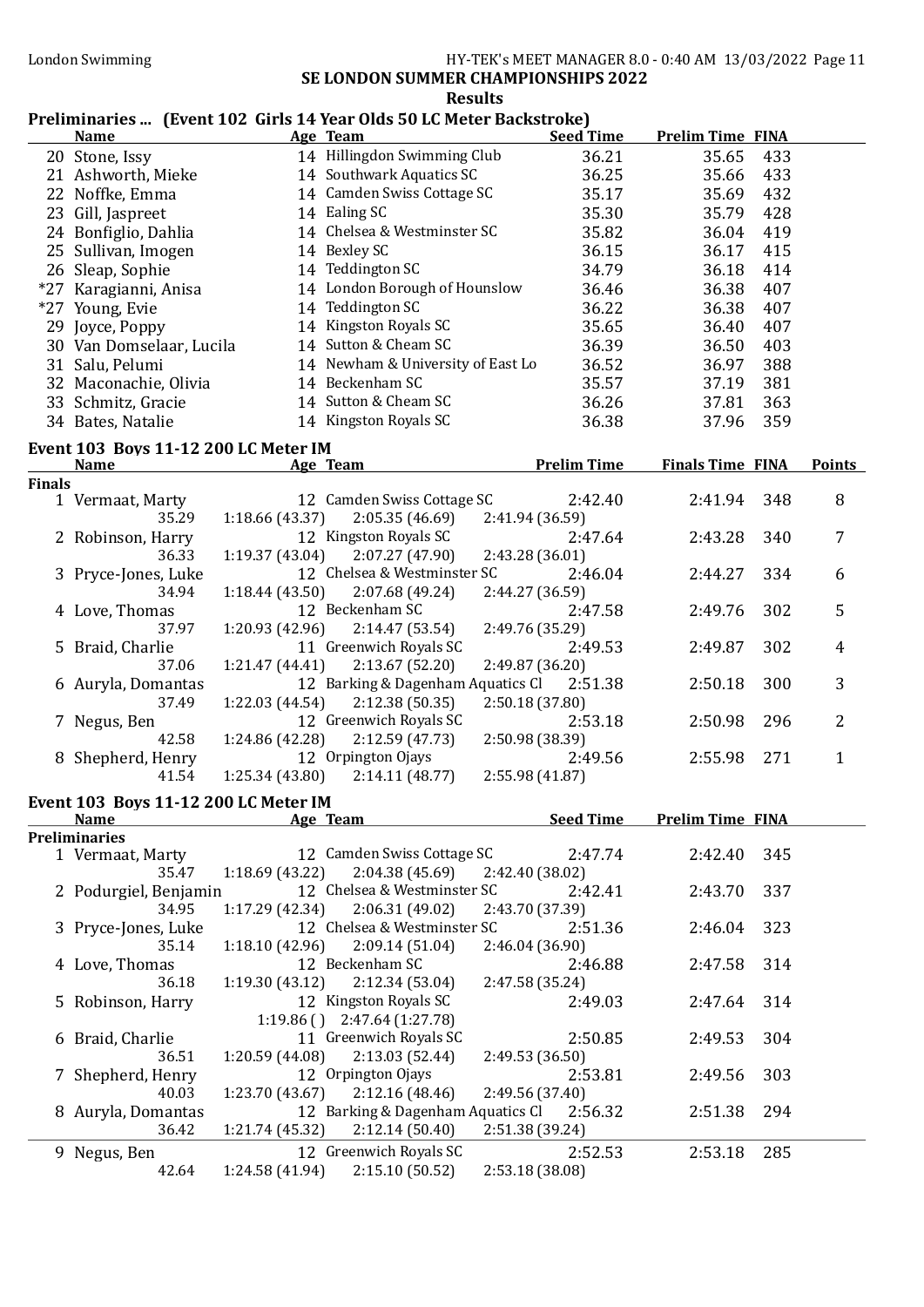#### Results

# Preliminaries ... (Event 103 Boys 11-12 200 LC Meter IM)

| 11 Greenwich Royals SC<br>2:58.67<br>10 Sanders, Hayden<br>2:53.19<br>285<br>39.16<br>1:23.79 (44.63)<br>2:16.14(52.35)<br>2:53.19 (37.05)<br>12 Hillingdon Swimming Club<br>2:59.58<br>276<br>11 Bhatia, Advay<br>2:54.95<br>1:25.37 (46.38)<br>2:15.76 (50.39)<br>38.99<br>2:54.95 (39.19)<br>12 Teddington SC<br>2:57.58<br>270<br>12 Winpenny, Dylan<br>2:56.32<br>1:22.82(45.02)<br>2:17.40 (54.58)<br>37.80<br>2:56.32 (38.92)<br>12 Beckenham SC<br>2:51.62<br>2:58.67<br>13 Daley-Allison, Jago<br>259<br>1:25.33(49.10)<br>2:18.54 (53.21)<br>36.23<br>2:58.67(40.13)<br>12 Bexley SC<br>3:00.68<br>249<br>14 Gilham, Riley<br>3:01.18<br>$1:23.46(45.10)$ $2:19.72(56.26)$<br>3:01.18(41.46)<br>38.36<br>12 Hackney Aquatics Club<br>--- Shearman, Enzo<br>2:50.35<br><b>DQ</b><br>9.4 Finish of each stroke not in accordance with rules for the particular stroke - IM<br>$1:21.24(43.55)$ $2:11.69(50.45)$<br>37.69<br>DQ (37.43)<br>Event 103 Boys 13 Year Olds 200 LC Meter IM<br><b>Prelim Time</b><br><b>Finals Time FINA</b><br><b>Name</b><br>Age Team<br><b>Points</b><br><b>Finals</b><br>2:33.01<br>13 Brompton SC<br>2:30.72<br>8<br>1 Knight, Luke<br>432<br>32.28<br>1:12.32(40.04)<br>1:54.90 (42.58)<br>2:30.72 (35.82)<br>13 Beckenham SC<br>2:34.68<br>2:31.04<br>7<br>2 Carnegie, Jeremiah<br>429<br>1:14.27(40.01)<br>1:57.60 (43.33)<br>34.26<br>2:31.04 (33.44)<br>13 Teddington SC<br>2:34.97<br>2:33.08<br>413<br>6<br>3 Keers, Jack<br>1:11.93(39.63)<br>1:58.87 (46.94)<br>32.30<br>2:33.08 (34.21)<br>13 Camden Swiss Cottage SC<br>5<br>4 Biss, Leon<br>2:32.28<br>2:34.25<br>403<br>1:13.15(37.92)<br>1:57.97 (44.82)<br>35.23<br>2:34.25 (36.28)<br>13 Wandsworth SC<br>5 Henwood, Edward<br>2:40.77<br>2:39.63<br>364<br>4<br>33.47<br>1:14.76(41.29)<br>2:03.51(48.75)<br>2:39.63 (36.12)<br>13 Dulwich Dolphins<br>3<br>2:40.66<br>6 Raga, Elijah<br>2:41.22<br>353<br>2:01.71 (45.73)<br>1:15.98(42.21)<br>2:41.22 (39.51)<br>33.77<br>13 Camden Swiss Cottage SC<br>2<br>2:41.31<br>7 Diallo, Leonardo<br>2:41.69<br>350<br>35.78<br>1:20.49(44.71)<br>2:06.77(46.28)<br>2:41.69 (34.92)<br>13 Greenwich Royals SC<br>8 Reader, Stanley<br>2:40.75<br>$\mathbf{1}$<br>2:41.74<br>350<br>2:04.58 (47.01)<br>1:17.57(43.41)<br>2:41.74(37.16)<br>34.16<br>Event 103 Boys 13 Year Olds 200 LC Meter IM<br><b>Seed Time</b><br><b>Prelim Time FINA</b><br><b>Name</b><br>Age Team<br><b>Preliminaries</b><br>13 Camden Swiss Cottage SC<br>2:38.24<br>2:32.28<br>419<br>1 Biss, Leon<br>34.65   1:12.35 (37.70)<br>2:32.28 (35.98)<br>1:56.30 (43.95)<br>13 Brompton SC<br>2:33.01<br>2 Knight, Luke<br>2:32.60<br>413<br>31.83<br>1:11.46 (39.63)<br>1:57.06 (45.60)<br>2:33.01 (35.95)<br>13 Beckenham SC<br>3 Carnegie, Jeremiah<br>2:32.73<br>2:34.68<br>400<br>32.73<br>1:13.44(40.71)<br>1:57.97 (44.53)<br>2:34.68 (36.71)<br>13 Teddington SC<br>2:35.02<br>2:34.97<br>398<br>4 Keers, Jack<br>32.56<br>1:12.48 (39.92)<br>2:00.42 (47.94)<br>2:34.97 (34.55)<br>13 Dulwich Dolphins<br>2:39.84<br>2:40.66<br>357<br>5 Raga, Elijah<br>32.37<br>1:14.63(42.26)<br>2:02.44 (47.81)<br>2:40.66 (38.22)<br>13 Greenwich Royals SC<br>2:40.90<br>6 Reader, Stanley<br>2:40.75<br>356<br>1:15.37(41.91)<br>2:01.74 (46.37)<br>2:40.75 (39.01)<br>33.46<br>13 Wandsworth SC<br>7 Henwood, Edward<br>2:45.13<br>2:40.77<br>356<br>1:14.04(40.65)<br>2:03.47 (49.43)<br>2:40.77 (37.30)<br>33.39<br>13 Camden Swiss Cottage SC<br>8 Diallo, Leonardo<br>2:42.55<br>2:41.31<br>352<br>35.92<br>1:20.00 (44.08)<br>2:05.05(45.05)<br>2:41.31 (36.26)<br>13 Greenwich Royals SC<br>2:38.93<br>2:41.78<br>349<br>9 Nalepa, Caspar<br>2:03.36 (44.36)<br>1:19.00 (45.49)<br>33.51<br>2:41.78 (38.42)<br>13 Enfield Swim Squad<br>2:48.11<br>333<br>10 Awan, Rayan<br>2:44.42<br>35.97<br>1:17.50(41.53)<br>2:04.34 (46.84)<br>2:44.42 (40.08) | <b>Name</b> | Age Team | <b>Seed Time</b> | <b>Prelim Time FINA</b> |  |
|------------------------------------------------------------------------------------------------------------------------------------------------------------------------------------------------------------------------------------------------------------------------------------------------------------------------------------------------------------------------------------------------------------------------------------------------------------------------------------------------------------------------------------------------------------------------------------------------------------------------------------------------------------------------------------------------------------------------------------------------------------------------------------------------------------------------------------------------------------------------------------------------------------------------------------------------------------------------------------------------------------------------------------------------------------------------------------------------------------------------------------------------------------------------------------------------------------------------------------------------------------------------------------------------------------------------------------------------------------------------------------------------------------------------------------------------------------------------------------------------------------------------------------------------------------------------------------------------------------------------------------------------------------------------------------------------------------------------------------------------------------------------------------------------------------------------------------------------------------------------------------------------------------------------------------------------------------------------------------------------------------------------------------------------------------------------------------------------------------------------------------------------------------------------------------------------------------------------------------------------------------------------------------------------------------------------------------------------------------------------------------------------------------------------------------------------------------------------------------------------------------------------------------------------------------------------------------------------------------------------------------------------------------------------------------------------------------------------------------------------------------------------------------------------------------------------------------------------------------------------------------------------------------------------------------------------------------------------------------------------------------------------------------------------------------------------------------------------------------------------------------------------------------------------------------------------------------------------------------------------------------------------------------------------------------------------------------------------------------------------------------------------------------------------------------------------------------------------------------------------------------------------------------------------------------------------------------------------------------------------------------------------------------------------------------------------------------------------------------------------------------------------------------------------------------------------------------------------------------------------------------|-------------|----------|------------------|-------------------------|--|
|                                                                                                                                                                                                                                                                                                                                                                                                                                                                                                                                                                                                                                                                                                                                                                                                                                                                                                                                                                                                                                                                                                                                                                                                                                                                                                                                                                                                                                                                                                                                                                                                                                                                                                                                                                                                                                                                                                                                                                                                                                                                                                                                                                                                                                                                                                                                                                                                                                                                                                                                                                                                                                                                                                                                                                                                                                                                                                                                                                                                                                                                                                                                                                                                                                                                                                                                                                                                                                                                                                                                                                                                                                                                                                                                                                                                                                                                                    |             |          |                  |                         |  |
|                                                                                                                                                                                                                                                                                                                                                                                                                                                                                                                                                                                                                                                                                                                                                                                                                                                                                                                                                                                                                                                                                                                                                                                                                                                                                                                                                                                                                                                                                                                                                                                                                                                                                                                                                                                                                                                                                                                                                                                                                                                                                                                                                                                                                                                                                                                                                                                                                                                                                                                                                                                                                                                                                                                                                                                                                                                                                                                                                                                                                                                                                                                                                                                                                                                                                                                                                                                                                                                                                                                                                                                                                                                                                                                                                                                                                                                                                    |             |          |                  |                         |  |
|                                                                                                                                                                                                                                                                                                                                                                                                                                                                                                                                                                                                                                                                                                                                                                                                                                                                                                                                                                                                                                                                                                                                                                                                                                                                                                                                                                                                                                                                                                                                                                                                                                                                                                                                                                                                                                                                                                                                                                                                                                                                                                                                                                                                                                                                                                                                                                                                                                                                                                                                                                                                                                                                                                                                                                                                                                                                                                                                                                                                                                                                                                                                                                                                                                                                                                                                                                                                                                                                                                                                                                                                                                                                                                                                                                                                                                                                                    |             |          |                  |                         |  |
|                                                                                                                                                                                                                                                                                                                                                                                                                                                                                                                                                                                                                                                                                                                                                                                                                                                                                                                                                                                                                                                                                                                                                                                                                                                                                                                                                                                                                                                                                                                                                                                                                                                                                                                                                                                                                                                                                                                                                                                                                                                                                                                                                                                                                                                                                                                                                                                                                                                                                                                                                                                                                                                                                                                                                                                                                                                                                                                                                                                                                                                                                                                                                                                                                                                                                                                                                                                                                                                                                                                                                                                                                                                                                                                                                                                                                                                                                    |             |          |                  |                         |  |
|                                                                                                                                                                                                                                                                                                                                                                                                                                                                                                                                                                                                                                                                                                                                                                                                                                                                                                                                                                                                                                                                                                                                                                                                                                                                                                                                                                                                                                                                                                                                                                                                                                                                                                                                                                                                                                                                                                                                                                                                                                                                                                                                                                                                                                                                                                                                                                                                                                                                                                                                                                                                                                                                                                                                                                                                                                                                                                                                                                                                                                                                                                                                                                                                                                                                                                                                                                                                                                                                                                                                                                                                                                                                                                                                                                                                                                                                                    |             |          |                  |                         |  |
|                                                                                                                                                                                                                                                                                                                                                                                                                                                                                                                                                                                                                                                                                                                                                                                                                                                                                                                                                                                                                                                                                                                                                                                                                                                                                                                                                                                                                                                                                                                                                                                                                                                                                                                                                                                                                                                                                                                                                                                                                                                                                                                                                                                                                                                                                                                                                                                                                                                                                                                                                                                                                                                                                                                                                                                                                                                                                                                                                                                                                                                                                                                                                                                                                                                                                                                                                                                                                                                                                                                                                                                                                                                                                                                                                                                                                                                                                    |             |          |                  |                         |  |
|                                                                                                                                                                                                                                                                                                                                                                                                                                                                                                                                                                                                                                                                                                                                                                                                                                                                                                                                                                                                                                                                                                                                                                                                                                                                                                                                                                                                                                                                                                                                                                                                                                                                                                                                                                                                                                                                                                                                                                                                                                                                                                                                                                                                                                                                                                                                                                                                                                                                                                                                                                                                                                                                                                                                                                                                                                                                                                                                                                                                                                                                                                                                                                                                                                                                                                                                                                                                                                                                                                                                                                                                                                                                                                                                                                                                                                                                                    |             |          |                  |                         |  |
|                                                                                                                                                                                                                                                                                                                                                                                                                                                                                                                                                                                                                                                                                                                                                                                                                                                                                                                                                                                                                                                                                                                                                                                                                                                                                                                                                                                                                                                                                                                                                                                                                                                                                                                                                                                                                                                                                                                                                                                                                                                                                                                                                                                                                                                                                                                                                                                                                                                                                                                                                                                                                                                                                                                                                                                                                                                                                                                                                                                                                                                                                                                                                                                                                                                                                                                                                                                                                                                                                                                                                                                                                                                                                                                                                                                                                                                                                    |             |          |                  |                         |  |
|                                                                                                                                                                                                                                                                                                                                                                                                                                                                                                                                                                                                                                                                                                                                                                                                                                                                                                                                                                                                                                                                                                                                                                                                                                                                                                                                                                                                                                                                                                                                                                                                                                                                                                                                                                                                                                                                                                                                                                                                                                                                                                                                                                                                                                                                                                                                                                                                                                                                                                                                                                                                                                                                                                                                                                                                                                                                                                                                                                                                                                                                                                                                                                                                                                                                                                                                                                                                                                                                                                                                                                                                                                                                                                                                                                                                                                                                                    |             |          |                  |                         |  |
|                                                                                                                                                                                                                                                                                                                                                                                                                                                                                                                                                                                                                                                                                                                                                                                                                                                                                                                                                                                                                                                                                                                                                                                                                                                                                                                                                                                                                                                                                                                                                                                                                                                                                                                                                                                                                                                                                                                                                                                                                                                                                                                                                                                                                                                                                                                                                                                                                                                                                                                                                                                                                                                                                                                                                                                                                                                                                                                                                                                                                                                                                                                                                                                                                                                                                                                                                                                                                                                                                                                                                                                                                                                                                                                                                                                                                                                                                    |             |          |                  |                         |  |
|                                                                                                                                                                                                                                                                                                                                                                                                                                                                                                                                                                                                                                                                                                                                                                                                                                                                                                                                                                                                                                                                                                                                                                                                                                                                                                                                                                                                                                                                                                                                                                                                                                                                                                                                                                                                                                                                                                                                                                                                                                                                                                                                                                                                                                                                                                                                                                                                                                                                                                                                                                                                                                                                                                                                                                                                                                                                                                                                                                                                                                                                                                                                                                                                                                                                                                                                                                                                                                                                                                                                                                                                                                                                                                                                                                                                                                                                                    |             |          |                  |                         |  |
|                                                                                                                                                                                                                                                                                                                                                                                                                                                                                                                                                                                                                                                                                                                                                                                                                                                                                                                                                                                                                                                                                                                                                                                                                                                                                                                                                                                                                                                                                                                                                                                                                                                                                                                                                                                                                                                                                                                                                                                                                                                                                                                                                                                                                                                                                                                                                                                                                                                                                                                                                                                                                                                                                                                                                                                                                                                                                                                                                                                                                                                                                                                                                                                                                                                                                                                                                                                                                                                                                                                                                                                                                                                                                                                                                                                                                                                                                    |             |          |                  |                         |  |
|                                                                                                                                                                                                                                                                                                                                                                                                                                                                                                                                                                                                                                                                                                                                                                                                                                                                                                                                                                                                                                                                                                                                                                                                                                                                                                                                                                                                                                                                                                                                                                                                                                                                                                                                                                                                                                                                                                                                                                                                                                                                                                                                                                                                                                                                                                                                                                                                                                                                                                                                                                                                                                                                                                                                                                                                                                                                                                                                                                                                                                                                                                                                                                                                                                                                                                                                                                                                                                                                                                                                                                                                                                                                                                                                                                                                                                                                                    |             |          |                  |                         |  |
|                                                                                                                                                                                                                                                                                                                                                                                                                                                                                                                                                                                                                                                                                                                                                                                                                                                                                                                                                                                                                                                                                                                                                                                                                                                                                                                                                                                                                                                                                                                                                                                                                                                                                                                                                                                                                                                                                                                                                                                                                                                                                                                                                                                                                                                                                                                                                                                                                                                                                                                                                                                                                                                                                                                                                                                                                                                                                                                                                                                                                                                                                                                                                                                                                                                                                                                                                                                                                                                                                                                                                                                                                                                                                                                                                                                                                                                                                    |             |          |                  |                         |  |
|                                                                                                                                                                                                                                                                                                                                                                                                                                                                                                                                                                                                                                                                                                                                                                                                                                                                                                                                                                                                                                                                                                                                                                                                                                                                                                                                                                                                                                                                                                                                                                                                                                                                                                                                                                                                                                                                                                                                                                                                                                                                                                                                                                                                                                                                                                                                                                                                                                                                                                                                                                                                                                                                                                                                                                                                                                                                                                                                                                                                                                                                                                                                                                                                                                                                                                                                                                                                                                                                                                                                                                                                                                                                                                                                                                                                                                                                                    |             |          |                  |                         |  |
|                                                                                                                                                                                                                                                                                                                                                                                                                                                                                                                                                                                                                                                                                                                                                                                                                                                                                                                                                                                                                                                                                                                                                                                                                                                                                                                                                                                                                                                                                                                                                                                                                                                                                                                                                                                                                                                                                                                                                                                                                                                                                                                                                                                                                                                                                                                                                                                                                                                                                                                                                                                                                                                                                                                                                                                                                                                                                                                                                                                                                                                                                                                                                                                                                                                                                                                                                                                                                                                                                                                                                                                                                                                                                                                                                                                                                                                                                    |             |          |                  |                         |  |
|                                                                                                                                                                                                                                                                                                                                                                                                                                                                                                                                                                                                                                                                                                                                                                                                                                                                                                                                                                                                                                                                                                                                                                                                                                                                                                                                                                                                                                                                                                                                                                                                                                                                                                                                                                                                                                                                                                                                                                                                                                                                                                                                                                                                                                                                                                                                                                                                                                                                                                                                                                                                                                                                                                                                                                                                                                                                                                                                                                                                                                                                                                                                                                                                                                                                                                                                                                                                                                                                                                                                                                                                                                                                                                                                                                                                                                                                                    |             |          |                  |                         |  |
|                                                                                                                                                                                                                                                                                                                                                                                                                                                                                                                                                                                                                                                                                                                                                                                                                                                                                                                                                                                                                                                                                                                                                                                                                                                                                                                                                                                                                                                                                                                                                                                                                                                                                                                                                                                                                                                                                                                                                                                                                                                                                                                                                                                                                                                                                                                                                                                                                                                                                                                                                                                                                                                                                                                                                                                                                                                                                                                                                                                                                                                                                                                                                                                                                                                                                                                                                                                                                                                                                                                                                                                                                                                                                                                                                                                                                                                                                    |             |          |                  |                         |  |
|                                                                                                                                                                                                                                                                                                                                                                                                                                                                                                                                                                                                                                                                                                                                                                                                                                                                                                                                                                                                                                                                                                                                                                                                                                                                                                                                                                                                                                                                                                                                                                                                                                                                                                                                                                                                                                                                                                                                                                                                                                                                                                                                                                                                                                                                                                                                                                                                                                                                                                                                                                                                                                                                                                                                                                                                                                                                                                                                                                                                                                                                                                                                                                                                                                                                                                                                                                                                                                                                                                                                                                                                                                                                                                                                                                                                                                                                                    |             |          |                  |                         |  |
|                                                                                                                                                                                                                                                                                                                                                                                                                                                                                                                                                                                                                                                                                                                                                                                                                                                                                                                                                                                                                                                                                                                                                                                                                                                                                                                                                                                                                                                                                                                                                                                                                                                                                                                                                                                                                                                                                                                                                                                                                                                                                                                                                                                                                                                                                                                                                                                                                                                                                                                                                                                                                                                                                                                                                                                                                                                                                                                                                                                                                                                                                                                                                                                                                                                                                                                                                                                                                                                                                                                                                                                                                                                                                                                                                                                                                                                                                    |             |          |                  |                         |  |
|                                                                                                                                                                                                                                                                                                                                                                                                                                                                                                                                                                                                                                                                                                                                                                                                                                                                                                                                                                                                                                                                                                                                                                                                                                                                                                                                                                                                                                                                                                                                                                                                                                                                                                                                                                                                                                                                                                                                                                                                                                                                                                                                                                                                                                                                                                                                                                                                                                                                                                                                                                                                                                                                                                                                                                                                                                                                                                                                                                                                                                                                                                                                                                                                                                                                                                                                                                                                                                                                                                                                                                                                                                                                                                                                                                                                                                                                                    |             |          |                  |                         |  |
|                                                                                                                                                                                                                                                                                                                                                                                                                                                                                                                                                                                                                                                                                                                                                                                                                                                                                                                                                                                                                                                                                                                                                                                                                                                                                                                                                                                                                                                                                                                                                                                                                                                                                                                                                                                                                                                                                                                                                                                                                                                                                                                                                                                                                                                                                                                                                                                                                                                                                                                                                                                                                                                                                                                                                                                                                                                                                                                                                                                                                                                                                                                                                                                                                                                                                                                                                                                                                                                                                                                                                                                                                                                                                                                                                                                                                                                                                    |             |          |                  |                         |  |
|                                                                                                                                                                                                                                                                                                                                                                                                                                                                                                                                                                                                                                                                                                                                                                                                                                                                                                                                                                                                                                                                                                                                                                                                                                                                                                                                                                                                                                                                                                                                                                                                                                                                                                                                                                                                                                                                                                                                                                                                                                                                                                                                                                                                                                                                                                                                                                                                                                                                                                                                                                                                                                                                                                                                                                                                                                                                                                                                                                                                                                                                                                                                                                                                                                                                                                                                                                                                                                                                                                                                                                                                                                                                                                                                                                                                                                                                                    |             |          |                  |                         |  |
|                                                                                                                                                                                                                                                                                                                                                                                                                                                                                                                                                                                                                                                                                                                                                                                                                                                                                                                                                                                                                                                                                                                                                                                                                                                                                                                                                                                                                                                                                                                                                                                                                                                                                                                                                                                                                                                                                                                                                                                                                                                                                                                                                                                                                                                                                                                                                                                                                                                                                                                                                                                                                                                                                                                                                                                                                                                                                                                                                                                                                                                                                                                                                                                                                                                                                                                                                                                                                                                                                                                                                                                                                                                                                                                                                                                                                                                                                    |             |          |                  |                         |  |
|                                                                                                                                                                                                                                                                                                                                                                                                                                                                                                                                                                                                                                                                                                                                                                                                                                                                                                                                                                                                                                                                                                                                                                                                                                                                                                                                                                                                                                                                                                                                                                                                                                                                                                                                                                                                                                                                                                                                                                                                                                                                                                                                                                                                                                                                                                                                                                                                                                                                                                                                                                                                                                                                                                                                                                                                                                                                                                                                                                                                                                                                                                                                                                                                                                                                                                                                                                                                                                                                                                                                                                                                                                                                                                                                                                                                                                                                                    |             |          |                  |                         |  |
|                                                                                                                                                                                                                                                                                                                                                                                                                                                                                                                                                                                                                                                                                                                                                                                                                                                                                                                                                                                                                                                                                                                                                                                                                                                                                                                                                                                                                                                                                                                                                                                                                                                                                                                                                                                                                                                                                                                                                                                                                                                                                                                                                                                                                                                                                                                                                                                                                                                                                                                                                                                                                                                                                                                                                                                                                                                                                                                                                                                                                                                                                                                                                                                                                                                                                                                                                                                                                                                                                                                                                                                                                                                                                                                                                                                                                                                                                    |             |          |                  |                         |  |
|                                                                                                                                                                                                                                                                                                                                                                                                                                                                                                                                                                                                                                                                                                                                                                                                                                                                                                                                                                                                                                                                                                                                                                                                                                                                                                                                                                                                                                                                                                                                                                                                                                                                                                                                                                                                                                                                                                                                                                                                                                                                                                                                                                                                                                                                                                                                                                                                                                                                                                                                                                                                                                                                                                                                                                                                                                                                                                                                                                                                                                                                                                                                                                                                                                                                                                                                                                                                                                                                                                                                                                                                                                                                                                                                                                                                                                                                                    |             |          |                  |                         |  |
|                                                                                                                                                                                                                                                                                                                                                                                                                                                                                                                                                                                                                                                                                                                                                                                                                                                                                                                                                                                                                                                                                                                                                                                                                                                                                                                                                                                                                                                                                                                                                                                                                                                                                                                                                                                                                                                                                                                                                                                                                                                                                                                                                                                                                                                                                                                                                                                                                                                                                                                                                                                                                                                                                                                                                                                                                                                                                                                                                                                                                                                                                                                                                                                                                                                                                                                                                                                                                                                                                                                                                                                                                                                                                                                                                                                                                                                                                    |             |          |                  |                         |  |
|                                                                                                                                                                                                                                                                                                                                                                                                                                                                                                                                                                                                                                                                                                                                                                                                                                                                                                                                                                                                                                                                                                                                                                                                                                                                                                                                                                                                                                                                                                                                                                                                                                                                                                                                                                                                                                                                                                                                                                                                                                                                                                                                                                                                                                                                                                                                                                                                                                                                                                                                                                                                                                                                                                                                                                                                                                                                                                                                                                                                                                                                                                                                                                                                                                                                                                                                                                                                                                                                                                                                                                                                                                                                                                                                                                                                                                                                                    |             |          |                  |                         |  |
|                                                                                                                                                                                                                                                                                                                                                                                                                                                                                                                                                                                                                                                                                                                                                                                                                                                                                                                                                                                                                                                                                                                                                                                                                                                                                                                                                                                                                                                                                                                                                                                                                                                                                                                                                                                                                                                                                                                                                                                                                                                                                                                                                                                                                                                                                                                                                                                                                                                                                                                                                                                                                                                                                                                                                                                                                                                                                                                                                                                                                                                                                                                                                                                                                                                                                                                                                                                                                                                                                                                                                                                                                                                                                                                                                                                                                                                                                    |             |          |                  |                         |  |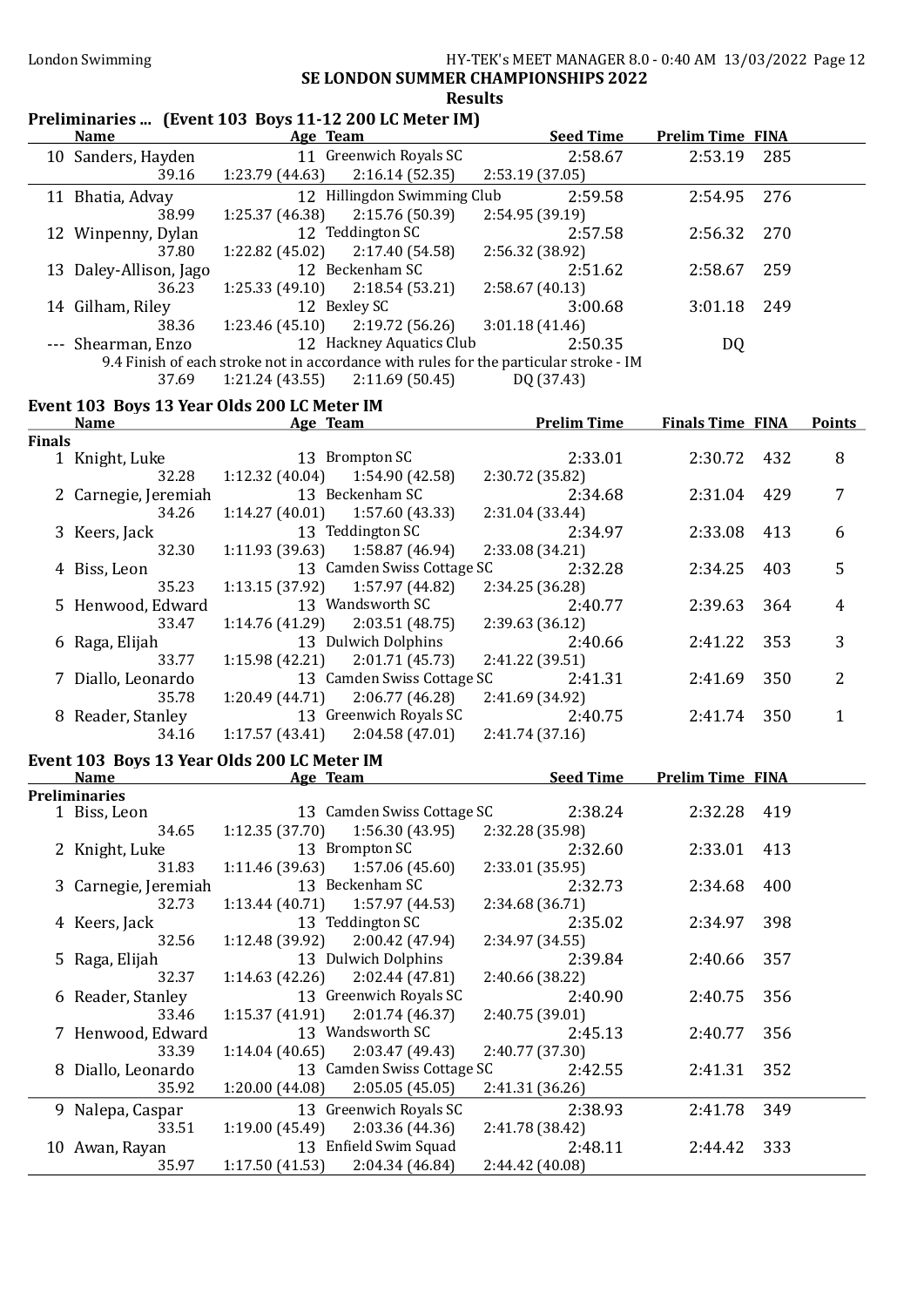# London Swimming HY-TEK's MEET MANAGER 8.0 - 0:40 AM 13/03/2022 Page 13

## SE LONDON SUMMER CHAMPIONSHIPS 2022

#### Results

#### Preliminaries ... (Event 103 Boys 13 Year Olds 200 LC Meter IM)

|               | <b>Name</b>                 | <u>Age Team and the Second Age Team</u>                                                                                           | <b>Seed Time</b>           | <b>Prelim Time FINA</b> |     |               |
|---------------|-----------------------------|-----------------------------------------------------------------------------------------------------------------------------------|----------------------------|-------------------------|-----|---------------|
|               | 11 Owen, Raef               | 13 Greenwich Royals SC                                                                                                            | 2:40.59                    | 2:44.61                 | 332 |               |
|               | 33.72                       | $1:17.34(43.62)$ $2:09.54(52.20)$                                                                                                 | 2:44.61 (35.07)            |                         |     |               |
|               | 12 Muratoglu, Baris         | 13 Romford Town SC                                                                                                                | 2:49.98                    | 2:45.05                 | 329 |               |
|               | 36.11                       | $1:19.66(43.55)$ $2:08.23(48.57)$                                                                                                 | 2:45.05 (36.82)            |                         |     |               |
|               | 13 Backshall, Jake          | 13 Wandsworth SC                                                                                                                  | 2:49.12                    | 2:45.90                 | 324 |               |
|               | 37.13                       | $1:20.93(43.80)$ $2:08.26(47.33)$                                                                                                 | 2:45.90 (37.64)            |                         |     |               |
|               | 14 Jeffers, Liam            | 13 Teddington SC                                                                                                                  | 2:46.05                    | 2:46.45                 | 321 |               |
|               | 34.65                       | $1:17.94(43.29)$ $2:09.26(51.32)$                                                                                                 | 2:46.45 (37.19)            |                         |     |               |
|               | 15 Hill, Ernest             | 13 Wandsworth SC                                                                                                                  | 2:46.08                    | 2:48.17                 | 311 |               |
|               | 36.46                       | $1:18.22(41.76)$ $2:10.12(51.90)$                                                                                                 | 2:48.17 (38.05)            |                         |     |               |
|               | 16 Holden, William          | 13 Bexley SC                                                                                                                      | 2:47.52                    | 2:48.60                 | 309 |               |
|               | 37.55                       | $1:21.11(43.56)$ $2:08.96(47.85)$                                                                                                 | 2:48.60 (39.64)            |                         |     |               |
|               | 17 Birlouez-Lee, Edgar      | 13 Ealing SC                                                                                                                      | 2:48.94                    | 2:50.47                 | 299 |               |
|               | 35.12                       | $1:19.28(44.16)$ $2:08.63(49.35)$                                                                                                 | 2:50.47 (41.84)            |                         |     |               |
|               | 18 Evans, Eddie             | 13 Beckenham SC                                                                                                                   | 2:49.29                    | 2:50.52                 | 298 |               |
|               | 38.42                       | $1:20.37(41.95)$ $2:12.15(51.78)$                                                                                                 | 2:50.52 (38.37)            |                         |     |               |
|               | 19 Brooks, Albert           | 13 Bromley SC                                                                                                                     | 2:49.06                    | 2:52.03                 | 291 |               |
|               | 34.60                       | $1:16.35(41.75)$ $2:15.05(58.70)$                                                                                                 | 2:52.03 (36.98)            |                         |     |               |
|               | 20 Hall, Lewis              | 13 Killerwhales SC (Havering)                                                                                                     | 2:51.23                    | 2:52.43                 | 288 |               |
|               |                             | 1:22.55 () 2:52.43 (1:29.88)                                                                                                      |                            |                         |     |               |
|               | 21 Adams, Fynn              | 13 Teddington SC                                                                                                                  | 2:50.58                    | 2:56.82                 | 267 |               |
|               | 38.33                       | $1:23.75(45.42)$ $2:17.45(53.70)$ $2:56.82(39.37)$                                                                                |                            |                         |     |               |
|               |                             | --- GreenWalker, Arthur 13 Teddington SC<br>9.4 Finish of each stroke not in accordance with rules for the particular stroke - IM | 2:39.34                    | DQ                      |     |               |
|               | 34.85                       | 1:14.40 (39.55) 1:58.67 (44.27) DQ (36.56)                                                                                        |                            |                         |     |               |
|               |                             |                                                                                                                                   |                            |                         |     |               |
|               |                             | Event 103 Boys 14 Year Olds 200 LC Meter IM<br>Name Age Team Prelim Time Finals Time FINA                                         |                            |                         |     |               |
|               |                             |                                                                                                                                   |                            |                         |     |               |
|               |                             |                                                                                                                                   |                            |                         |     |               |
| <b>Finals</b> |                             |                                                                                                                                   |                            |                         |     |               |
|               | 1 Porter, Llewellyn         | 14 Camden Swiss Cottage SC                                                                                                        | 2:16.99                    | 2:14.85                 | 604 | 8             |
|               | 28.49                       | $1:02.69$ (34.20) $1:44.36$ (41.67) $2:14.85$ (30.49)                                                                             |                            |                         |     |               |
|               | 2 Orpin, Aidan              | 14 Sutton & Cheam SC                                                                                                              | 2:18.77                    | 2:18.04                 | 563 | 7             |
|               | 28.44                       | $1:02.33(33.89)$ $1:44.48(42.15)$                                                                                                 | 2:18.04(33.56)             |                         |     |               |
|               | 3 Neacsu, David             | 14 Barking & Dagenham Aquatics Cl 2:24.35                                                                                         |                            | 2:25.05                 | 485 | 6             |
|               | 30.23                       | $1:09.71(39.48)$ $1:52.40(42.69)$                                                                                                 | 2:25.05(32.65)             |                         |     |               |
|               | 4 Morgan, Max<br>31.50      | 14 Wandsworth SC                                                                                                                  | 2:30.13                    | 2:28.46                 | 452 | 5             |
|               |                             | $1:13.58(42.08)$ $1:53.97(40.39)$ $2:28.46(34.49)$                                                                                |                            |                         |     | 4             |
|               | 30.92                       | 5 Robinson, Edward 14 Chelsea & Westminster SC 2:30.04<br>1:52.61 (41.47)<br>1:11.14(40.22)                                       | 2:28.77 (36.16)            | 2:28.77                 | 449 |               |
|               | 6 Jennings, Joe             | 14 Leander SC                                                                                                                     | 2:33.85                    | 2:34.16                 | 404 | 3             |
|               | 33.22                       | 1:58.25(44.05)<br>1:14.20 (40.98)                                                                                                 | 2:34.16 (35.91)            |                         |     |               |
|               | 7 Pasheli, Sapir            | 14 Camden Swiss Cottage SC                                                                                                        | 2:34.22                    | 2:36.01                 | 390 | 2             |
|               | 33.54                       | 1:59.44(45.10)<br>1:14.34(40.80)                                                                                                  | 2:36.01 (36.57)            |                         |     |               |
|               | 8 Pytlowany, Hubert         | 14 Ealing SC                                                                                                                      | 2:34.12                    | 2:42.32                 | 346 | $\mathbf{1}$  |
|               | 31.80                       | 1:12.72 (40.92)<br>2:03.51 (50.79)                                                                                                | 2:42.32 (38.81)            |                         |     |               |
|               |                             |                                                                                                                                   |                            |                         |     | <b>Points</b> |
|               | <b>Name</b>                 | Event 103 Boys 14 Year Olds 200 LC Meter IM<br><b>Age Team</b>                                                                    | <b>Seed Time</b>           | <b>Prelim Time FINA</b> |     |               |
|               | <b>Preliminaries</b>        |                                                                                                                                   |                            |                         |     |               |
|               | 1 Porter, Llewellyn         | 14 Camden Swiss Cottage SC                                                                                                        | 2:14.57                    | 2:16.99                 | 576 |               |
|               | 29.20                       | 1:46.56(42.65)<br>1:03.91(34.71)                                                                                                  | 2:16.99 (30.43)            |                         |     |               |
|               | 2 Orpin, Aidan              | 14 Sutton & Cheam SC                                                                                                              | 2:23.61                    | 2:18.77                 | 554 |               |
|               | 28.92                       | 1:45.46 (42.21)<br>1:03.25(34.33)                                                                                                 | 2:18.77 (33.31)            |                         |     |               |
|               | 3 Neacsu, David             | 14 Barking & Dagenham Aquatics Cl                                                                                                 | 2:19.75                    | 2:24.35                 | 492 |               |
|               | 30.52                       | 1:51.18(42.02)<br>1:09.16 (38.64)                                                                                                 | 2:24.35(33.17)             |                         |     |               |
|               | 4 Robinson, Edward<br>30.30 | 14 Chelsea & Westminster SC<br>1:51.84(43.15)<br>1:08.69(38.39)                                                                   | 2:33.71<br>2:30.04 (38.20) | 2:30.04                 | 438 |               |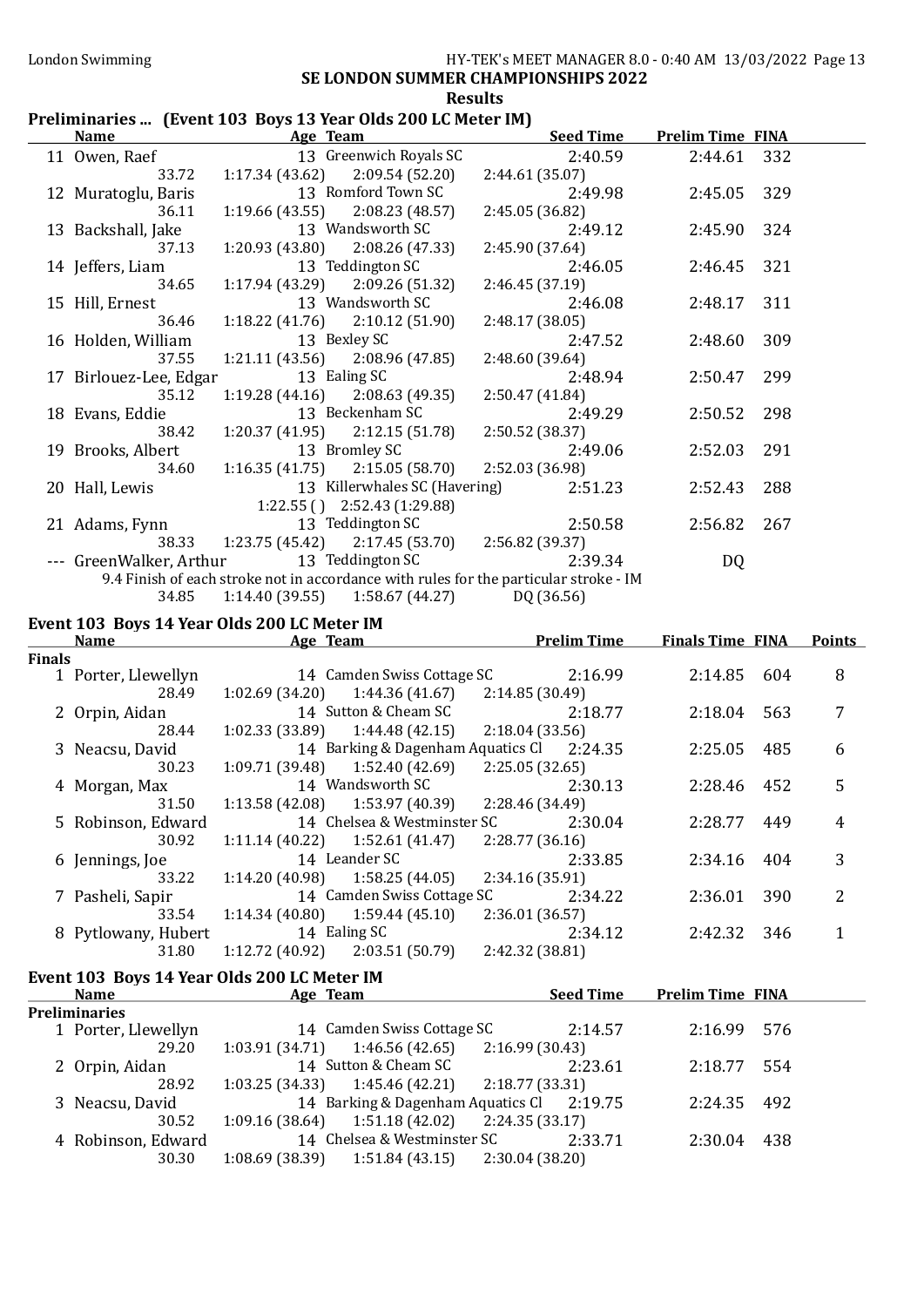# Results

# Preliminaries ... (Event 103 Boys 14 Year Olds 200 LC Meter IM)

|               | <b>Name</b>                                                     |                                    | Age Team                                              |                 | <b>Seed Time</b>   | <b>Prelim Time FINA</b> |     |                |
|---------------|-----------------------------------------------------------------|------------------------------------|-------------------------------------------------------|-----------------|--------------------|-------------------------|-----|----------------|
|               | 5 Morgan, Max<br>32.32                                          |                                    | 14 Wandsworth SC<br>$1:15.34(43.02)$ $1:55.97(40.63)$ | 2:30.13 (34.16) | 2:29.99            | 2:30.13                 | 437 |                |
|               | 6 Jennings, Joe<br>32.49                                        | 1:13.03(40.54)                     | 14 Leander SC<br>1:57.47 (44.44)                      | 2:33.85 (36.38) | 2:35.40            | 2:33.85                 | 406 |                |
|               | 7 Pytlowany, Hubert<br>31.42                                    | 1:10.36(38.94)                     | 14 Ealing SC<br>1:59.26 (48.90)                       | 2:34.12 (34.86) | 2:35.68            | 2:34.12                 | 404 |                |
|               | 8 Pasheli, Sapir<br>32.94                                       | 1:12.19(39.25)                     | 14 Camden Swiss Cottage SC<br>1:58.54(46.35)          | 2:34.22 (35.68) | 2:34.90            | 2:34.22                 | 403 |                |
|               |                                                                 |                                    |                                                       |                 |                    |                         |     |                |
|               | 9 Singh, Sauren<br>32.82                                        | 1:13.28(40.46)                     | 14 Camden Swiss Cottage SC<br>1:59.44(46.16)          | 2:35.50 (36.06) | 2:35.71            | 2:35.50                 | 394 |                |
|               | 10 Streltsov, Daniel<br>34.49                                   | 1:17.21(42.72)                     | 14 Chelsea & Westminster SC<br>2:01.86(44.65)         | 2:36.08 (34.22) | 2:38.51            | 2:36.08                 | 389 |                |
|               | 11 Hyde, Daniel<br>31.89                                        | 1:11.20 (39.31)                    | 14 Barking & Dagenham Aquatics Cl<br>2:01.09 (49.89)  | 2:37.68 (36.59) | 2:36.26            | 2:37.68                 | 377 |                |
|               | --- Daffey, Anderson<br>4.4 Start before starting signal - misc |                                    | 14 Barnes SC                                          |                 | 2:38.21            | DQ                      |     |                |
|               | 32.35                                                           | 1:13.60(41.25)                     | 1:59.53 (45.93)                                       |                 | DQ (38.78)         |                         |     |                |
|               | Event 104 Girls 11-12 100 LC Meter Butterfly                    |                                    |                                                       |                 |                    |                         |     |                |
|               | <b>Name</b>                                                     |                                    | Age Team                                              |                 | <b>Prelim Time</b> | <b>Finals Time FINA</b> |     | <b>Points</b>  |
| <b>Finals</b> | 1 Nurney, Alexandra                                             |                                    | 12 Camden Swiss Cottage SC                            |                 | 1:13.15            | 1:13.41                 | 431 | 8              |
|               | 33.90<br>2 Nulud, Sophia                                        | 1:13.41 (39.51)                    | 12 Barking & Dagenham Aquatics Cl                     |                 | 1:18.32            | 1:18.07                 | 358 | 7              |
|               | 35.80<br>3 Long, Jessica                                        | 1:18.07 (42.27)                    | 11 Bexley SC                                          |                 | 1:18.86            | 1:18.71                 | 350 | 6              |
|               | 36.07<br>4 Da Silva, Jemima                                     | 1:18.71 (42.64)                    | 11 Camden Swiss Cottage SC                            |                 | 1:20.57            | 1:21.08                 | 320 | 5              |
|               | 36.04<br>5 Baring, Olivia                                       | 1:21.08 (45.04)                    | 12 Brompton SC                                        |                 | 1:21.95            | 1:21.65                 | 313 | 4              |
|               | 36.13<br>6 Lawn, Josie                                          | 1:21.65 (45.52)                    | 12 Bromley SC                                         |                 | 1:22.42            | 1:22.70                 | 301 | 3              |
|               | 36.47<br>7 Vendramin Giardina, Vittori; 12 Brompton SC<br>36.73 | 1:22.70 (46.23)<br>1:23.06 (46.33) |                                                       |                 | 1:23.92            | 1:23.06                 | 298 | $\overline{2}$ |
|               | Event 104 Girls 11-12 100 LC Meter Butterfly<br><b>Name</b>     |                                    | Age Team                                              |                 | <b>Seed Time</b>   | <b>Prelim Time FINA</b> |     |                |
|               | <b>Preliminaries</b>                                            |                                    |                                                       |                 |                    |                         |     |                |
|               | 1 Nurney, Alexandra<br>32.60                                    | 1:13.15(40.55)                     | 12 Camden Swiss Cottage SC                            |                 | 1:14.09            | 1:13.15                 | 436 |                |
|               | 2 Nulud, Sophia<br>35.65                                        | 1:18.32(42.67)                     | 12 Barking & Dagenham Aquatics Cl                     |                 | 1:18.67            | 1:18.32                 | 355 |                |
|               | 3 Long, Jessica<br>36.50                                        | 1:18.86 (42.36)                    | 11 Bexley SC                                          |                 | 1:19.61            | 1:18.86                 | 348 |                |
|               | 4 Paisley, Delilah<br>34.81                                     | 1:19.38 (44.57)                    | 12 Teddington SC                                      |                 | 1:18.04            | 1:19.38                 | 341 |                |
| 5.            | Da Silva, Jemima<br>35.87                                       | 1:20.57(44.70)                     | 11 Camden Swiss Cottage SC                            |                 | 1:24.02            | 1:20.57                 | 326 |                |
|               | 6 Baring, Olivia<br>35.65                                       | 1:21.95 (46.30)                    | 12 Brompton SC                                        |                 | 1:21.50            | 1:21.95                 | 310 |                |
|               | 7 Lawn, Josie<br>37.09                                          | 1:22.42 (45.33)                    | 12 Bromley SC                                         |                 | 1:22.39            | 1:22.42                 | 305 |                |
|               | 8 Vendramin Giardina, Vittoria 12 Brompton SC<br>38.23          | 1:23.92 (45.69)                    |                                                       |                 | 1:23.77            | 1:23.92                 | 288 |                |
|               | 9 Yardley, Grace<br>37.86                                       | 1:24.16 (46.30)                    | 12 Brompton SC                                        |                 | 1:25.57            | 1:24.16                 | 286 |                |
|               |                                                                 |                                    |                                                       |                 |                    |                         |     |                |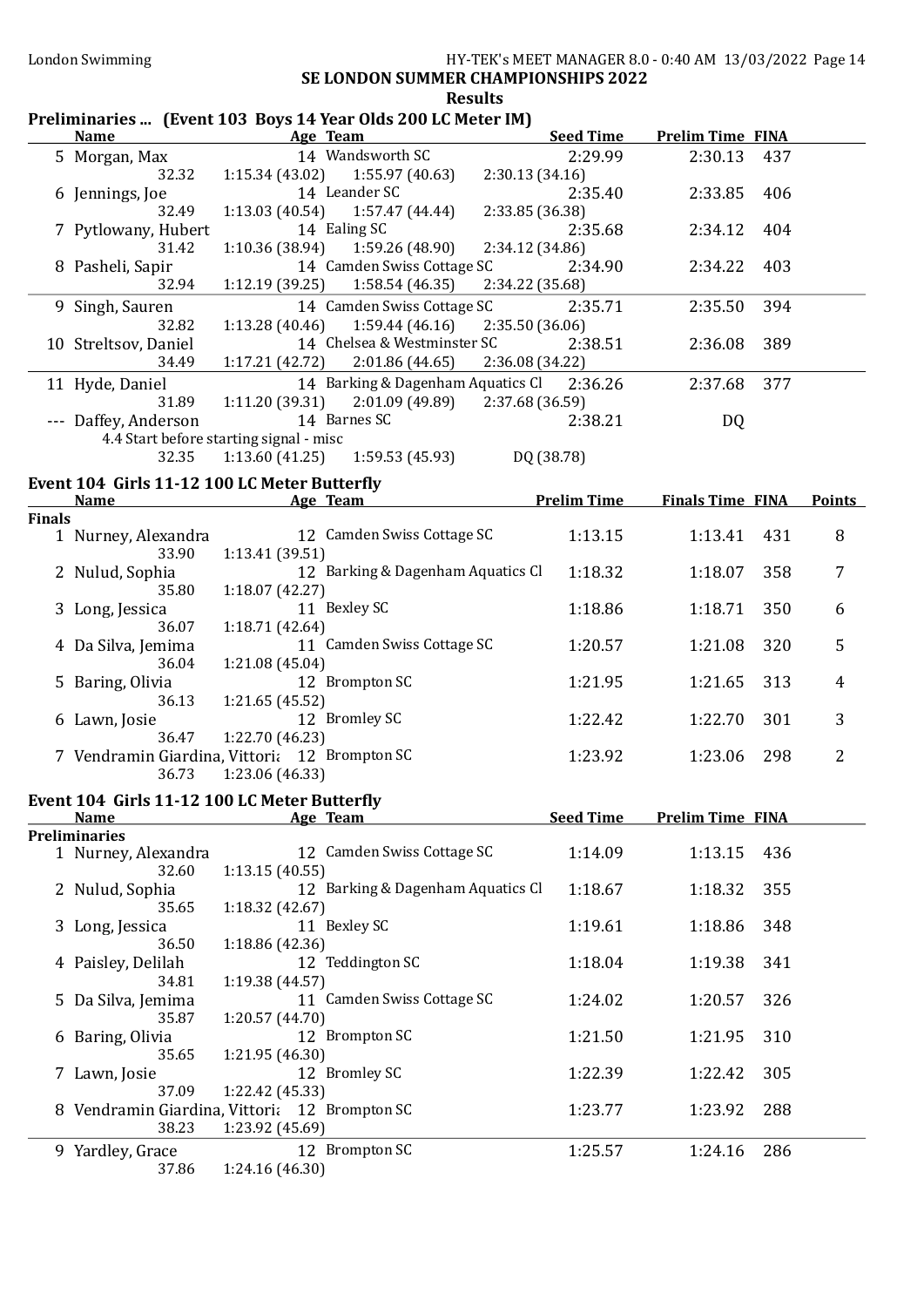#### London Swimming HY-TEK's MEET MANAGER 8.0 - 0:40 AM 13/03/2022 Page 15 SE LONDON SUMMER CHAMPIONSHIPS 2022 Results

### Preliminaries ... (Event 104 Girls 11-12 100 LC Meter Butterfly)

|               | <b>Name</b>                      | <b>Example 2016</b> Age Team                                                        | <b>Seed Time</b> | <b>Prelim Time FINA</b>             |                     |
|---------------|----------------------------------|-------------------------------------------------------------------------------------|------------------|-------------------------------------|---------------------|
|               | 10 Smith, Summer<br>39.72        | 11 Romford Town SC<br>1:24.55 (44.83)                                               | 1:23.63          | 1:24.55                             | 282                 |
|               | 11 Porter, Eleanor<br>38.96      | 11 Camden Swiss Cottage SC<br>1:24.73 (45.77)                                       | 1:28.15          | 1:24.73                             | 280                 |
|               | 12 Traynier, Poppy<br>39.51      | 12 Beckenham SC<br>1:25.50 (45.99)                                                  | 1:25.53          | 1:25.50                             | 273                 |
|               | 13 Turner, Violet<br>38.42       | 12 Greenwich Royals SC<br>1:25.58(47.16)                                            | 1:26.00          | 1:25.58                             | 272                 |
|               | 38.48                            | 14 Mahendrakumar, Kobisha 12 Bromley SC<br>1:25.76 (47.28)                          | 1:27.50          | 1:25.76                             | 270                 |
|               | 15 Orlando, Mia<br>38.63         | 12 Brompton SC<br>1:25.79(47.16)                                                    | 1:28.62          | 1:25.79                             | 270                 |
|               | 16 Xie, Katie<br>38.43           | 12 Bexley SC<br>1:25.91 (47.48)                                                     | 1:24.73          | 1:25.91                             | 269                 |
|               | 17 Tran, Evie<br>40.69           | 12 Camden Swiss Cottage SC<br>1:30.20 (49.51)                                       | 1:29.53          | 1:30.20                             | 232                 |
|               | 18 Long, Sophie<br>39.52         | 12 Romford Town SC<br>1:30.21 (50.69)                                               | 1:28.74          | 232<br>1:30.21                      |                     |
|               | <b>Name</b>                      | Event 104 Girls 13 Year Olds 100 LC Meter Butterfly<br><b>Example 2018</b> Age Team |                  | <b>Prelim Time Finals Time FINA</b> | <b>Points</b>       |
| <b>Finals</b> |                                  |                                                                                     |                  |                                     |                     |
|               |                                  | 1 Stoimenova, Margarita 13 Newham & University of East Lo<br>34.88 1:14.69 (39.81)  | 1:16.01          | 1:14.69                             | 8<br>409            |
|               | 2 Butler, Ethel                  | 13 Dulwich Dolphins<br>35.16 1:14.75 (39.59)                                        | 1:15.09          | 1:14.75                             | 7<br>408            |
|               | 3 van der Ploeg, Maisie<br>34.61 | 13 Saxon Crown (Lewisham) SC<br>1:15.11(40.50)                                      | 1:19.55          | 1:15.11                             | 6<br>403            |
|               | 4 Warner, Martha<br>35.90        | 13 Bromley SC<br>1:16.67(40.77)                                                     | 1:16.95          | 1:16.67                             | 5<br>378            |
|               | 5 wun, Katy<br>36.87             | 13 Camden Swiss Cottage SC<br>1:18.38(41.51)                                        | 1:19.75          | 1:18.38                             | 354<br>4            |
|               | 6 Fosh, Abigail<br>35.50         | 13 Bexley SC<br>1:19.12(43.62)                                                      | 1:19.19          | 1:19.12                             | 3<br>344            |
|               | 7 Reed, Molly<br>35.53           | 13 Bor of Waltham Forest (Gators)<br>1:20.52 (44.99)                                | 1:20.09          | 1:20.52                             | 2<br>327            |
|               | 8 Beament, Sophia                | 13 Bromley SC<br>37.65   1:22.46 (44.81)                                            | 1:18.71          | 1:22.46                             | 304<br>$\mathbf{1}$ |
|               |                                  | Event 104 Girls 13 Year Olds 100 LC Meter Butterfly                                 |                  |                                     |                     |
|               | <b>Name</b>                      | Age Team                                                                            | <b>Seed Time</b> | <b>Prelim Time FINA</b>             |                     |
|               | <b>Preliminaries</b>             |                                                                                     |                  |                                     |                     |
|               | 1 Butler, Ethel<br>34.12         | 13 Dulwich Dolphins<br>1:15.09(40.97)                                               | 1:15.44          | 1:15.09                             | 403                 |
|               | 2 Stoimenova, Margarita<br>34.23 | 13 Newham & University of East Lo<br>1:16.01 (41.78)                                | 1:16.55          | 1:16.01                             | 388                 |
|               | 3 Warner, Martha<br>35.91        | 13 Bromley SC<br>1:16.95(41.04)                                                     | 1:19.45          | 1:16.95                             | 374                 |
|               | 4 Beament, Sophia<br>36.49       | 13 Bromley SC<br>1:18.71 (42.22)                                                    | 1:21.08          | 1:18.71                             | 350                 |
|               | 5 Fosh, Abigail<br>34.80         | 13 Bexley SC<br>1:19.19 (44.39)                                                     | 1:19.30          | 1:19.19                             | 343                 |
|               | 6 van der Ploeg, Maisie<br>35.64 | 13 Saxon Crown (Lewisham) SC<br>1:19.55(43.91)                                      | 1:19.03          | 1:19.55                             | 339                 |
|               | 7 wun, Katy<br>36.39             | 13 Camden Swiss Cottage SC<br>1:19.75(43.36)                                        | 1:21.15          | 1:19.75                             | 336                 |
|               | 8 Reed, Molly<br>35.98           | 13 Bor of Waltham Forest (Gators)<br>1:20.09(44.11)                                 | 1:20.34          | 1:20.09                             | 332                 |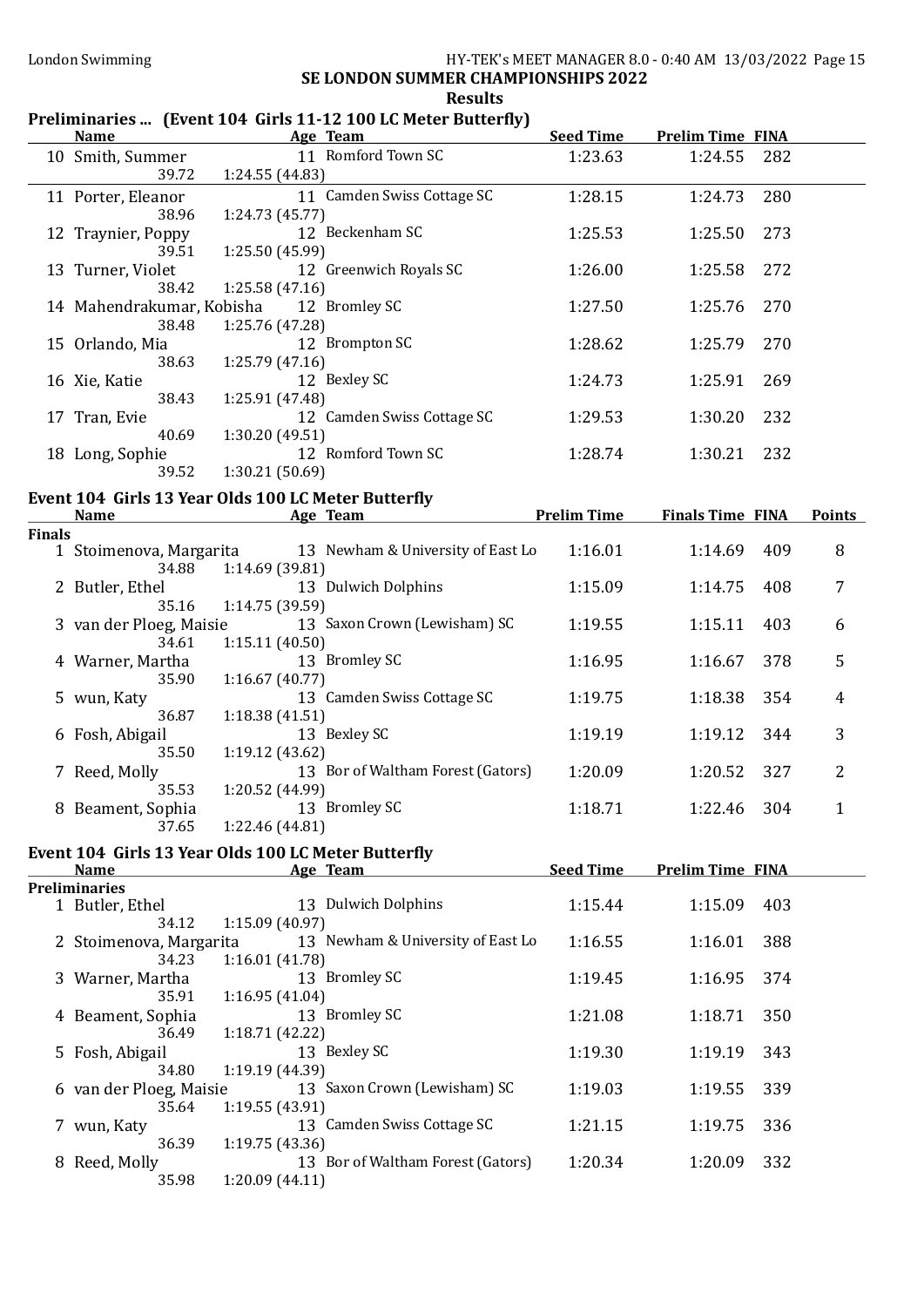Results

#### Name Age Team Age Team FINA 9 Greer, Ella 13 Greenwich Royals SC 1:22.18 1:20.78 323 37.98 1:20.78 (42.80) 10 Garner, Amelia 13 Leander SC 1:21.99 1:23.43 294 37.61 1:23.43 (45.82) 11 Jackson, Tess 13 Camden Swiss Cottage SC 1:21.72 1:24.29 285 37.59 1:24.29 (46.70) 12 Kc, Evanshui 13 Ealing SC 1:22.30 1:27.85 251 38.29 1:27.85 (49.56) Event 104 Girls 14 Year Olds 100 LC Meter Butterfly<br>Name Age Team Prelim Time Finals Time FINA Points Finals 1 Guimond-Beetham, Ines 14 Camden Swiss Cottage SC 1:04.90 1:04.51 636 8<br>30.41 1:04.51 (34.10) 1:04.51 (34.10) 2 Spence, Indigo 14 Chelsea & Westminster SC 1:07.33 1:08.59 529 7 32.24 1:08.59 (36.35)

Preliminaries ... (Event 104 Girls 13 Year Olds 100 LC Meter Butterfly)

| $\epsilon$ opence, marge   | 14 Gilcisca oc Mestininster SG | 1.V/.JJ | 1.VO.JZ | . J 47 |   |
|----------------------------|--------------------------------|---------|---------|--------|---|
| 32.24                      | 1:08.59(36.35)                 |         |         |        |   |
| 3 Fielding, Lucy           | 14 Camden Swiss Cottage SC     | 1:09.80 | 1:10.12 | 495    | 6 |
| 33.05                      | 1:10.12(37.07)                 |         |         |        |   |
| 4 Jenkins, Clare           | 14 Chelsea & Westminster SC    | 1:10.12 | 1:10.37 | 490    | 5 |
| 32.26                      | 1:10.37(38.11)                 |         |         |        |   |
| 5 Wagjiani, Ayla           | 14 Hillingdon Swimming Club    | 1:13.04 | 1:12.25 | 452    | 4 |
| 33.60                      | 1:12.25(38.65)                 |         |         |        |   |
| 6 Bushmina, Esenia         | 14 Erith & District SC         | 1:11.74 | 1:13.30 | 433    | 3 |
| 33.51                      | 1:13.30(39.79)                 |         |         |        |   |
| Roberts, Evie              | 14 Dulwich Dolphins            | 1:13.36 | 1:13.77 | 425    | 2 |
| 33.77                      | 1:13.77(40.00)                 |         |         |        |   |
| Shchepovskikh, Ksenia<br>8 | 14 Camden Swiss Cottage SC     | 1:13.66 | 1:14.40 | 414    |   |
| 34.26                      | 1:14.40(40.14)                 |         |         |        |   |

# Event 104 Girls 14 Year Olds 100 LC Meter Butterfly

| <b>Name</b>          | Age Team                                             | <b>Seed Time</b> | <b>Prelim Time FINA</b> |  |
|----------------------|------------------------------------------------------|------------------|-------------------------|--|
| <b>Preliminaries</b> |                                                      |                  |                         |  |
|                      | 1 Guimond-Beetham, Ines 14 Camden Swiss Cottage SC   | 1:05.89          | 1:04.90<br>624          |  |
| 30.33                | 1:04.90 (34.57)                                      |                  |                         |  |
| 2 Spence, Indigo     | 14 Chelsea & Westminster SC                          | 1:07.20          | 1:07.33<br>559          |  |
| 31.57                | 1:07.33(35.76)                                       |                  |                         |  |
| 3 Fielding, Lucy     | 14 Camden Swiss Cottage SC                           | 1:10.89          | 1:09.80<br>502          |  |
| 32.54                | 1:09.80 (37.26)                                      |                  |                         |  |
| 4 Jenkins, Clare     | 14 Chelsea & Westminster SC                          | 1:07.64          | 1:10.12<br>495          |  |
| 31.24                | 1:10.12(38.88)                                       |                  |                         |  |
| 5 Bushmina, Esenia   | 14 Erith & District SC                               | 1:12.12          | 1:11.74 462             |  |
| 33.91                | 1:11.74(37.83)                                       |                  |                         |  |
| 6 Wagjiani, Ayla     | 14 Hillingdon Swimming Club                          | 1:12.09          | 1:13.04 438             |  |
| 33.61                | 1:13.04(39.43)                                       |                  |                         |  |
| 7 Roberts, Evie      | 14 Dulwich Dolphins                                  | 1:13.60          | 1:13.36 432             |  |
| 34.25                | 1:13.36(39.11)                                       |                  |                         |  |
|                      | 8 Shchepovskikh, Ksenia 14 Camden Swiss Cottage SC   | 1:12.43          | 1:13.66 427             |  |
| 33.33                | 1:13.66 (40.33)                                      |                  |                         |  |
|                      | 9 Gomez de Membrillera, S 14 Camden Swiss Cottage SC | 1:13.17          | 1:14.23<br>417          |  |
| 33.74                | 1:14.23(40.49)                                       |                  |                         |  |
| 10 Venuti, Veronica  | 14 Chelsea & Westminster SC                          | 1:10.88          | 1:14.79<br>408          |  |
| 33.84                | 1:14.79 (40.95)                                      |                  |                         |  |
| 11 Baker, Piper      | 14 Teddington SC                                     | 1:15.07          | 1:15.08<br>403          |  |
| 35.18                | 1:15.08(39.90)                                       |                  |                         |  |
| 12 Young, Evie       | 14 Teddington SC                                     | 1:16.27          | 371<br>1:17.15          |  |
| 34.51                | 1:17.15(42.64)                                       |                  |                         |  |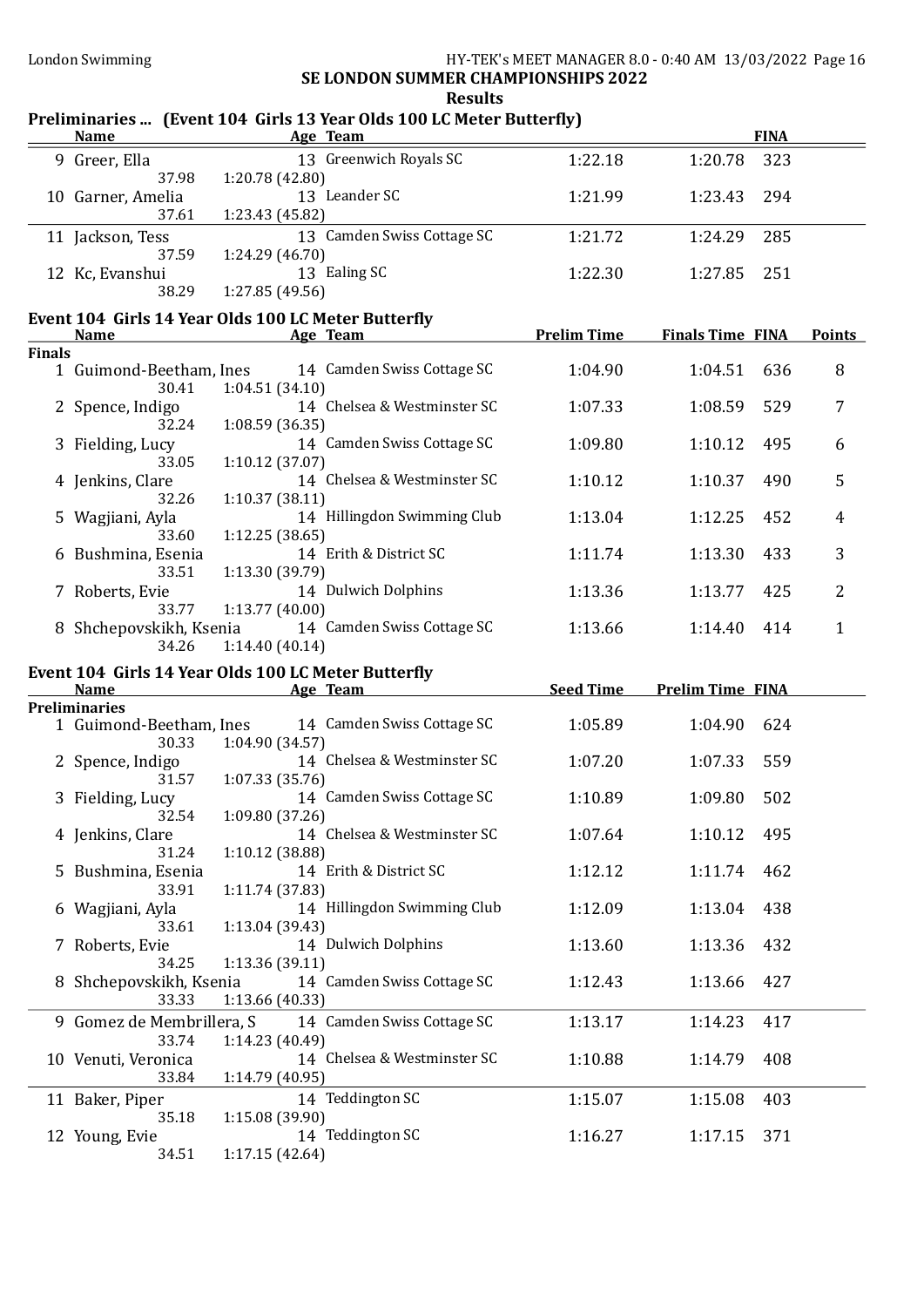# Results<br>ar Olde 100 LC Motor By

|               |                                   | nesults<br>Preliminaries  (Event 104 Girls 14 Year Olds 100 LC Meter Butterfly) |                    |                         |     |                |
|---------------|-----------------------------------|---------------------------------------------------------------------------------|--------------------|-------------------------|-----|----------------|
|               | <b>Name</b>                       | Age Team                                                                        | <b>Seed Time</b>   | <b>Prelim Time FINA</b> |     |                |
|               | 13 Kessler, Penny<br>34.57        | 14 Camden Swiss Cottage SC<br>1:17.24(42.67)                                    | 1:15.70            | 1:17.24                 | 370 |                |
|               | 14 Everett, Jessica<br>35.11      | 14 Greenwich Royals SC<br>1:17.44(42.33)                                        | 1:15.60            | 1:17.44                 | 367 |                |
|               | 15 Ferreira, Emily<br>35.52       | 14 Killerwhales SC (Havering)<br>1:17.96 (42.44)                                | 1:16.18            | 1:17.96                 | 360 |                |
|               | <b>Name</b>                       | Event 105 Boys 11-12 100 LC Meter Freestyle<br>Age Team                         | <b>Prelim Time</b> | <b>Finals Time FINA</b> |     | <b>Points</b>  |
| <b>Finals</b> |                                   |                                                                                 |                    |                         |     |                |
|               | 1 Rispin, Will<br>31.46           | 12 Croydon Amphibians SC<br>1:05.40 (33.94)                                     | 1:07.13            | 1:05.40                 | 369 | 8              |
|               | 2 Love, Thomas<br>32.18           | 12 Beckenham SC<br>1:06.27 (34.09)                                              | 1:08.74            | 1:06.27                 | 354 | 7              |
|               | 3 Pryce-Jones, Luke<br>31.95      | 12 Chelsea & Westminster SC<br>1:06.48(34.53)                                   | 1:07.68            | 1:06.48                 | 351 | 6              |
|               | 4 Robinson, Harry<br>32.65        | 12 Kingston Royals SC<br>1:06.63 (33.98)                                        | 1:08.03            | 1:06.63                 | 348 | 5              |
|               | 5 Shearman, Enzo<br>32.59         | 12 Hackney Aquatics Club<br>1:08.20(35.61)                                      | 1:10.01            | 1:08.20                 | 325 | $\overline{4}$ |
|               | 6 Gillam, Henry<br>32.56          | 12 Camden Swiss Cottage SC<br>1:08.47 (35.91)                                   | 1:08.35            | 1:08.47                 | 321 | 3              |
|               | 7 Braid, Charlie<br>33.75         | 11 Greenwich Royals SC<br>1:09.95 (36.20)                                       | 1:09.52            | 1:09.95                 | 301 | $\overline{2}$ |
|               | 8 Zeqiri, Gert<br>33.04           | 12 Borough of Harrow S C<br>1:10.12 (37.08)                                     | 1:09.64            | 1:10.12                 | 299 | $\mathbf{1}$   |
|               |                                   |                                                                                 |                    |                         |     |                |
|               |                                   |                                                                                 |                    |                         |     |                |
|               | <b>Name</b>                       | Event 105 Boys 11-12 100 LC Meter Freestyle<br>Age Team                         | <b>Seed Time</b>   | <b>Prelim Time FINA</b> |     |                |
|               | <b>Preliminaries</b>              |                                                                                 |                    |                         |     |                |
|               | 1 Podurgiel, Benjamin<br>32.37    | 12 Chelsea & Westminster SC<br>1:06.18(33.81)                                   | 1:08.20            | 1:06.18                 | 356 |                |
|               | 2 Rispin, Will<br>31.27           | 12 Croydon Amphibians SC<br>1:07.13(35.86)                                      | 1:05.72            | 1:07.13                 | 341 |                |
|               | 3 Pryce-Jones, Luke<br>32.44      | 12 Chelsea & Westminster SC<br>1:07.68(35.24)                                   | 1:08.66            | 1:07.68                 | 332 |                |
|               | 4 Robinson, Harry<br>32.75        | 12 Kingston Royals SC                                                           | 1:07.32            | 1:08.03                 | 327 |                |
|               | 5 Gillam, Henry<br>32.31          | 1:08.03 (35.28)<br>12 Camden Swiss Cottage SC                                   | 1:12.65            | 1:08.35                 | 323 |                |
|               | 6 Love, Thomas                    | 1:08.35 (36.04)<br>12 Beckenham SC                                              | 1:05.64            | 1:08.74                 | 317 |                |
|               | 31.89<br>7 Braid, Charlie         | 1:08.74 (36.85)<br>11 Greenwich Royals SC                                       | 1:08.56            | 1:09.52                 | 307 |                |
|               | 33.93<br>8 Zeqiri, Gert           | 1:09.52 (35.59)<br>12 Borough of Harrow S C                                     | 1:10.83            | 1:09.64                 | 305 |                |
|               | 33.59<br>9 Bansal, Rahul          | 1:09.64(36.05)<br>12 Wandsworth SC                                              | 1:13.85            | 1:09.89                 | 302 |                |
|               | 33.12<br>10 Shearman, Enzo        | 1:09.89 (36.77)<br>12 Hackney Aquatics Club                                     | 1:10.23            | 1:10.01                 | 300 |                |
|               | 33.90<br>11 Han, Nathan           | 1:10.01(36.11)<br>11 Kingston Royals SC                                         | 1:09.53            | 1:10.02                 | 300 |                |
|               | 33.85<br>12 Finch, Ollie<br>32.95 | 1:10.02 (36.17)<br>12 Camden Swiss Cottage SC<br>1:10.27 (37.32)                | 1:14.30            | 1:10.27                 | 297 |                |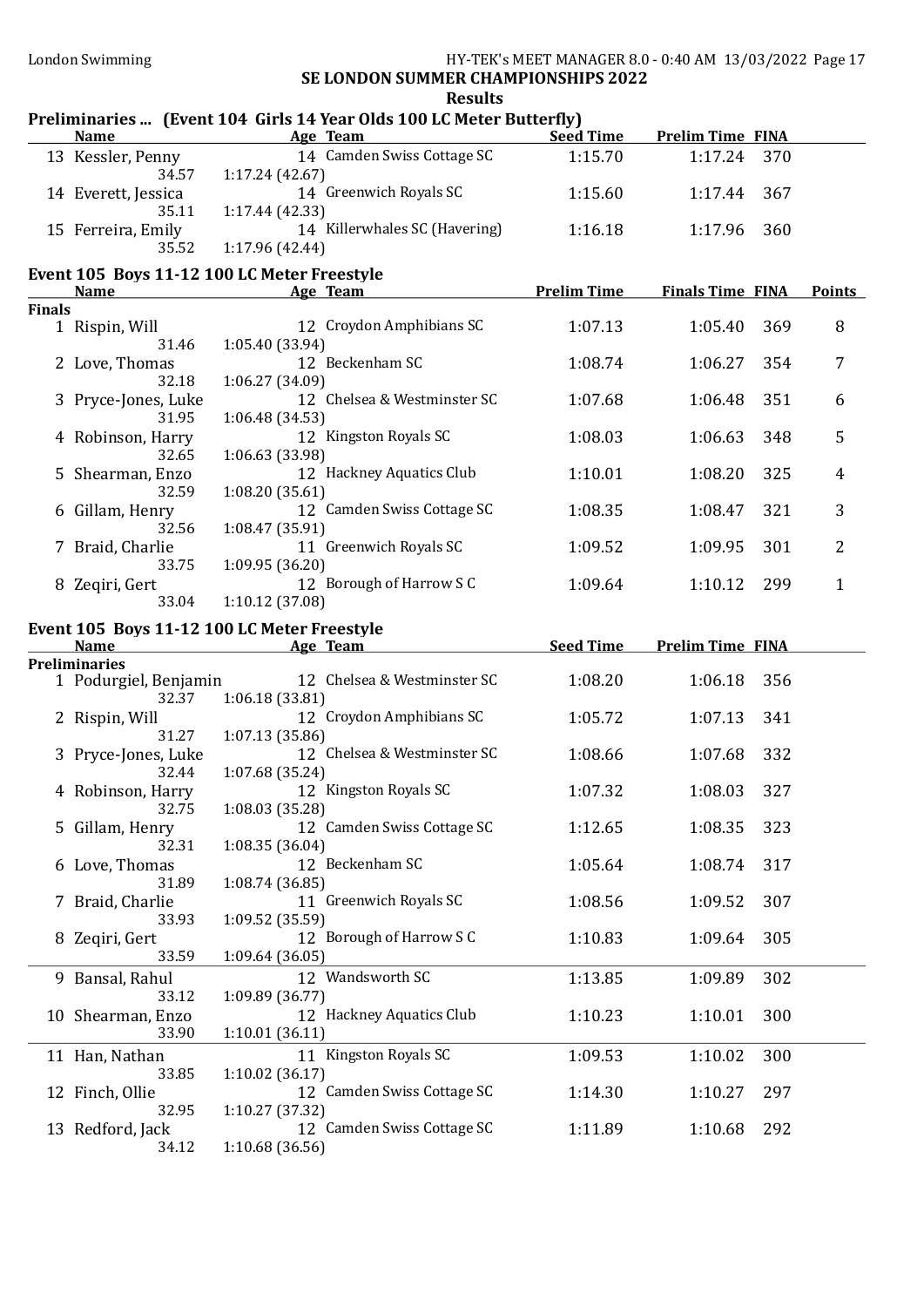#### London Swimming HY-TEK's MEET MANAGER 8.0 - 0:40 AM 13/03/2022 Page 18 SE LONDON SUMMER CHAMPIONSHIPS 2022

Results

# Preliminaries ... (Event 105 Boys 11-12 100 LC Meter Freestyle)

|               | Name and the state of the state of the state of the state of the state of the state of the state of the state of the state of the state of the state of the state of the state of the state of the state of the state of the s | Age Team and the state of the state of the state of the state of the state of the state of the state of the state of the state of the state of the state of the state of the state of the state of the state of the state of t | <b>Seed Time</b> | <b>Prelim Time FINA</b> |     |                |
|---------------|--------------------------------------------------------------------------------------------------------------------------------------------------------------------------------------------------------------------------------|--------------------------------------------------------------------------------------------------------------------------------------------------------------------------------------------------------------------------------|------------------|-------------------------|-----|----------------|
|               |                                                                                                                                                                                                                                | 14 Rowbotham, Harry 12 Teddington SC                                                                                                                                                                                           | 1:11.66          | 1:10.70                 | 292 |                |
|               | 34.16<br>34.96                                                                                                                                                                                                                 | 1:10.70(36.54)<br>15 Sanders, Hayden 11 Greenwich Royals SC<br>1:11.30 (36.34)                                                                                                                                                 | 1:10.97          | 1:11.30                 | 284 |                |
|               | 34.49                                                                                                                                                                                                                          | 16 Shepherd, Henry 12 Orpington Ojays<br>1:11.68 (37.19)                                                                                                                                                                       | 1:10.37          | 1:11.68                 | 280 |                |
|               | 33.53                                                                                                                                                                                                                          | 17 Baumslag-Grisi, Luca 12 Killerwhales SC (Havering)<br>1:12.02 (38.49)                                                                                                                                                       | 1:09.68          | 1:12.02                 | 276 |                |
|               | 18 Dadkov, Damian<br>33.77                                                                                                                                                                                                     | 12 Bromley SC<br>1:12.05 (38.28)                                                                                                                                                                                               | 1:12.25          | 1:12.05                 | 275 |                |
|               | 19 Cronin, Dillan<br>34.66                                                                                                                                                                                                     | 12 Romford Town SC<br>1:12.50 (37.84)                                                                                                                                                                                          | 1:14.10          | 1:12.50                 | 270 |                |
|               | 20 Daley-Allison, Jago<br>33.69                                                                                                                                                                                                | 12 Beckenham SC<br>1:12.73 (39.04)                                                                                                                                                                                             | 1:07.77          | 1:12.73                 | 268 |                |
|               | 21 Gilham, Riley<br>34.98                                                                                                                                                                                                      | 12 Bexley SC<br>1:13.62 (38.64)                                                                                                                                                                                                | 1:12.16          | 1:13.62                 | 258 |                |
|               | 22 Bhatia, Advay<br>35.49                                                                                                                                                                                                      | 12 Hillingdon Swimming Club<br>1:13.85 (38.36)                                                                                                                                                                                 | 1:13.41          | 1:13.85                 | 256 |                |
|               | 23 Subba, Joseph<br>34.84                                                                                                                                                                                                      | 11 Borough of Harrow S C<br>1:13.91 (39.07)                                                                                                                                                                                    | 1:13.47          | 1:13.91                 | 255 |                |
|               |                                                                                                                                                                                                                                | Event 105 Boys 13 Year Olds 100 LC Meter Freestyle                                                                                                                                                                             |                  |                         |     |                |
| <b>Finals</b> |                                                                                                                                                                                                                                | Name <b>Source Age Team</b> Age Team <b>Prelim Time</b> Finals Time FINA                                                                                                                                                       |                  |                         |     | <b>Points</b>  |
|               | 1 Knight, Luke                                                                                                                                                                                                                 | 13 Brompton SC<br>$rac{13}{30.29}$ 1:01.76 (31.47)                                                                                                                                                                             | 1:01.92          | 1:01.76                 | 438 | 8              |
|               | 2 Nalepa, Caspar<br>29.65                                                                                                                                                                                                      | 13 Greenwich Royals SC<br>1:02.88 (33.23)                                                                                                                                                                                      | 1:04.45          | 1:02.88                 | 415 | 7              |
|               | 3 Keers, Jack<br>31.14                                                                                                                                                                                                         | 13 Teddington SC<br>1:03.46 (32.32)                                                                                                                                                                                            | 1:03.95          | 1:03.46                 | 403 | 6              |
|               | 4 GreenWalker, Arthur<br>30.45                                                                                                                                                                                                 | 13 Teddington SC<br>1:03.71 (33.26)                                                                                                                                                                                            | 1:04.36          | 1:03.71                 | 399 | 5              |
|               | 5 Pane, James<br>30.35                                                                                                                                                                                                         | 13 Dulwich Dolphins<br>1:05.45(35.10)                                                                                                                                                                                          | 1:05.15          | 1:05.45                 | 368 | 4              |
|               | 6 Birlouez-Lee, Edgar<br>30.78                                                                                                                                                                                                 | 13 Ealing SC<br>1:05.54 (34.76)                                                                                                                                                                                                | 1:05.44          | 1:05.54                 | 366 | $\mathbf{3}$   |
|               | 7 Hanks, Dylan<br>32.22 1:05.83 (33.61)                                                                                                                                                                                        | 13 Enfield Swim Squad                                                                                                                                                                                                          | 1:04.72          | 1:05.83                 | 361 | $\overline{2}$ |
|               | 8 Jeffers, Liam<br>31.18                                                                                                                                                                                                       | 13 Teddington SC<br>1:06.40 (35.22)                                                                                                                                                                                            | 1:05.33          | 1:06.40                 | 352 | 1              |
|               |                                                                                                                                                                                                                                | Event 105 Boys 13 Year Olds 100 LC Meter Freestyle                                                                                                                                                                             | <b>Seed Time</b> |                         |     |                |
|               | <b>Name</b><br><b>Preliminaries</b>                                                                                                                                                                                            | Age Team                                                                                                                                                                                                                       |                  | <b>Prelim Time FINA</b> |     |                |
|               | 1 Knight, Luke<br>29.70                                                                                                                                                                                                        | 13 Brompton SC<br>1:01.92 (32.22)                                                                                                                                                                                              | 1:01.07          | 1:01.92                 | 434 |                |
|               | 2 Keers, Jack<br>30.84                                                                                                                                                                                                         | 13 Teddington SC<br>1:03.95 (33.11)                                                                                                                                                                                            | 1:03.49          | 1:03.95                 | 394 |                |
|               | 3 GreenWalker, Arthur<br>31.01                                                                                                                                                                                                 | 13 Teddington SC<br>1:04.36 (33.35)                                                                                                                                                                                            | 1:05.44          | 1:04.36                 | 387 |                |
|               | 4 Nalepa, Caspar<br>30.53                                                                                                                                                                                                      | 13 Greenwich Royals SC<br>1:04.45 (33.92)                                                                                                                                                                                      | 1:02.38          | 1:04.45                 | 385 |                |
|               | 5 Hanks, Dylan<br>32.61                                                                                                                                                                                                        | 13 Enfield Swim Squad<br>1:04.72 (32.11)                                                                                                                                                                                       | 1:06.19          | 1:04.72                 | 380 |                |
|               | 6 Pane, James<br>31.46                                                                                                                                                                                                         | 13 Dulwich Dolphins<br>1:05.15 (33.69)                                                                                                                                                                                         | 1:06.11          | 1:05.15                 | 373 |                |
|               | 7 Jeffers, Liam<br>31.64                                                                                                                                                                                                       | 13 Teddington SC<br>1:05.33 (33.69)                                                                                                                                                                                            | 1:04.36          | 1:05.33                 | 370 |                |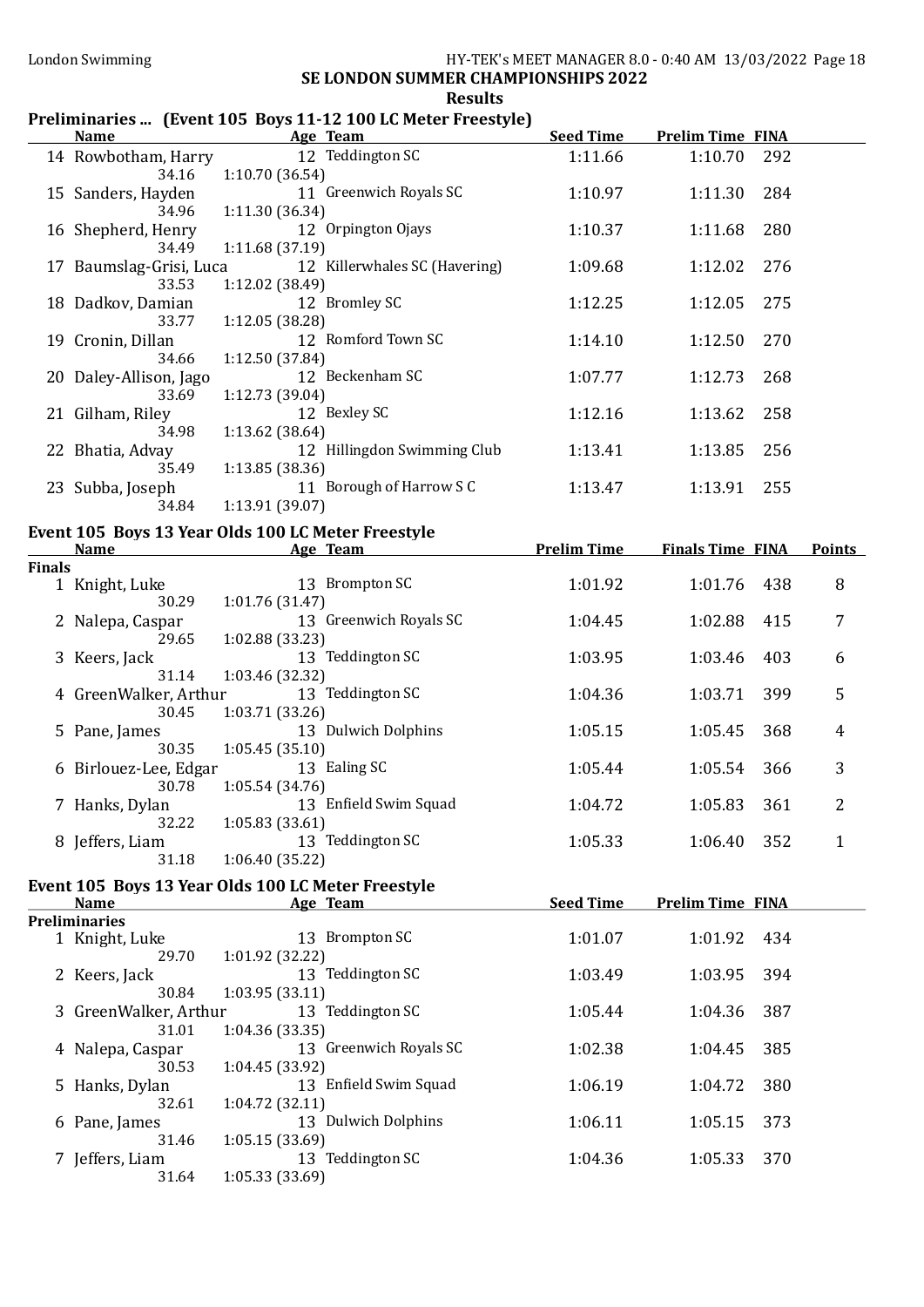#### London Swimming HY-TEK's MEET MANAGER 8.0 - 0:40 AM 13/03/2022 Page 19 SE LONDON SUMMER CHAMPIONSHIPS 2022

Results

# Preliminaries ... (Event 105 Boys 13 Year Olds 100 LC Meter Freestyle)

|               | <b>Name</b>                                                       |                 | Age Team                          | <b>Seed Time</b>   | <b>Prelim Time FINA</b> |     |               |
|---------------|-------------------------------------------------------------------|-----------------|-----------------------------------|--------------------|-------------------------|-----|---------------|
|               | 8 Birlouez-Lee, Edgar<br>31.74                                    | 1:05.44 (33.70) | 13 Ealing SC                      | 1:06.31            | 1:05.44                 | 368 |               |
|               | 9 Evans, Stuart<br>30.72                                          | 1:05.51 (34.79) | 13 Sutton & Cheam SC              | 1:04.10            | 1:05.51                 | 367 |               |
|               | 10 Owen, Raef<br>31.34                                            | 1:05.61(34.27)  | 13 Greenwich Royals SC            | 1:04.96            | 1:05.61                 | 365 |               |
|               | 11 Magcanan, Aaron<br>30.50                                       | 1:05.97(35.47)  | 13 Orpington Ojays                | 1:07.64            | 1:05.97                 | 359 |               |
|               | 12 Brooks, Albert<br>31.09                                        | 1:05.98 (34.89) | 13 Bromley SC                     | 1:05.43            | 1:05.98                 | 359 |               |
|               | 13 Waissman, Louis<br>31.61                                       | 1:06.84(35.23)  | 13 Borough of Harrow S C          | 1:07.42            | 1:06.84                 | 345 |               |
|               | 14 Reader, Stanley<br>32.01                                       | 1:06.92 (34.91) | 13 Greenwich Royals SC            | 1:05.42            | 1:06.92                 | 344 |               |
|               | 15 Lam, Yin Fung<br>32.48                                         | 1:07.23 (34.75) | 13 Borough of Harrow S C          | 1:06.30            | 1:07.23                 | 339 |               |
|               | 16 Hill, Ernest<br>32.26                                          | 1:07.24 (34.98) | 13 Wandsworth SC                  | 1:06.82            | 1:07.24                 | 339 |               |
|               | 17 Awan, Rayan<br>31.83                                           | 1:07.32 (35.49) | 13 Enfield Swim Squad             | 1:06.96            | 1:07.32                 | 338 |               |
|               | 18 Odeleye, Dylan<br>32.16                                        | 1:07.35(35.19)  | 13 Bromley SC                     | 1:08.36            | 1:07.35                 | 337 |               |
|               | 19 Backshall, Jake<br>33.62                                       | 1:07.66 (34.04) | 13 Wandsworth SC                  | 1:09.02            | 1:07.66                 | 333 |               |
|               | 20 Augustine, Joseph<br>32.11                                     | 1:07.92 (35.81) | 13 Chelsea & Westminster SC       | 1:08.68            | 1:07.92                 | 329 |               |
|               | 21 Magcanan, Andrew<br>32.95                                      | 1:08.20(35.25)  | 13 Orpington Ojays                | 1:08.81            | 1:08.20                 | 325 |               |
|               | 22 Rowe, Mason<br>33.00                                           | 1:08.32 (35.32) | 13 Bexley SC                      | 1:08.29            | 1:08.32                 | 323 |               |
|               | 23 Muratoglu, Baris<br>32.47                                      | 1:08.99 (36.52) | 13 Romford Town SC                | 1:08.62            | 1:08.99                 | 314 |               |
|               | 24 Hall, Lewis<br>33.54                                           | 1:10.02(36.48)  | 13 Killerwhales SC (Havering)     | 1:09.13            | 1:10.02                 | 300 |               |
|               | 25 Adams, Fynn<br>33.98                                           | 1:10.09(36.11)  | 13 Teddington SC                  | 1:09.03            | 1:10.09                 | 299 |               |
|               | Event 105 Boys 14 Year Olds 100 LC Meter Freestyle<br><b>Name</b> |                 | Age Team                          | <b>Prelim Time</b> | <b>Finals Time FINA</b> |     | <b>Points</b> |
| <b>Finals</b> |                                                                   |                 |                                   |                    |                         |     |               |
|               | 1 Porter, Llewellyn<br>27.35                                      | 55.26 (27.91)   | 14 Camden Swiss Cottage SC        | 55.84              | 55.26                   | 611 | 8             |
|               | 2 Neacsu, David<br>27.22                                          | 56.56 (29.34)   | 14 Barking & Dagenham Aquatics Cl | 57.19              | 56.56                   | 570 | 7             |
|               | 3 Roberts, Owen<br>27.37                                          | 56.63 (29.26)   | 14 Borough of Harrow S C          | 57.25              | 56.63                   | 568 | 6             |
|               | 4 Chaudhury, Harry<br>28.20                                       | 59.41 (31.21)   | 14 Croydon Amphibians SC          | 59.03              | 59.41                   | 492 | 5             |
|               | 5 Bramham, Cillian<br>28.32                                       | 59.98 (31.66)   | 14 Camden Swiss Cottage SC        | 59.63              | 59.98                   | 478 | 4             |
|               | 6 Morgan, Max<br>29.26                                            | 1:00.80 (31.54) | 14 Wandsworth SC                  | 1:00.75            | 1:00.80                 | 459 | 3             |
|               | 7 Streltsov, Daniel<br>29.85                                      | 1:01.77 (31.92) | 14 Chelsea & Westminster SC       | 1:01.77            | 1:01.77                 | 437 | 2             |
|               | 8 Landeman, Sonny<br>28.95                                        | 1:01.81 (32.86) | 14 Bromley SC                     | 1:02.03            | 1:01.81                 | 437 | $\mathbf{1}$  |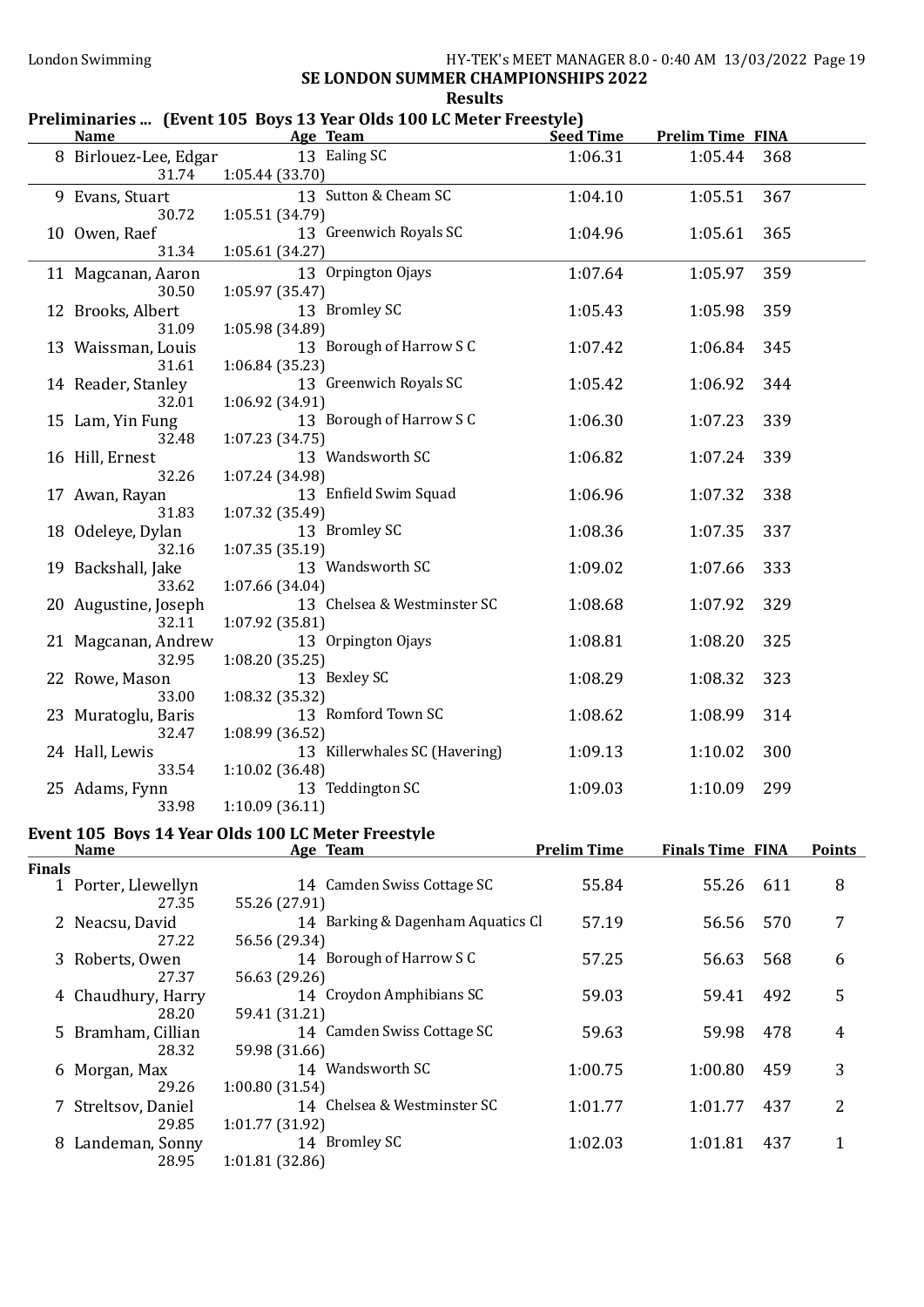#### Results

### Event 105 Boys 14 Year Olds 100 LC Meter Freestyle

|                                                                                         | <b>Name</b>                           | Age Team                                           | <b>Seed Time</b> | <b>Prelim Time FINA</b> |     |  |
|-----------------------------------------------------------------------------------------|---------------------------------------|----------------------------------------------------|------------------|-------------------------|-----|--|
| <b>Preliminaries</b>                                                                    |                                       |                                                    |                  |                         |     |  |
|                                                                                         | 1 Porter, Llewellyn                   | 14 Camden Swiss Cottage SC                         | 55.58            | 55.84                   | 592 |  |
|                                                                                         | 27.58                                 | 55.84 (28.26)<br>14 Barking & Dagenham Aquatics Cl |                  |                         |     |  |
|                                                                                         | 2 Neacsu, David<br>27.61              | 57.19 (29.58)                                      | 55.87            | 57.19                   | 551 |  |
|                                                                                         | 3 Roberts, Owen                       | 14 Borough of Harrow S C                           | 57.22            | 57.25                   | 550 |  |
|                                                                                         | 27.66                                 | 57.25 (29.59)                                      |                  |                         |     |  |
|                                                                                         | 4 Chaudhury, Harry                    | 14 Croydon Amphibians SC                           | 59.21            | 59.03                   | 501 |  |
|                                                                                         | 28.21                                 | 59.03 (30.82)                                      |                  |                         |     |  |
|                                                                                         | 5 Bramham, Cillian                    | 14 Camden Swiss Cottage SC                         | 1:01.71          | 59.63                   | 486 |  |
|                                                                                         | 28.39                                 | 59.63 (31.24)                                      |                  |                         |     |  |
|                                                                                         | 6 Morgan, Max                         | 14 Wandsworth SC                                   | 1:01.07          | 1:00.75                 | 460 |  |
|                                                                                         | 29.17                                 | 1:00.75(31.58)                                     |                  |                         |     |  |
|                                                                                         | 7 Streltsov, Daniel                   | 14 Chelsea & Westminster SC                        | 1:01.64          | 1:01.77                 | 437 |  |
|                                                                                         | 30.60                                 | 1:01.77(31.17)                                     |                  |                         |     |  |
|                                                                                         | 8 Landeman, Sonny                     | 14 Bromley SC                                      | 1:03.41          | 1:02.03                 | 432 |  |
|                                                                                         | 28.84                                 | 1:02.03 (33.19)                                    |                  |                         |     |  |
|                                                                                         | 9 Jennings, Joe                       | 14 Leander SC                                      | 1:03.28          | 1:02.06                 | 431 |  |
|                                                                                         | 30.02                                 | 1:02.06 (32.04)                                    |                  |                         |     |  |
|                                                                                         | 10 Tshuma, David                      | 14 Newham & University of East Lo                  | 1:00.83          | 1:02.20                 | 428 |  |
|                                                                                         | 30.01                                 | 1:02.20 (32.19)                                    |                  |                         |     |  |
|                                                                                         | 11 Blackman, Harry                    | 14 Sutton & Cheam SC                               | 1:03.21          | 1:02.22                 | 428 |  |
|                                                                                         | 29.89                                 | 1:02.22 (32.33)                                    |                  |                         |     |  |
|                                                                                         | 12 Eler, Aslan                        | 14 Chelsea & Westminster SC                        | 1:03.77          | 1:02.86                 | 415 |  |
|                                                                                         | 29.48                                 | 1:02.86 (33.38)                                    |                  |                         |     |  |
|                                                                                         | 13 Pytlowany, Hubert                  | 14 Ealing SC                                       | 1:03.56          | 1:02.97                 | 413 |  |
|                                                                                         | 30.89                                 | 1:02.97 (32.08)                                    |                  |                         |     |  |
|                                                                                         | 14 Hyde, Daniel                       | 14 Barking & Dagenham Aquatics Cl                  | 1:02.95          | 1:03.44                 | 404 |  |
|                                                                                         | 30.54                                 | 1:03.44 (32.90)                                    |                  |                         |     |  |
|                                                                                         | 15 Pasheli, Sapir                     | 14 Camden Swiss Cottage SC                         | 1:03.74          | 1:03.90                 | 395 |  |
|                                                                                         | 30.41                                 | 1:03.90 (33.49)                                    |                  |                         |     |  |
|                                                                                         | 16 Daffey, Anderson                   | 14 Barnes SC                                       | 1:03.66          | 1:04.17                 | 390 |  |
|                                                                                         | 30.55                                 | 1:04.17 (33.62)                                    |                  |                         |     |  |
|                                                                                         | 17 Banks, Michael                     | 14 Bromley SC                                      | 1:03.84          | 1:04.52                 | 384 |  |
|                                                                                         | 30.55                                 | 1:04.52 (33.97)                                    |                  |                         |     |  |
|                                                                                         | 18 Daffey, Wilder                     | 14 Barnes SC                                       | 1:03.78          | 1:04.64                 | 382 |  |
|                                                                                         | 30.13                                 | 1:04.64 (34.51)                                    |                  |                         |     |  |
|                                                                                         | 19 Lawrie, Jack                       | 14 Enfield Swim Squad                              | 1:04.00          | 1:05.06                 | 374 |  |
|                                                                                         | 31.01                                 | 1:05.06(34.05)                                     |                  |                         |     |  |
|                                                                                         | Event 106 Girls 11-12 400 LC Meter IM |                                                    |                  |                         |     |  |
| <b>Seed Time</b><br><b>Finals Time FINA</b><br>Age Team<br><b>Points</b><br><b>Name</b> |                                       |                                                    |                  |                         |     |  |

| лашс |                            | ALC ICAIL                  |                            |                 | <b>SECA THUC</b> | гицанэ гине гичд |     | т онне |
|------|----------------------------|----------------------------|----------------------------|-----------------|------------------|------------------|-----|--------|
|      | 1 Nurney, Alexandra        | 12 Camden Swiss Cottage SC |                            |                 | 5:50.79          | 5:50.44          | 439 | 8      |
|      | 34.43                      | 1:17.19(42.76)             | 2:00.64(43.45)             | 2:43.11(42.47)  |                  |                  |     |        |
|      | 3:36.80(53.69)             | 4:30.74 (53.94)            | 5:11.57(40.83)             | 5:50.44 (38.87) |                  |                  |     |        |
|      | 2 Fielding, Amy            |                            | 12 Camden Swiss Cottage SC |                 | 6:06.72          | 5:53.16          | 429 |        |
|      | 38.88                      | 1:25.31(46.43)             | 2:10.26(44.95)             | 2:54.26(44.00)  |                  |                  |     |        |
|      | 3:43.50 (49.24)            | 4:33.23 (49.73)            | 5:13.48(40.25)             | 5:53.16 (39.68) |                  |                  |     |        |
|      | 3 Smith, Summer            |                            | 11 Romford Town SC         |                 | 6:10.98          | 5:58.08          | 411 | 6      |
|      | 40.38                      | 1:27.13(46.75)             | 2:10.66(43.53)             | 2:52.94 (42.28) |                  |                  |     |        |
|      | 3:47.65(54.71)             | 4:41.47 (53.82)            | 5:20.34 (38.87)            | 5:58.08 (37.74) |                  |                  |     |        |
|      | 4 Turner, Isla             |                            | 12 Greenwich Royals SC     |                 | 6:03.90          | 6:06.02          | 385 | 5      |
|      | 38.58                      | 1:25.57(46.99)             | 2:13.61(48.04)             | 2:59.73(46.12)  |                  |                  |     |        |
|      | 3:49.88(50.15)             | 4:43.27 (53.39)            | 5:24.67(41.40)             | 6:06.02(41.35)  |                  |                  |     |        |
|      | 5 Bougani-Pournara, Ilioni |                            | 12 Brompton SC             |                 | 6:11.22          | 6:14.31          | 360 | 4      |
|      | 42.41                      | 1:35.43(53.02)             | 2:21.55(46.12)             | 3:09.42(47.87)  |                  |                  |     |        |
|      | 3:57.30 (47.88)            | 4:48.18(50.88)             | 5:31.65(43.47)             | 6:14.31(42.66)  |                  |                  |     |        |